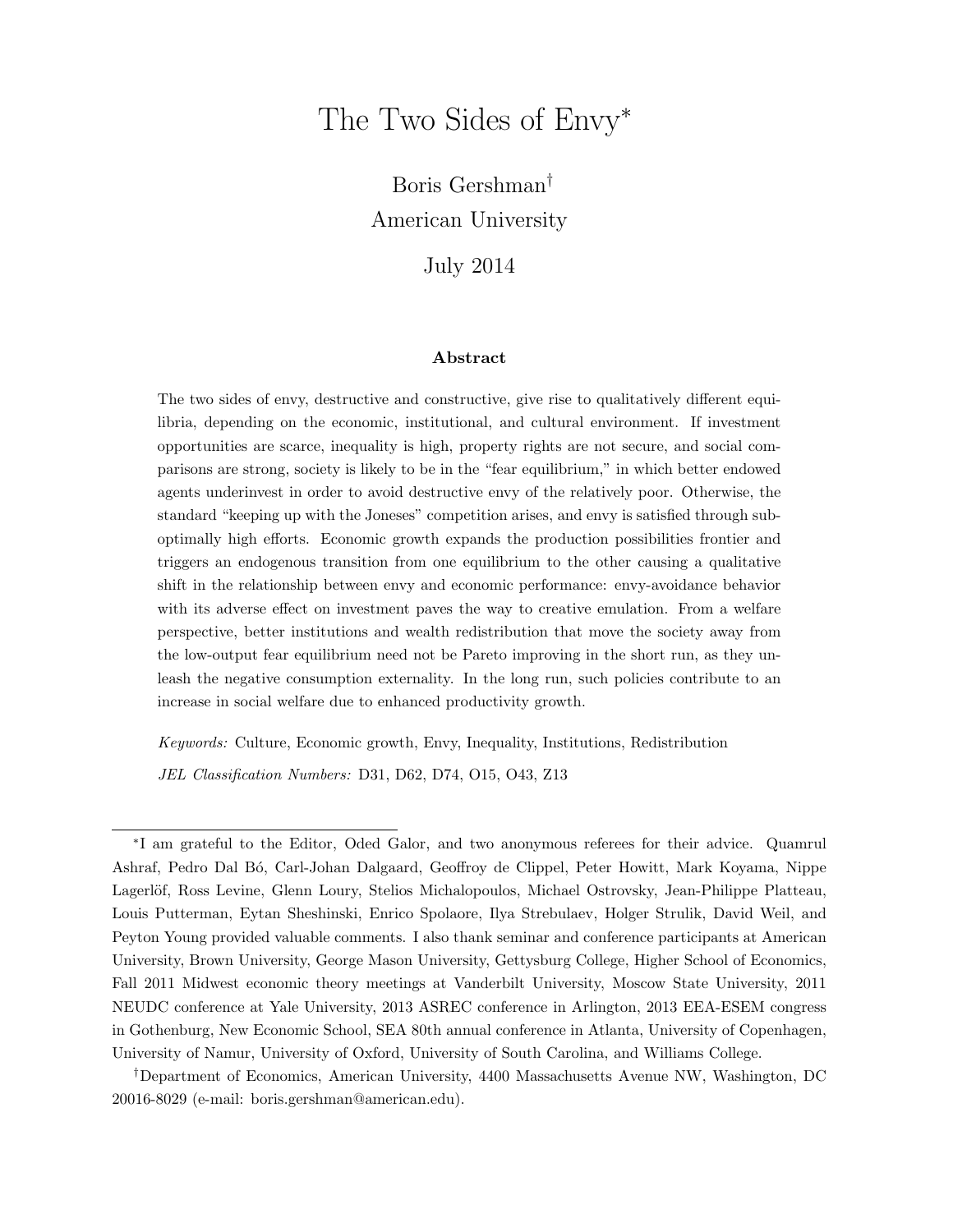Destructive egalitarian envy dictates the darkest pages of history; hierarchical and creative emulation narrates its splendor.

Gonzalo Fernández de la Mora (1987) Egalitarian Envy: The Political Foundations of Social Justice

## 1 Introduction

The interplay between culture and economic activity has recently become the centerpiece of a vibrant interdisciplinary research agenda.<sup>[1](#page-1-0)</sup> Trust, religion, family ties, and risk attitudes are among the attributes argued to have profound effects on economic outcomes.<sup>[2](#page-1-1)</sup> Although concern for relative standing, envy for short, is widely recognized as a salient feature of individuals interacting in a society, there is no agreement on how it affects the economy, either directly, through its impact on incentives to work and invest, or indirectly, through its connection to institutions and social norms.<sup>[3](#page-1-2)</sup> In some parts of the world people engage in conspicuous consumption and overwork, driven by competition for status, while in others they hide their wealth and underinvest, constrained by the fear of malicious envy.

This paper develops a unified framework capturing qualitatively different equilibria that emerge in the presence of envy, depending on the economic, institutional, and cultural environment. It sheds new light on the implications of envy for economic performance and social welfare and examines its changing role in the process of development.

Throughout the paper envy is taken to be a characteristic of preferences that makes people care about how their own consumption level compares to that of their reference group. This operational definition implies that envy can be satisfied in two major ways: by increasing own outcome (constructive envy) and by decreasing the outcome of the reference

<span id="page-1-1"></span><span id="page-1-0"></span><sup>&</sup>lt;sup>1</sup>The term "culture" refers to features of preferences, beliefs, and social norms (Fernández, 2011).

<sup>2</sup>For a state-of-the-art overview see various chapters in Benhabib et al. (2011). A different strand of literature looks at the endogenous formation of preferences in the context of long-run economic development, with recent examples including Doepke and Zilibotti (2008) on patience and work ethic and Galor and Michalopoulos (2012) on risk aversion.

<span id="page-1-2"></span><sup>&</sup>lt;sup>3</sup>A number of evolutionary theoretic explanations have been proposed for why people care about relative standing, see Hopkins (2008, section 3) and Robson and Samuelson (2011, section 4.2). Evidence documenting people's concern for relative standing is abundant and comes from empirical happiness research (Luttmer, 2005), job satisfaction studies (Card et al., 2012), experimental economics (Zizzo, 2003; Rustichini, 2008), neuroscience (Fliessbach et al., 2007), and surveys (Solnick and Hemenway, 2005; Clark and Senik, 2010); see Clark et al. (2008, section 3) and Frank and Heffetz (2011, section 3) for an overview.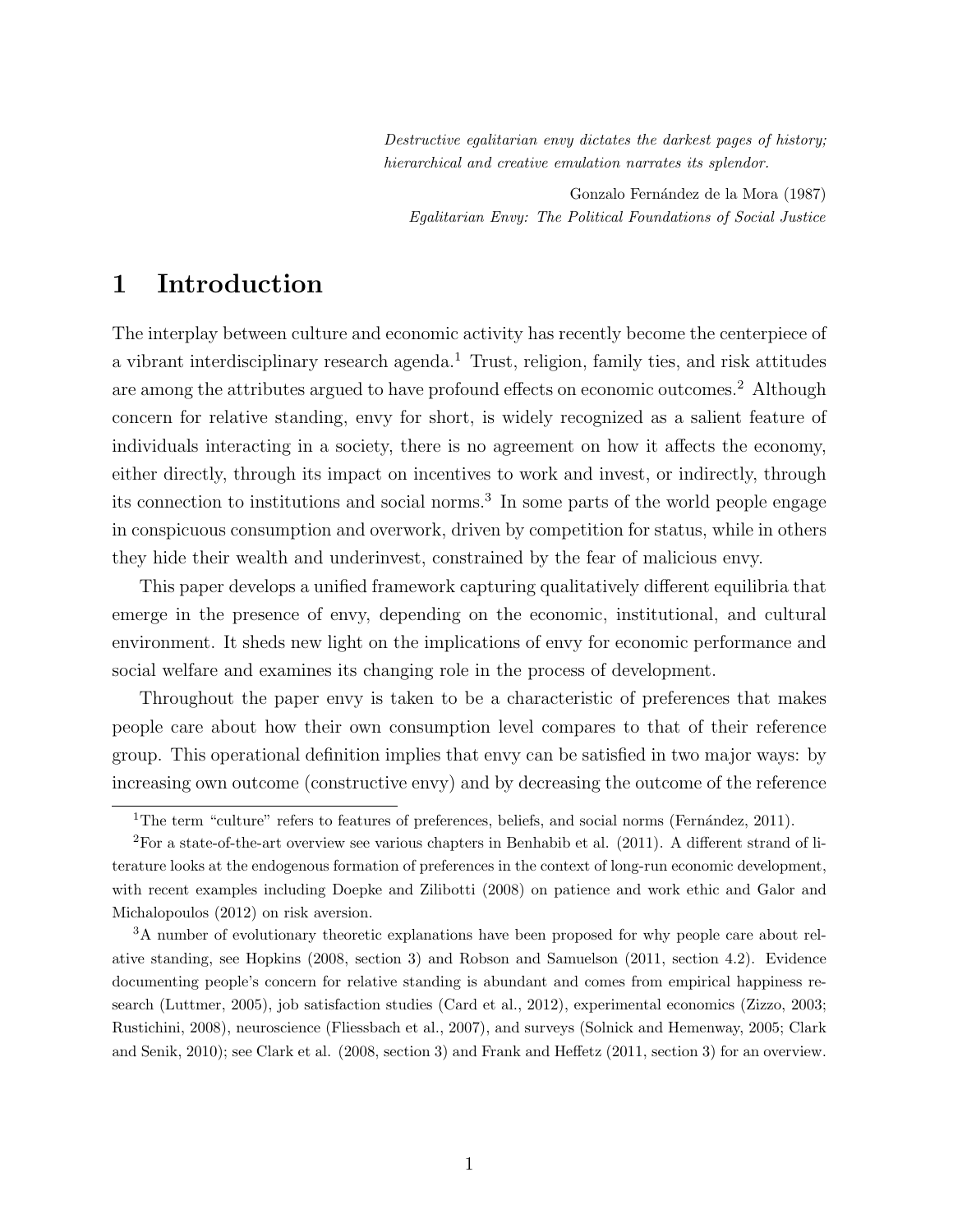group (destructive envy).<sup>[4](#page-2-0)</sup> Given the two sides of envy, individuals face a fundamental trade-off. On the one hand, they strive for higher relative standing. On the other hand, they want to avoid the destructive envy of those falling behind. The way this trade-off is resolved shapes the role of envy in society.

The basic theory is set up as a simple two-stage dynamic "envy game" between two social groups or individuals who are each other's reference points. In the first stage of the game each individual may choose to allocate part of his time to productive investment that, combined with initial endowment, raises his future productivity. In the second stage the available time is split between own production and the disruption of the other individual's production process. The optimal allocation of time between productive and destructive activities in this setup depends on the scope of available investment opportunities, disparity of investment outcomes, and tolerance for inequality, the latter endogenously determined by the level of property rights protection (effectiveness of destructive technology) and the strength of social comparisons. The unique equilibrium of the game belongs to one of three qualitatively different classes whose features are broadly consistent with the conflicting evidence on the role of envy across societies.

If the initial inequality is low, tolerance for inequality is high, and peaceful investment opportunities are abundant, the familiar "keeping up with the Joneses" (KUJ) equilibrium arises. In this case individuals compete peacefully for their relative standing, and the consumption externality leads to high effort and output. These are typical characteristics of a consumer society prominently documented for the U.S. by Schor (1991) and Matt (2003).

Higher inequality, lower tolerance for inequality, and scarce investment opportunities lead to the "fear equilibrium," in which the better endowed individual anticipates destructive envy and prevents it by restricting his effort. Such envy-avoidance behavior is typical for traditional agricultural communities in developing economies, where the fear of inciting envy discourages production (Foster, 1979; Dow, 1981). It is also characteristic for the emerging markets, where potential entrepreneurs are reluctant to start new business that can provoke envious retaliation of others (Mui, 1995).

<span id="page-2-0"></span><sup>4</sup>An alternative option is to drop out of competition for status (Banerjee, 1990; Barnett et al., 2010). Yet another possibility is to redefine the reference group, see Falk and Knell (2004) for a model with endogenous formation of reference standards.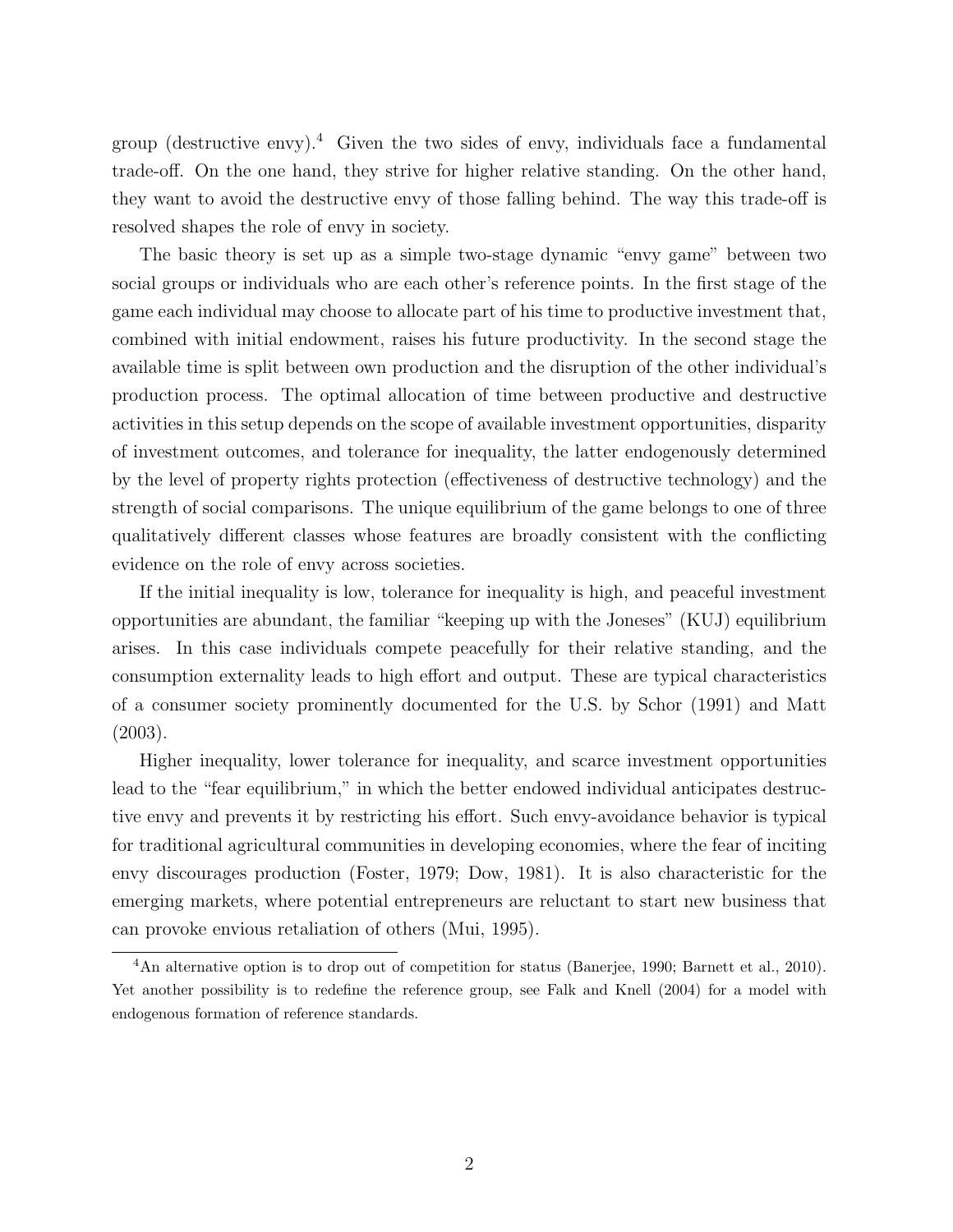Finally, if the distribution of endowments is highly unequal, and tolerance for inequality is very low, as is investment productivity, a "destructive equilibrium" arises, in which actual conflict takes place and time is wasted to satisfy envy.[5](#page-3-0)

The qualitatively different nature of these equilibria leads to opposite effects of envy on aggregate economic performance. In the KUJ equilibrium stronger envy increases effort and output by intensifying status competition, while in the fear equilibrium it reinforces the envy-avoidance behavior further discouraging investment.

To explore the endogenous evolution of the role of envy in the process of economic development, the basic model is embedded in an endogenous growth framework, in which productivity rises due to learning-by-doing and knowledge spillovers. Rising productivity expands investment opportunities and the society experiences an endogenous transition from the fear of envy to the KUJ equilibrium: envy-avoidance behavior, dictated by the destructive side of envy, eventually paves the way to emulation, driven by its constructive side. Over the course of this fundamental transition envy feeds back into productivity growth by constraining or spurring investment, depending on the type of equilibrium.

In the dynamic setting, inequality and tolerance parameters not only affect economic outcomes at a given point in time but also determine the division of the transition process into alternative "envy regimes" and the overall long-run trajectory of the economy. The transition from fear to competition can be delayed or accelerated by various factors affecting the strength of social comparisons and the relative attractiveness of productive and destructive effort, such as religion, political ideology, institutions, and exogenous productivity spillovers.

The striking difference between alternative equilibria is also reflected in a comparative welfare analysis. While better institutions and wealth redistribution can move the society from the low-output fear equilibrium to the high-output KUJ equilibrium, such change need not be welfare enhancing if it triggers the "rat race" competition. That is, individuals may be happier in the fear equilibrium, since the threat of destructive envy constrains the suboptimally high efforts that would have been induced in the KUJ equilibrium. However, in the long-run, from the viewpoint of future generations, such policies that shift the society to a KUJ trajectory contribute to improving social welfare due to additional productivity growth.

<span id="page-3-0"></span><sup>5</sup>Allowing for transfers replaces destructive activities of the poor with "voluntary" sharing of the rich, reflecting the evidence on the fear-of-envy-motivated redistribution in peasant societies of Latin America (Cancian, 1965), Southeast Asia (Scott, 1976), and Africa (Platteau, 2000). This possibility is examined in Gershman (2012).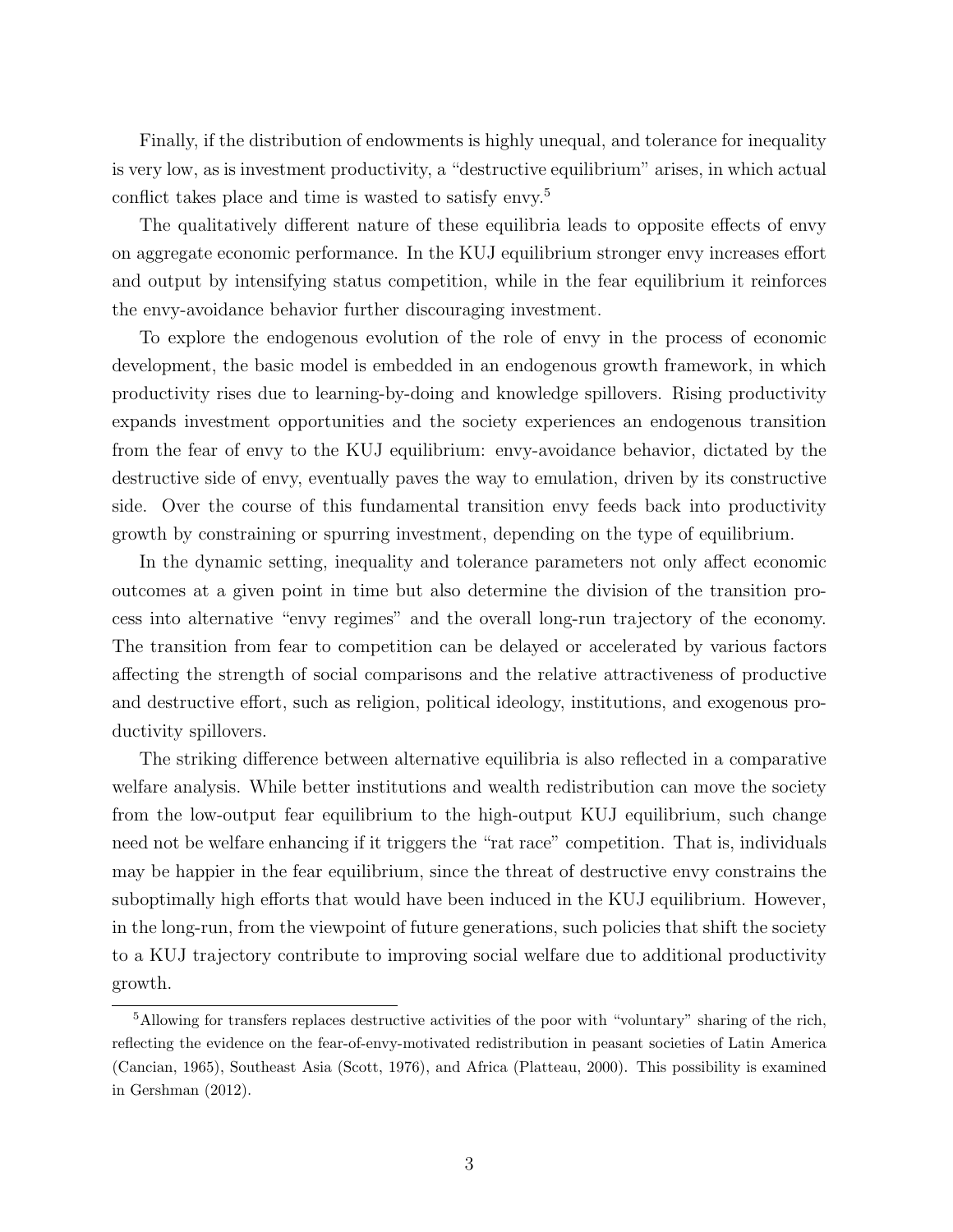The rest of the paper is organized as follows. Section [2](#page-4-0) summarizes the evidence on the two sides of envy. Section [3](#page-8-0) lays out the basic model and examines comparative statics. Section [4](#page-25-0) looks at the long-run dynamics. Section [5](#page-28-0) conducts the welfare analysis. Section [6](#page-35-0) concludes. The Appendix contains the detailed versions of some key results. Supplementary materials available online include the detailed proofs of all statements and an extension of the model that incorporates bequest dynamics.

### <span id="page-4-0"></span>2 Evidence on the two sides of envy

The affluence of the rich excites the indignation of the poor, who are often both driven by want, and prompted by envy, to invade his possessions.

As wealth increases, the continued stimulus of emulation would make each man strive to surpass, or at least not fall below, his neighbours, in this.

Adam Smith (1776) The Wealth of Nations

Richard Whately (1831) Introductory Lectures on Political Economy

As exemplified by the quotations above, the distinction between constructive and destructive sides of envy goes back to classical economics. Since then, this dichotomy has been discussed extensively by anthropologists (Foster, 1972), philosophers (D'Arms and Kerr, 2008), political scientists (Fernández de la Mora, 1987), psychologists (Smith and Kim, 2007), sociologists (Schoeck, 1969; Clanton, 2006), and recently got a renewed interest from economists (Elster, 1991; Zizzo, 2008; Mitsopoulos, 2009).[6](#page-4-1)

### <span id="page-4-3"></span>2.1 Destructive envy and the fear of it

Evidence on the destructive potential of envy comes primarily from the developing world. For instance, recent data from the Afrobarometer surveys indicate that envy is perceived as an important source of conflict.[7](#page-4-2) Respondents were asked the following question: "Over what sort of problems do violent conflicts most often arise between different groups in this country?" They were offered to choose three most important problems from a list of several dozens of possible answers (such as religion, ethnic differences, economic issues). Remarkably, in nine countries, where the list featured "envy/gossip" as a potential source of violent conflict, an average of over 9% of respondents put it among the top three problems.

<span id="page-4-1"></span><sup>6</sup>Certain psychological approaches treat "benign" and "malicious" envy as two separate emotions (van de Ven et al., 2009). The present theory is crucially different in that the emotion, envy, is the same, but its manifestation is an equilibrium outcome.

<span id="page-4-2"></span><sup>7</sup>Second round, 2002–2003; raw data available at <http://www.afrobarometer.org>.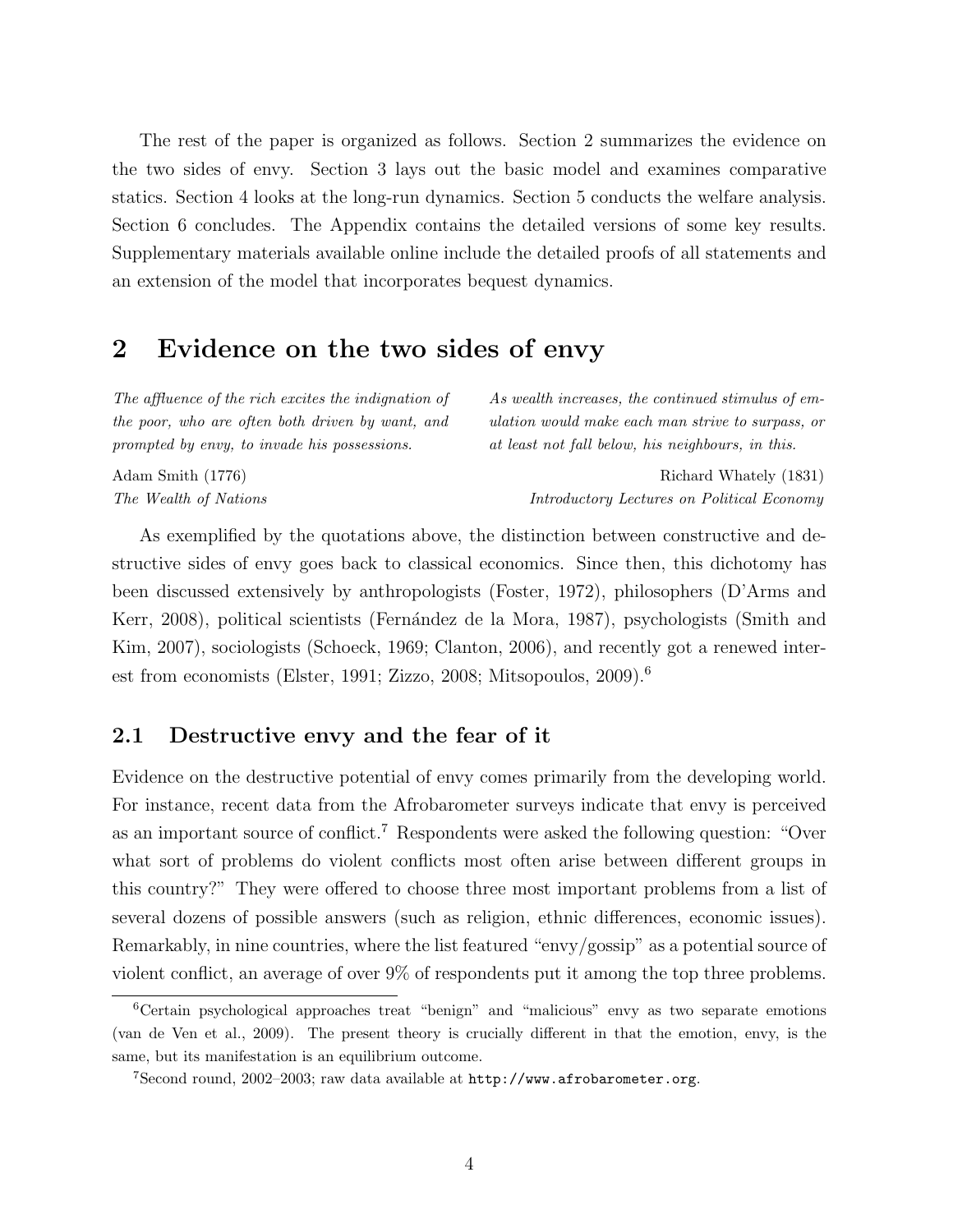The threat of destructive envy naturally causes a rational fear of it which motivates envy-avoidance behavior. Numerous examples of such behavior come from anthropological research on small-scale agricultural communities around the world. According to Foster (1972), in peasant societies "a man fears being envied for what he has, and wishes to protect himself from the consequences of the envy of others" (p. 166). People are reluctant to exert effort or innovate since they expect sanctions in the form of plain destruction, forced redistribution, or envy-driven supernatural punishment.<sup>[8](#page-5-0)</sup>

In Amatenango, a Mayan village in Mexico, "the fear of exciting envy acts as a brake on productive activity and the enjoyment of improved consumption resulting from wealth" (Nash, 1970, p. 95). Similarly, the "envious hostility of neighbors" discourages the villagers of Northern Sierra de Puebla, also in Mexico, to produce food beyond subsistence (Dow, 1981). In peasant communities of Southeast Asia people work "in large measure through the abrasive force of gossip and envy and the knowledge that the abandoned poor are likely to be a real and present danger to better-off villagers" (Scott, 1976, p. 5).

The fear of destructive envy is not an exclusive feature of simple agricultural societies. Mui (1995) focuses on the large industrial economies, Russia and China, in the process of transition to the free market. He brings up evidence on emerging cooperative restaurants and shops in the Soviet Union being regularly attacked by people resenting the success of those new businesses. Mui then tells a similar story of a Chinese peasant whose successful entrepreneurship provoked the envious neighbors to steal timber for his new house and kill his farm animals. "I dare not work too hard to get rich again" was his comment to the press. The fear of envy may be a particularly serious issue in societies with socialist experience marked by the ideology of material egalitarianism and neglect of private property rights, both of which reduce the tolerance for inequality.

#### 2.2 Constructive envy and keeping up with the Joneses

A very different strand of evidence comes from developed economies, in which the constructive side of envy is predominant while the fear of destructive envy is virtually non-existent. As observed with dismay by the Christian Advocate newspaper in 1926, consumer societies obey a new version of the tenth commandment: "Thou shalt not be outdone by thy neighbor's house, thou shalt not be outdone by thy neighbor's wife, nor his manservant,

<span id="page-5-0"></span><sup>8</sup>The rational fear of envy becomes curiously embedded in cultural beliefs. The term "institutionalized envy" coined by Wolf (1955) summarizes the set of cultural control mechanisms related to the fear of envy including gossip, the fear of witchcraft, and the evil eye belief. See Gershman (2014) for more details.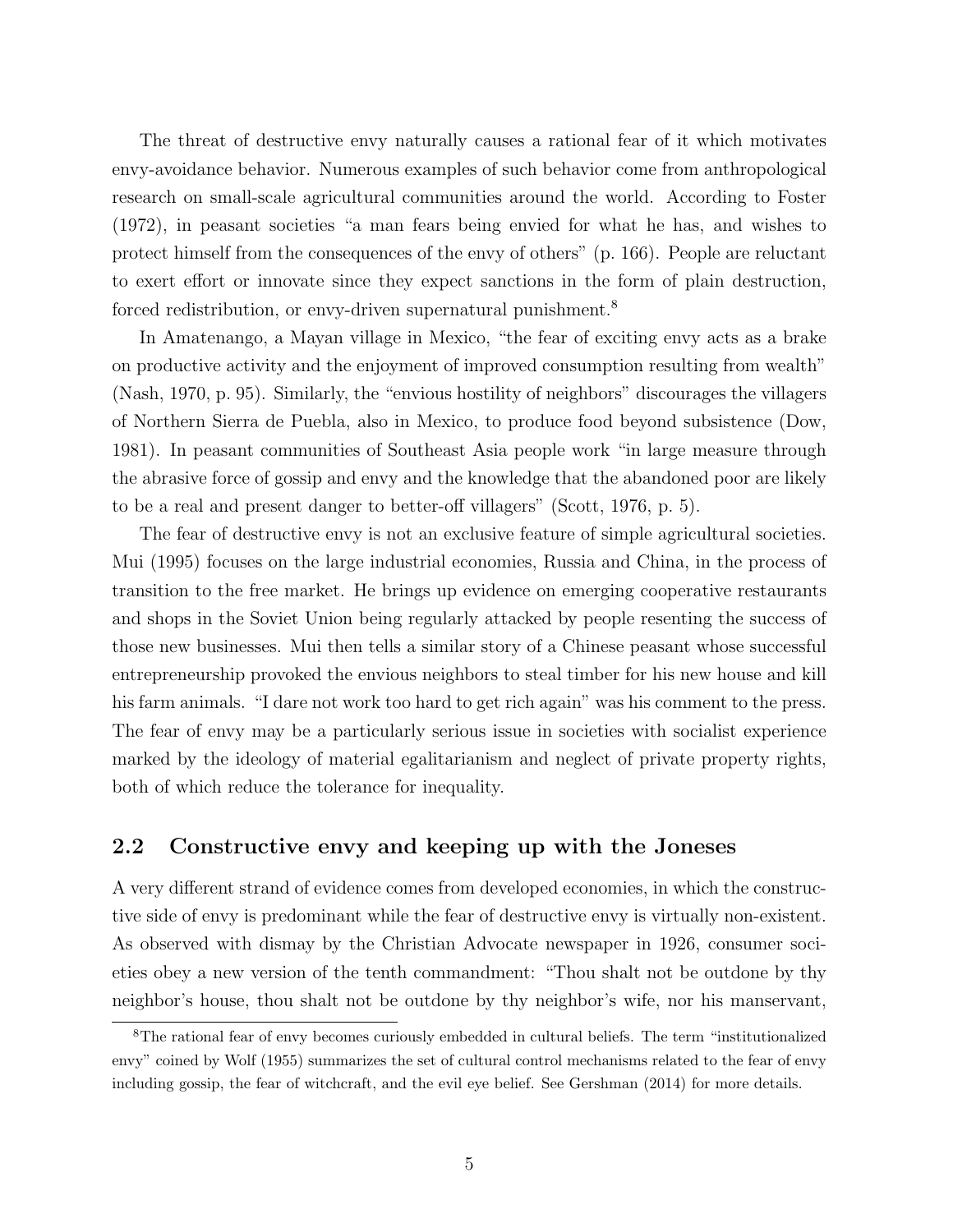nor his car, nor anything – irrespective of its price or thine own ability – anything that is thy neighbor's" (cited in Matt, 2003, p. 4).

Under "keeping up with the Joneses" envy acts as an additional incentive to work hard to be able to match the consumption pattern of the reference group. According to Schor (1991), the steady increase in work hours in the U.S. since the early 1970s is primarily due to the competitive effects of social comparisons. The positive association between concern for relative standing and labor supply in developed economies is also found in rigorous empirical research. Neumark and Postlewaite (1998) study the employment decisions of women using data from the U.S. National Longitudinal Survey of Youth and find evidence that those are partly driven by relative income (see also Park, 2010). Bowles and Park (2005) use aggregate data from ten OECD countries over the period 1963–1998 to show that greater earnings inequality is associated with longer work hours. They attribute this finding to the "Veblen effect" of the consumption of the rich on the less wealthy, that is, emulation. Pérez-Asenjo (2011) examines the data from the U.S. General Social Survey and reports that individuals work longer hours if their income falls relative to that of their respective reference groups.

Overworking caused by constructive envy and the welfare consequences of the KUJtype competition have become the subject of recent research in the field of happiness economics (Graham, 2010). In particular, concern for relative standing is one of the keys to understanding why happiness and material well-being might not always go together. In the words of Schor (1991, p. 124), those caught in a race for relative standing "would be better off with more free time; but without cooperation, they will stick to the long hours, high consumption choice."<sup>[9](#page-6-0)</sup>

#### <span id="page-6-1"></span>2.3 From fear to competition: The case of Tzintzuntzan

As hinted in the previous discussion, the destructive side of envy and the fear of it dominate in developing communities with limited investment opportunities and poor institutional environment, while the constructive side of envy is prevalent in advanced consumer

<span id="page-6-0"></span><sup>9</sup>Some have argued that, in addition to its stimulating effect on labor supply, "wasteful" conspicuous consumption may hurt savings and, hence, economic growth (Frank, 2007). Cozzi (2004) argues instead that status competition can lead to increased capital accumulation. Corneo and Jeanne (1998) show that the effect of status competition on savings depends crucially on the assumption about the timing of "contests for status" over the life cycle. Moav and Neeman (2012) develop a model in which both human capital and conspicuous consumption serve as signals for income and show that in this setup concern for status can generate a poverty trap due to increasing marginal propensity to save.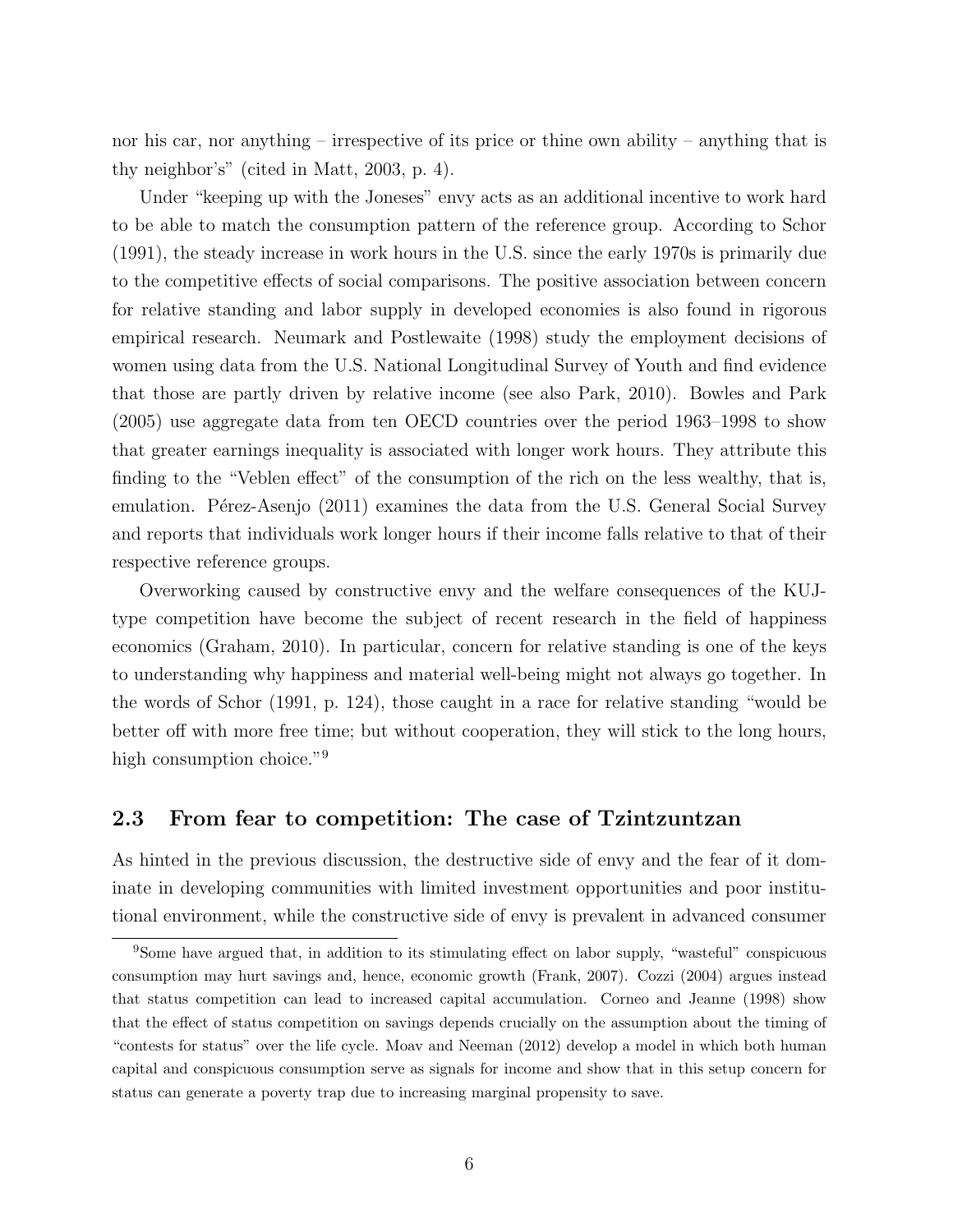economies. Thus, it is tempting to surmise that the role of envy evolves in the process of economic development. While such time-series evidence is difficult to obtain, one case study is particularly illuminating.

The Mexican village of Tzintzuntzan became famous all over the world due to the fieldwork of anthropologist George Foster who documented the life in this community for more than half a century. Part of his work represents an extensive case study on the evolution of envy-related behavior and culture over time.

During the first twenty years of Foster's fieldwork that started in 1944 Tzintzuntzan represented an isolated peasant community, marked by low productivity in agriculture, pottery, and a few other activities that shaped the economic basis of the village. One of the striking phenomena described by Foster is that villagers were reluctant to fully use even those limited opportunities that were available to them due the fear of envy-driven hostility of their neighbors. To pick one example, a relatively wealthy peasant refused to lay a cement or tile floor or cut windows in his rooms since he was "frankly afraid people will envy him" (Foster, 1979, p. 154). Such fear was a major obstacle to economic development and innovation exacerbating the vicious cycle between meager investment opportunities and destructive envy. Tzintzuntzan of those decades is not a unique case, but rather a typical representative of similar communities across the globe, as illustrated in section [2.1.](#page-4-3)

What is particularly interesting about Tzintzuntzan is the documented history of its remarkable transformation. As Foster describes in the epilogue of his book, the rise in economic opportunities came both from within the village and as a spillover from Mexico's impressive economic growth manifested in extensive infrastructure investment including new roads, electrification, expansion of health and educational facilities, and stimulation of tourism. As the villagers have become convinced of the reality of new opportunities, "they have shown ingenuity in responding to them" (Foster, 1979, p. 375).

These new opportunities deeply affected the envy-related behavior in the community: an increasing number of people seemed "no longer worried by the fear of negative sanctions if they spend conspicuously" (pp. 380–381). Generation by generation, the village was making a fundamental transition to a true consumer society: "Fearing envy, a few older people still hesitate to improve their houses, but most families routinely remodel old homes or build new ones, complete with gas stove, television set, expensive hi-fi radio-phonograph combinations, hot water shower baths, and other products of a commercial age" (p. 383).<sup>[10](#page-7-0)</sup>

<span id="page-7-0"></span> $10$ This is in line with evidence cited by Moav and Neeman (2012) and others that even in poor economies some people engage in conspicuous consumption. The theory that follows identifies the conditions that facilitate a transition from the fear of envy to peaceful status competition in developing societies.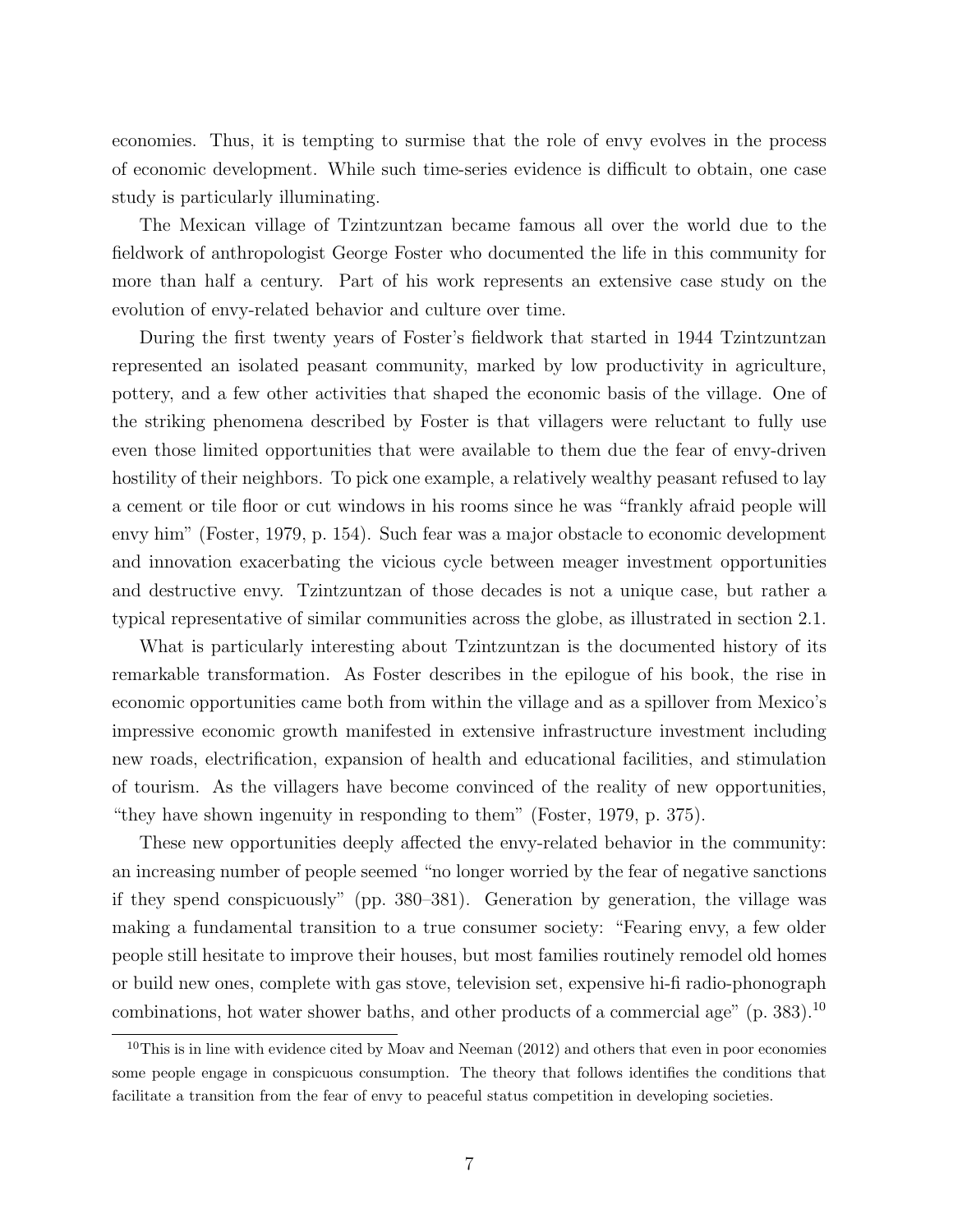The transformation in the material life of the society brought about a deep change in the envy-related culture. Beliefs in the destructive force of envy, the "zero-sum thinking," and cognitive orientation that Foster dubbed the "image of limited good" eventually paved the way to consumer culture with open competition in "dress, hair styles, in weddings and baptisms, and in 'knowing city ways' " (p. 383).

It would be misleading to view such evolution of the role of envy as an idiosyncratic feature of small-scale peasant communities on their path to integration into larger economies. Elements of this fundamental transition are observed at different times in various societies. According to Matt (2003), the American society experienced an impressive transition of similar sort towards the beginning of the twentieth century: "Envy, which thirty years earlier had been considered a grave sin, was now regarded as a beneficial force for social progress and individual advancement" (p. 2). She attributes such transformation in values and behavior to the growing abundance of goods due to mass production which channeled envy into emulation rather than conflict, hostility, and strife.<sup>[11](#page-8-1)</sup>

The controversial evidence on the role of envy in society poses a number of questions. How does the same feature, concern for relative standing, give rise to these qualitatively different cases? Under what conditions do the fear of envy or the KUJ competition emerge? What are the implications of social comparisons for economic performance and welfare? How do they change in the process of development? The first step towards thinking about these issues is to construct a unified framework reconciling the above evidence.

### <span id="page-8-0"></span>3 The basic model

#### 3.1 Environment

Consider an economy populated by a sequence of non-overlapping generations, indexed by  $t \geqslant 0$ . Time is discrete, each generation lives for one period and consists of two equal-sized homogeneous groups of people. They differ only in the amount of broadly defined initial endowments,  $K_i$ ,  $i = 1, 2$ . In particular,

$$
K_1 = \lambda K, \qquad K_2 = (1 - \lambda)K,\tag{1}
$$

where K is the total endowment in the economy and  $\lambda \in (0, 1/2)$  captures the degree of initial inequality: group 1 is "poor" and group 2 is "rich." Assume for simplicity that

<span id="page-8-1"></span> $11$  For a similar perspective on envy, the rise of consumer culture, and the transition from envy-avoidance to "envy-provocation" see Belk (1995, chapter 1).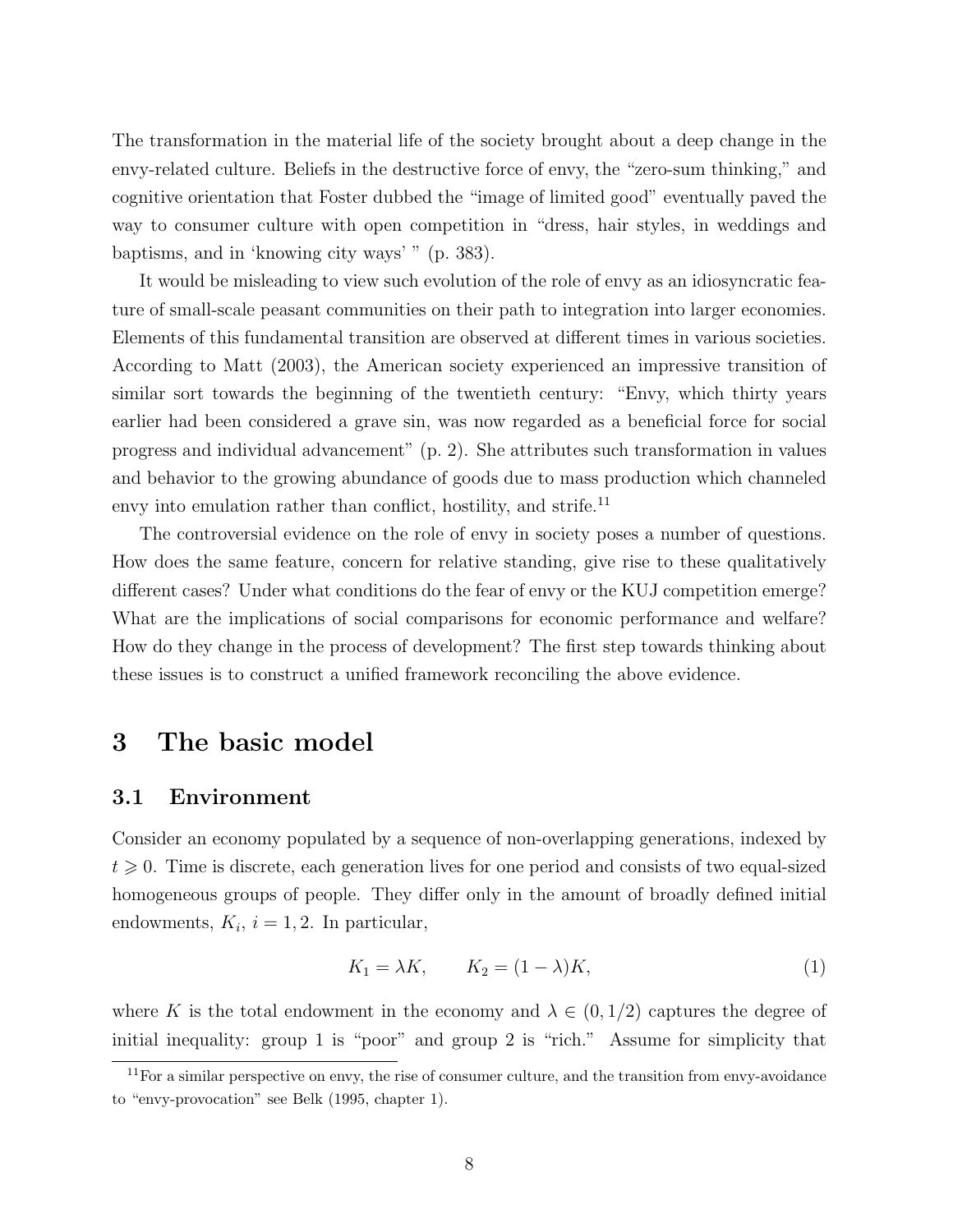<span id="page-9-1"></span>

Figure 1: Timing of events in the envy game.

endowments remain constant over time and are fully transmitted across generations of the same dynasty, that is,  $K_{it} = K_i$  for all t. This allows to abstract from changes in inequality due to bequest dynamics and concentrate on the role of opportunity-enhancing productivity growth.[12](#page-9-0)

Each period, the two groups, or their representative agents, interact in the following two-stage game (see figure [1\)](#page-9-1). In both stages each agent has a unit of time. In the first stage of the game this unit of time can be spent on investment (for instance, in education or innovation) and leisure. Specifically, each agent optimally allocates a certain fraction of his time,  $L_{it} \in [0, 1]$ , to produce an investment outcome,  $Y_{it}$ , according to

<span id="page-9-4"></span>
$$
Y_{it} = F(K_{it}, L_{it}) = A_t K_{it} L_{it}, \quad i = 1, 2,
$$
\n(2)

where  $A_t$  is the endogenous level of productivity, investment opportunities, or the stock of knowledge available to all individuals.<sup>[13](#page-9-2)</sup> This outcome  $Y_{it}$  may be thought of as a factor of production like human or physical capital, intermediate product, or potential output in general, to be realized in the second stage. Time spent productively (effort) is costly in terms of leisure and causes disutility  $e(L_{it}) = L_{it}$ .

In the second stage, each agent allocates his unit of time between realization of own potential output (production) and disruption of the other agent's production process (destruction). Clearly, in this setup the only reason for spending time on destruction is envy. The model can be easily generalized to incorporate protection and theft, instead of pure destruction, without qualitatively affecting the main results.<sup>[14](#page-9-3)</sup> If Agent  $i$  allocates a frac-

<span id="page-9-2"></span><span id="page-9-0"></span><sup>&</sup>lt;sup>12</sup>An extension with bequest dynamics is presented in the supplementary online material.

<sup>&</sup>lt;sup>13</sup>Linearity in  $A_t$  and  $K_{it}$  is inessential. Having exponents on these terms would just add more parameters to the model. Linearity in  $L_{it}$  allows to obtain closed-form solutions, but is not crucial for any of the qualitative results.

<span id="page-9-3"></span><sup>&</sup>lt;sup>14</sup>The formulation with pure destruction allows to focus on envy as the *only* motive for disruptive behavior. In a setup with theft, envy is an additional force contributing to appropriation. The implications of protection in a model of appropriation (without envy) were examined by Grossman and Kim (1995; 1996). As will become clear, the setup with time allocation makes the model scale-free: optimal destruction intensity will depend on the inequality (but not the scale) of first-stage outcomes, which captures the essence of destructive envy.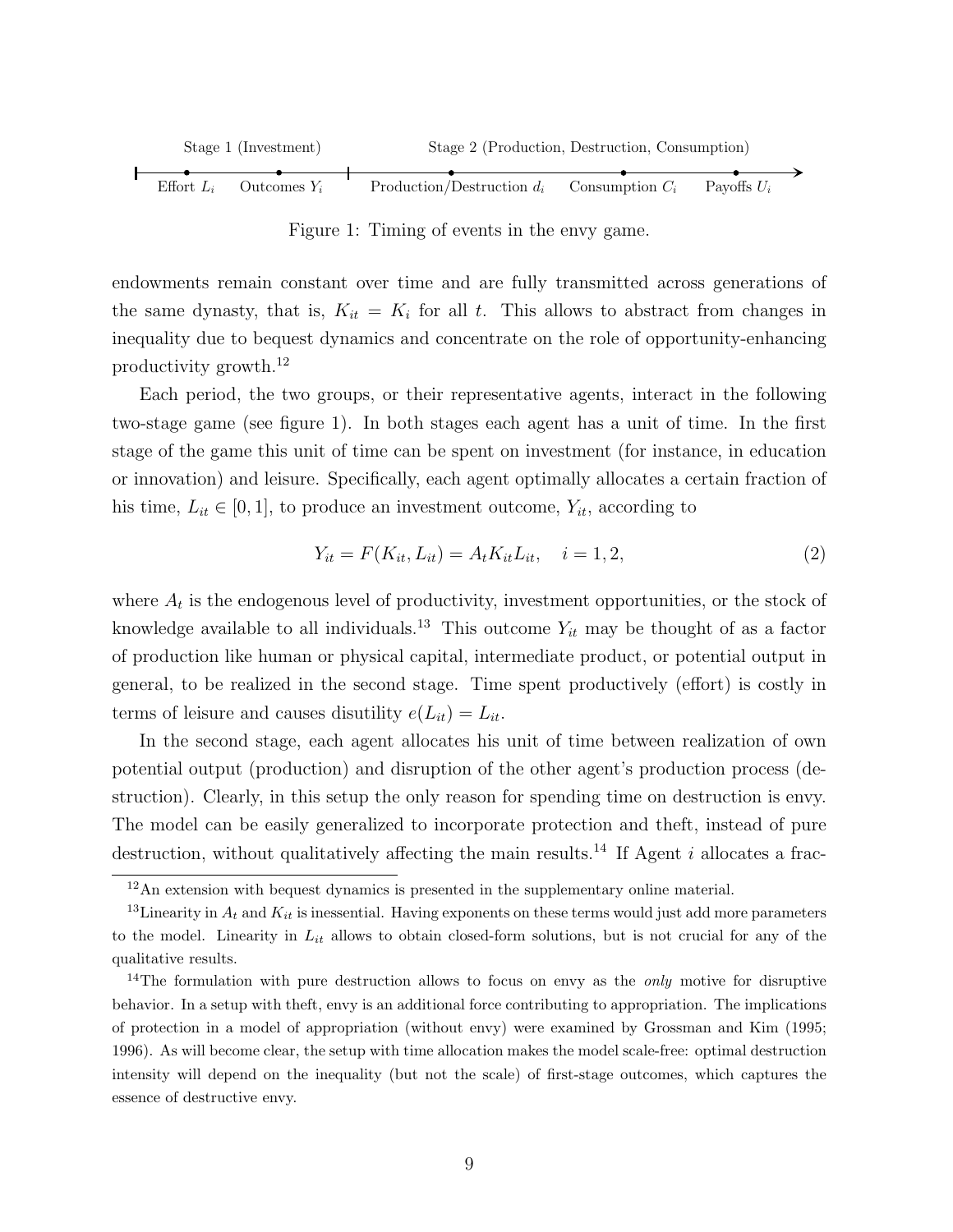tion  $d_{it} \in [0, 1]$  of his time to disrupt the productive activity of Agent j, the latter retains only a fraction  $p_{it}$  of his final output, where

$$
p_{jt} = p(d_{it}) = \frac{1}{1 + \tau d_{it}}, \quad i, j = 1, 2, \ i \neq j.
$$
 (3)

The function  $p(d_{it})$  has standard properties: it is bounded, with  $p(0) = 1$ , decreasing, and convex (Grossman and Kim, 1995). Parameter  $\tau > 0$  measures the effectiveness of destructive technology and may reflect the overall level of private property rights protection. In particular, property rights are secure if  $\tau$  is low.

Time  $1 - d_{it}$  is spent on the realization of potential output  $Y_{it}$  yielding the final output  $(1 - d_{it})Y_{it}$ . Since only a fraction  $p(d_{jt})$  of this output is retained, the consumption level of Agent  $i$  is given by

$$
C_{it} = (1 - d_{it})p(d_{jt})Y_{it}, \quad i, j = 1, 2, i \neq j.
$$
\n
$$
(4)
$$

Finally, payoffs are generated. The utility function takes the following form:

<span id="page-10-2"></span>
$$
U_{it} = U(C_{it}, C_{jt}, L_{it}) = v(C_{it} - \theta C_{jt}) - e(L_{it}) = \frac{(C_{it} - \theta C_{jt})^{1-\sigma}}{1-\sigma} - L_{it},
$$
(5)

where  $i, j = 1, 2, i \neq j, \sigma > 1$ , and  $\theta \in (0, 1)$ .<sup>[15](#page-10-0)</sup> It is increasing in own consumption and decreasing in the other agent's consumption, as well as own effort. Agents are each other's reference points, which is natural in the setup with two individuals (groups), and parameter  $\theta$  captures the strength of concern for relative standing (social comparisons). This utility function features additive comparison which is one of the two most popular ways to model envy, the other being ratio comparison.<sup>[16](#page-10-1)</sup> Overall, the form of the utility function is identical to that in Ljungqvist and Uhlig (2000), except that in their model the reference point of each agent is the average consumption in the population. The latter assumption implies that each individual agent is too small to affect the reference consumption level, a common approach in models with interdependent preferences that

<span id="page-10-0"></span><sup>&</sup>lt;sup>15</sup>Assume for simplicity that  $U_{it} = -\infty$  whenever  $C_{it} \leq \theta C_{jt}$ . Under the assumption [\(10\)](#page-13-0) below, this will never be the case in equilibrium. The assumption on the elasticity of marginal utility with respect to relative consumption,  $\sigma$ , is a convenient regularity condition that guarantees concavity of equilibrium outputs in endowments (see section [3.3\)](#page-22-0). Linearity in effort is assumed for analytical tractability. For simplicity, we also abstract from leisure in stage 2.

<span id="page-10-1"></span><sup>&</sup>lt;sup>16</sup>Additive comparison was assumed, among others, by Knell (1999) and Ljungqvist and Uhlig (2000). Boskin and Sheshinski (1978) and Carroll et al. (1997) are examples of models with ratio comparison. Clark and Oswald (1998) examine the properties of both formulations. The model in Gershman (2014) shows that the qualitative results of this section can be obtained in a framework with ratio comparison.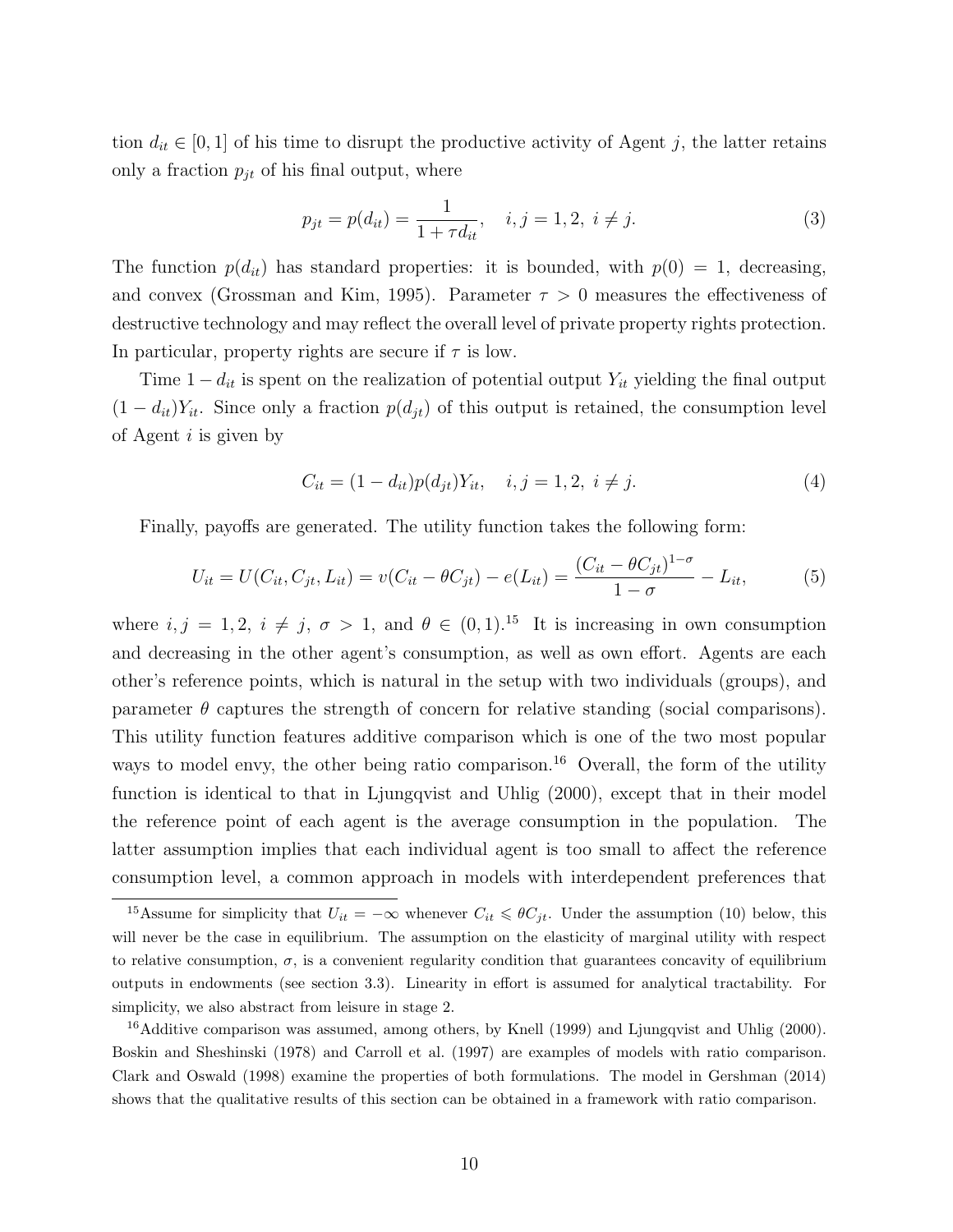basically rules out the possibility of destructive envy. The present setup is thus different since groups (agents) are able to affect each other's outcomes.<sup>[17](#page-11-0)</sup>

A crucial property of the utility function [\(5\)](#page-10-2) is complementarity between own and reference consumption that leads to the "keeping up with the Joneses" kind of behavior, or emulation.[18](#page-11-1) Clark and Oswald (1998) call such a function a "comparison-concave" utility (since  $v$  is concave). Intuitively, individuals are willing to match an increase in consumption of their reference group. The reason is that a rise in  $C_j$  reduces the relative consumption (status) of individual  $i$  which, under concave comparisons, increases the marginal utility of his own consumption. The payoff function [\(5\)](#page-10-2) also implies that consumption is a "positional" good, while leisure (disutility of effort) is not. This view has been consistently advocated by Frank (1985; 2007) and finds support in the data (Solnick and Hemenway, 2005).

To complete the model, we need to define intergenerational linkages. In the basic version of the model generations are connected solely through the dynamics of investment opportunities, or productivity.[19](#page-11-2) Specifically, productivity is driven by learning-by-doing and knowledge spillovers: the higher is the total investment outcome (potential output) in the society in a given period, the greater will be the stock of knowledge available for the next generation. That is, individual learning-by-doing affects future productivity of everyone in the economy. The simplest formulation capturing such dynamics, borrowed from Aghion et al. (1999), is

<span id="page-11-4"></span>
$$
A_t = A(Y_{t-1}) = (Y_{1t-1} + Y_{2t-1})^{\alpha},\tag{6}
$$

where  $\alpha \in (0,1)$  is the degree of intergenerational knowledge spillover.<sup>[20](#page-11-3)</sup> To account for external shocks to productivity, such as exogenous positive spillovers from a larger economy

<span id="page-11-0"></span><sup>&</sup>lt;sup>17</sup>It is not uncommon in political economy literature to model group interaction in the context of twoagent games (Grossman and Kim, 1995). The implicit assumption is that groups are able to solve the collective action problem and act in a coordinated way.

<span id="page-11-1"></span> $^{18}$ Dupor and Liu (2003) make a distinction between jealousy (envy) and KUJ behavior (emulation). The former is defined as  $\partial U_{it}/\partial C_{jt} < 0$ , while the latter is defined as  $\partial^2 U_{it}/\partial C_{jt}\partial C_{it} > 0$ . Interestingly, for a class of utility functions including [\(5\)](#page-10-2) these two notions are equivalent.

<span id="page-11-2"></span><sup>&</sup>lt;sup>19</sup>In the extension of the model available in the supplementary online material generations are linked through bequests.

<span id="page-11-3"></span><sup>&</sup>lt;sup>20</sup>Aghion et al. (1999) assume that  $\alpha = 1$ . Here,  $\alpha < 1$  in order to capture the possibility of a low productivity steady state, as will become clear from the analysis of section [4.](#page-25-0) If  $\alpha = 1$  or  $A_t$  evolves according to a Romer-style "ideas production function," the society never gets stuck in a "bad" long-run equilibrium, but all the main qualitative results still carry through. We also assume for simplicity that the new knowledge is only available to the next generation, that is, there is no contemporary spillover effect.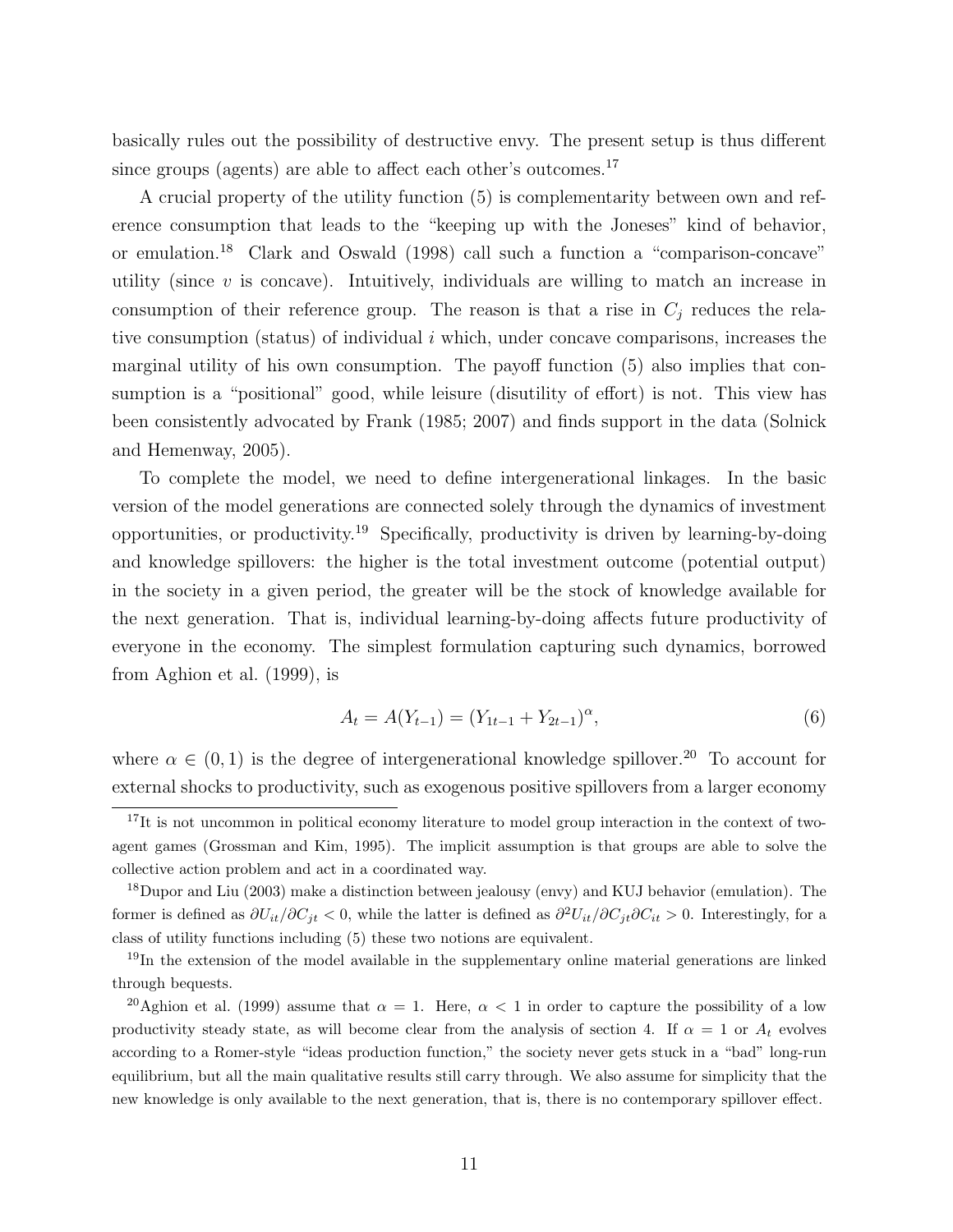described for the case of Tzintzuntzan in section [2.3,](#page-6-1) one could introduce an additional component in equation [\(6\)](#page-11-4). For example, if  $A_t = \zeta \cdot Y_{t-1}^{\alpha}$ , a jump in  $\zeta > 0$  might be interpreted as a shock to the process of knowledge creation.

#### 3.2 Equilibria of the envy game

We start by analyzing the envy game for a given generation  $t$ . In what follows the time index  $t$  is omitted whenever this does not cause confusion. Given the dynamic structure of the game, we are looking for the subgame perfect equilibria. Hence, the model is solved backwards, starting at stage 2.

**Second-stage equilibrium.** Given the outcomes of the investment stage,  $Y_1$  and  $Y_2$ , Agent *i* chooses the intensity of destruction,  $d_i$ , to maximize his payoff:

$$
\max_{d_i} v((1-d_i)p(d_j)Y_i - \theta(1-d_j)p(d_i)Y_j) \qquad s.t. \quad 0 \leq d_i \leq 1,
$$
\n<sup>(7)</sup>

where  $i, j = 1, 2, i \neq j$ . This yields the optimal second-stage response:<sup>[21](#page-12-0)</sup>

<span id="page-12-1"></span>
$$
d_i^* = \begin{cases} 0, & \text{if } Y_i/Y_j \geqslant \tau \theta (1 - d_j)(1 + \tau d_j); \\ \frac{1}{\tau} \cdot \left( \sqrt{\tau \theta \frac{Y_j}{Y_i} (1 - d_j)(1 + \tau d_j)} - 1 \right), & \text{if } Y_i/Y_j < \tau \theta (1 - d_j)(1 + \tau d_j). \end{cases} \tag{8}
$$

Several features of this expression are of interest. First, without envy  $(\theta = 0)$  there is no destruction. If envy is present, the decision to engage in destruction depends on the inequality of investment outcomes,  $Y_i/Y_j$ . If  $Y_i$  is high enough relative to  $Y_j$ , Agent *i* finds it optimal to refrain from destruction. Otherwise, he allocates part of his time to destruction and its intensity is increasing in ex-post inequality, effectiveness of destructive technology, and the strength of envy. As such, this result reflects the trade-off between using the available unit of time productively and destructively to improve relative standing.

The product  $\tau\theta$  is an endogenous (inverse) measure of tolerance for inequality. Given the ratio of investment outcomes, destructive envy is more likely to be activated if social comparisons are strong (large  $\theta$ ) and property rights are poorly protected (large  $\tau$ ). Hence, large  $\tau\theta$  means low tolerance for inequality. If  $d_j = 0$ , the product  $\tau\theta$  is the critical level of ex-post inequality, beyond which Agent i chooses to engage in destruction. Assume from now on that  $\tau \theta < 1$ , that is, if  $d_j = 0$ , there is some tolerance for inequality and  $d_i^* = 0$  for  $Y_i \geq Y_j$ . Given this "non-zero tolerance for inequality" assumption, the agent with higher

<span id="page-12-0"></span> $21\text{As}$  shown in the proofs of the main results available online, the assumptions of the model guarantee that  $C_i - \theta C_j > 0$  in equilibrium for  $d_i^* < 1$ . Hence,  $d_i^* = 1$  is never optimal and this case is not considered.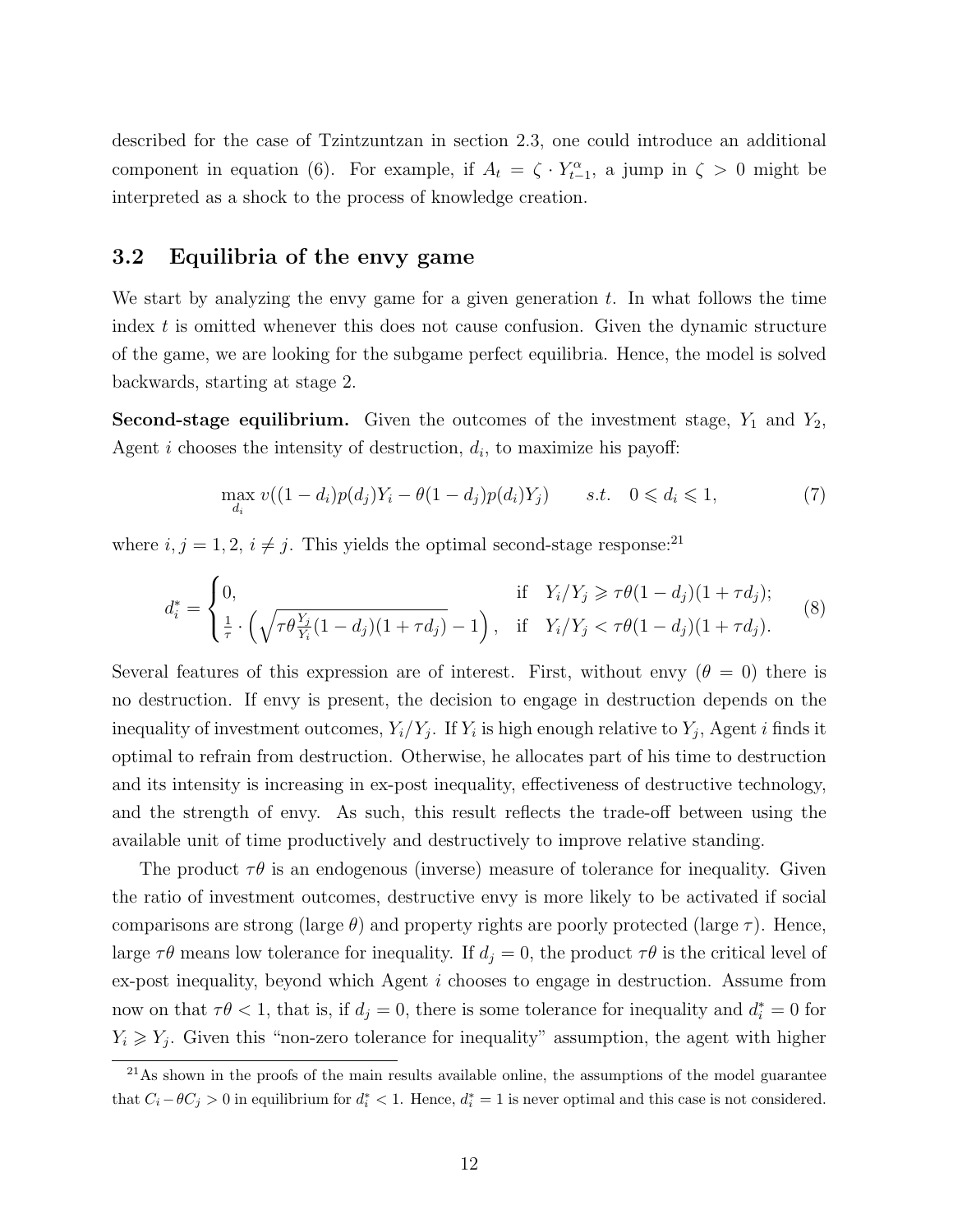investment outcome will never attack in the second-stage equilibrium, as established in the following lemma.[22](#page-13-1)

<span id="page-13-2"></span>**Lemma 1.** (Second-stage equilibrium). Let  $Y_2 > Y_1$ . Then, in the second-stage equilibrium  $d_2^* = 0$  and

<span id="page-13-4"></span>
$$
d_1^* = \begin{cases} 0, & \text{if } Y_1/Y_2 \geqslant \tau \theta; \\ \frac{1}{\tau} \cdot \left( \sqrt{\tau \theta \frac{Y_2}{Y_1}} - 1 \right), & \text{if } Y_1/Y_2 < \tau \theta. \end{cases} \tag{9}
$$

Hence, Agent 2 retains a fraction  $p_2^* = p(d_1^*) = \min\{\sqrt{Y_1/\tau\theta Y_2}, 1\}$  of his final output which is strictly decreasing in  $\tau$ ,  $\theta$ , and  $Y_2/Y_1$ , if destruction takes place.

For expositional simplicity, we proceed as if there is a "predator and prey" type relationship (Grossman and Kim, 1996) between Agent 1 and Agent 2 from the outset, so that only the initially poor agent is allowed to engage in destruction at stage 2. Such assumption is made without loss of generality and underlines the asymmetric equilibrium roles played by the agents in the general formulation of the model. Specifically, proposition [1](#page-18-0) will confirm that in the unique subgame perfect equilibrium of the game the initially better endowed agent always has a higher investment outcome and so, given lemma [1,](#page-13-2) would never spend time on destructive activities, even if permitted.

Note also that for Agent 1 to be able to avoid the negatively infinite utility, his choice of  $d_1^*$  < 1 has to yield positive relative consumption. This is secured by assuming that

<span id="page-13-0"></span>
$$
\frac{K_1}{K_2} \equiv k > \underline{k} \equiv \frac{4\tau\theta}{(1+\tau)^2} \tag{10}
$$

which imposes an upper bound on the level of initial inequality (or, equivalently, certain restrictions on parameters  $\theta$  and  $\tau$ ) and makes the necessary "catching up" feasible, as formally demonstrated in the proof of lemma [3.](#page-16-0)

First-stage best responses. Agents are forward-looking and anticipate the optimal second-stage actions when making their first-stage decisions. Although Agent 2 is passive at stage 2, he is perfectly aware of how his investment outcome affects  $d_1^*$  and takes this into account at stage 1:

<span id="page-13-3"></span>
$$
\max_{Y_2} U_2 = v(p(d_1^*)Y_2 - \theta(1 - d_1^*)Y_1) - Y_2/AK_2 \qquad s.t. \quad 0 \le Y_2 \le AK_2. \tag{11}
$$

<span id="page-13-1"></span><sup>&</sup>lt;sup>22</sup>This assumption rules out the case in which the agent with higher investment outcome engages in destructive activities to improve his relative position even further. While such behavior is a theoretical possibility, the case considered here is more intuitive and consistent with the anecdotal evidence on destructive envy in section [2.](#page-4-0)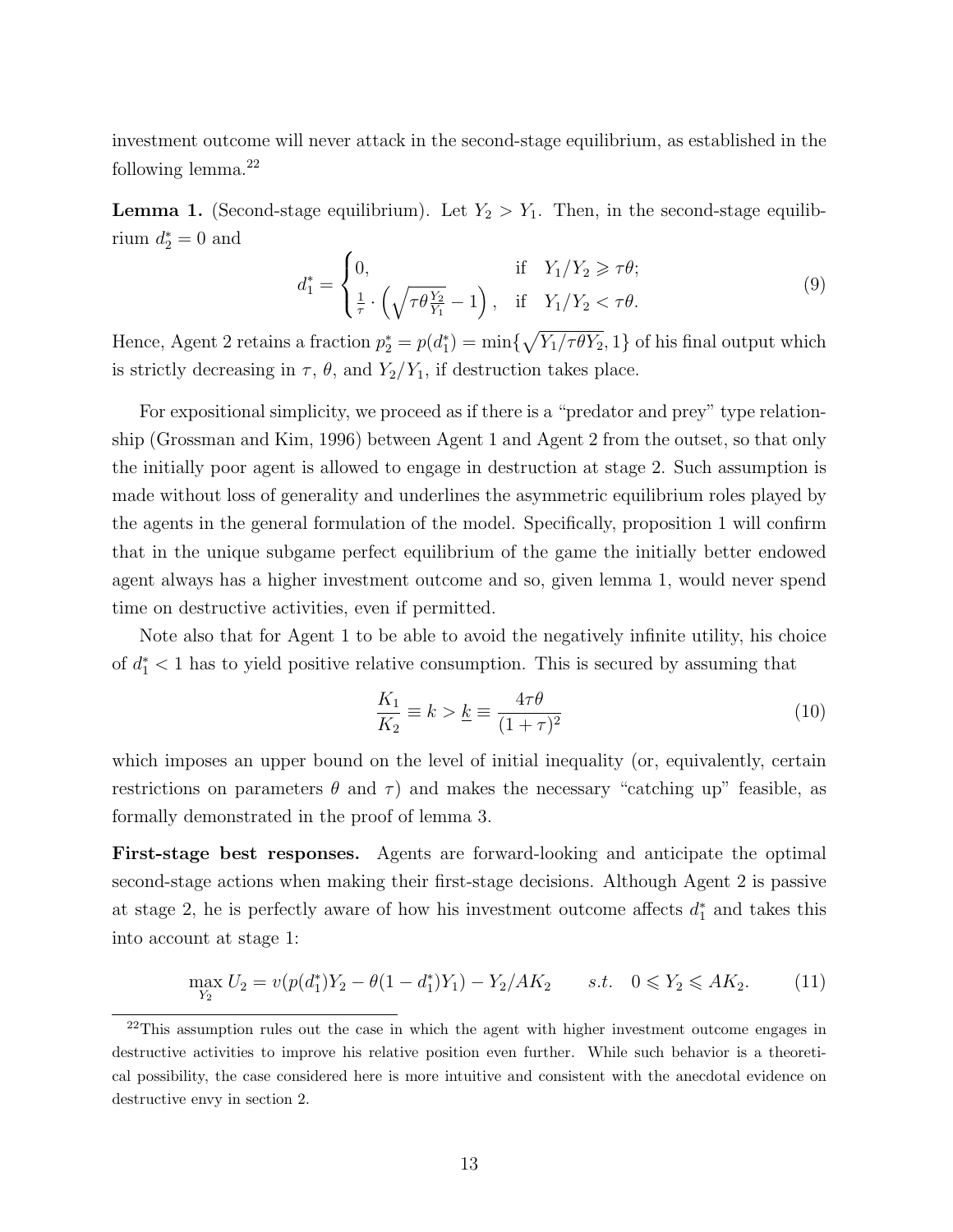For technical reasons, it is easier to analyze the best responses (BRs) of both agents in terms of their consumption levels,  $C_i$ , rather than the first-stage outcomes  $Y_i$ . Note that these are different only if destruction actually takes place. In the latter case there is a one-to-one mapping between  $Y_i$  and  $C_i$ , as shown formally in the proof of lemma [2.](#page-14-0)<sup>[23](#page-14-1)</sup>

<span id="page-14-0"></span>Lemma 2. (BR of Agent 2). Denote the following productivity thresholds:

$$
\widehat{A}_{21} \equiv \left(\frac{1}{1-\tau\theta^2}\right)^{\frac{\sigma}{\sigma-1}}, \quad \widehat{A}_{22} \equiv \widehat{A}_{21} \cdot \left(\frac{1+\theta^2}{2}\right)^{\frac{1}{\sigma-1}}, \quad \widehat{A}_{23} \equiv (1+\tau) \cdot \left(\frac{1+\theta^2}{2}\right)^{\frac{1}{\sigma-1}}
$$

Assume further that  $\hat{A}_{22} > \hat{A}_{23}$  and  $AK_2 > \hat{A}_{23}.<sup>24</sup>$  $AK_2 > \hat{A}_{23}.<sup>24</sup>$  $AK_2 > \hat{A}_{23}.<sup>24</sup>$  Then, the best-response of Agent 2,  $BR_2 \equiv C_2^*(C_1)$ , is a piecewise function of the following form:

<span id="page-14-3"></span>
$$
C_2^*(C_1) = \begin{cases} \min\{AK_2, \theta C_1 + (AK_2)^{1/\sigma}, C_1/\tau\theta\}, & \text{if } C_1 \ge \widehat{C}_1; \\ \min\{C_2^d(C_1), \widetilde{C}_2^d(C_1)\}, & \text{if } C_1 < \widehat{C}_1, \end{cases}
$$
(12)

.

where  $C_2^d(C_1)$  and  $\tilde{C}_2^d(C_1)$  are strictly increasing and concave. The definitions of  $C_2^d(C_1)$ ,  $\tilde{C}_2^d(C_1)$ , and the threshold level  $\tilde{C}_1$ , as well as the detailed form of [\(12\)](#page-14-3), are given in the Appendix.

The threshold in expression [\(12\)](#page-14-3) separates the cases in which Agent 2 allows secondstage destruction  $(C_1 < \widehat{C}_1)$  from those in which he does not  $(C_1 \ge \widehat{C}_1)$ . In the former set of cases, the only difference between  $C_2^d(C_1)$  and  $C_2^d(C_1)$  is whether Agent 2 invests "part time"  $(L_2 < 1)$  or "full time"  $(L_2 = 1)$  in stage 1. In the latter, more interesting set of cases, the best response of Agent 2 can be of three kinds: 1) invest full time  $(C_2^* = AK_2)$  hitting the resource constraint, 2) invest part time while displaying the KUJ behavior  $(C_2^* = \theta C_1 +$  $(AK_2)^{1/\sigma}$  and not being subject to destructive envy of the poor agent, 3) invest part time and produce the maximum output that rules out destructive envy  $(C_2^* = C_1/\tau \theta)$ . Note that if destruction were not allowed (under perfect property rights protection), as in standard models of keeping up with the Joneses, and the resource constraint did not exist, the unique best response of Agent 2 would always be  $C_2^* = \theta C_1 + (AK_2)^{1/\sigma}$ . Thus, expression [\(12\)](#page-14-3) highlights the additional constraints that Agent 2 faces: the resource (investment opportunities) constraint which must be satisfied and the "fear of envy constraint" which may or may not be binding.

<span id="page-14-1"></span><sup>&</sup>lt;sup>23</sup>Technically, these consumption-based best responses correspond to the best responses in terms of firststage investment outcomes adjusted for the second-stage destructive activity. Such transformation focuses on final outputs and makes it easier to analyze the destructive equilibria.

<span id="page-14-2"></span> $^{24}$ The former assumption is made to cover all possible configurations of the best-response function. The latter imposes a lower bound on productivity which simplifies derivations.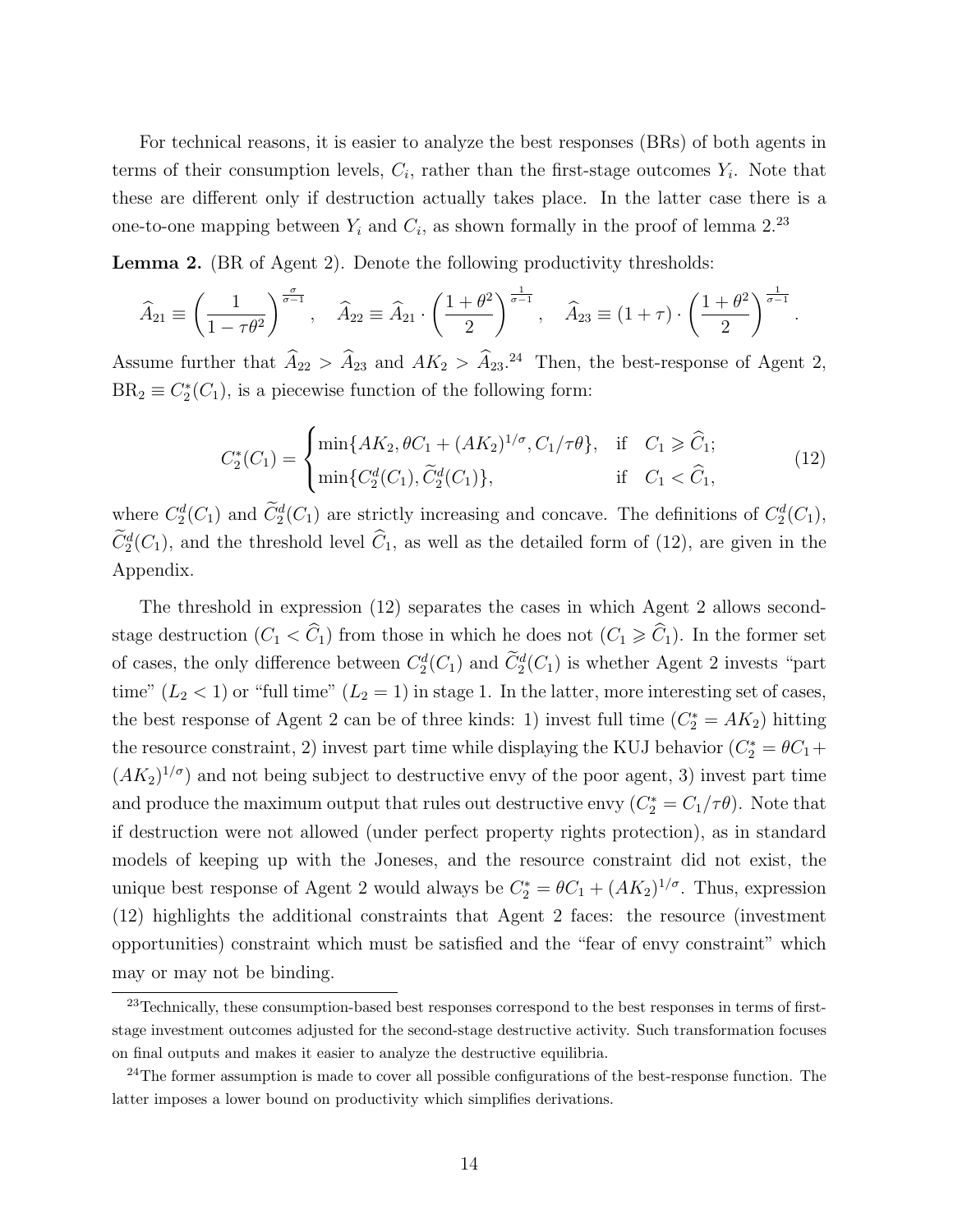<span id="page-15-2"></span><span id="page-15-0"></span>

<span id="page-15-5"></span><span id="page-15-4"></span>Figure 2: Best response of Agent 2.

Figure [2](#page-15-0) depicts the alternative configurations of the second agent's best response.[25](#page-15-1) The differences observed at various productivity levels deliver part of the intuition behind the upcoming main results. Specifically, the number of segments of the best-response function increases once  $AK_2$  surpasses respective thresholds, opening qualitatively new possibilities.

For low levels of  $AK_2$ , as in figure  $2(a)$ , the optimal response is to invest full time, if  $C_1 \geqslant \widehat{C}_{15}$ , and consume either all of the output or the part that is left after destruction. For  $C_1 < \widehat{C}_{15}$ , it is optimal to invest part time in stage 1 while still being subject to destruction in stage 2. Note that for  $C_1 < \widehat{C}_{14}$  it is never optimal to completely avoid destruction, even though it is always feasible. The intuition is that in this case full envy-avoidance would yield the level of relative consumption that is too low to be compensated by additional leisure time.[26](#page-15-3)

Yet, as A increases, full envy-avoidance behavior becomes viable for  $C_1 \in [\widehat{C}_{13}, \widehat{C}_{14}),$  as depicted in figure [2\(b\).](#page-15-4) For such values of  $C_1$  it is not worth allowing destruction at all: the gain in leisure is sufficient to compensate the reduction in relative consumption due to envy-avoidance. Clearly, if destructive activities on part of Agent 1 were not allowed,

<span id="page-15-1"></span><sup>&</sup>lt;sup>25</sup>The values of thresholds  $\widehat{C}_{11}$ ,  $\widehat{C}_{12}$ ,  $\widehat{C}_{13}$ ,  $\widehat{C}_{14}$ , and  $\widehat{C}_{15}$  shown in figure [2](#page-15-0) are specified in the detailed form of lemma [2](#page-14-0) in the Appendix.

<span id="page-15-3"></span><sup>&</sup>lt;sup>26</sup>In fact, for levels of  $C_1$  between  $\hat{C}_{15}$  and  $\hat{C}_{14}$  Agent 2 would be willing to produce more than  $AK_2$  to improve his relative position, but is constrained by the available resources.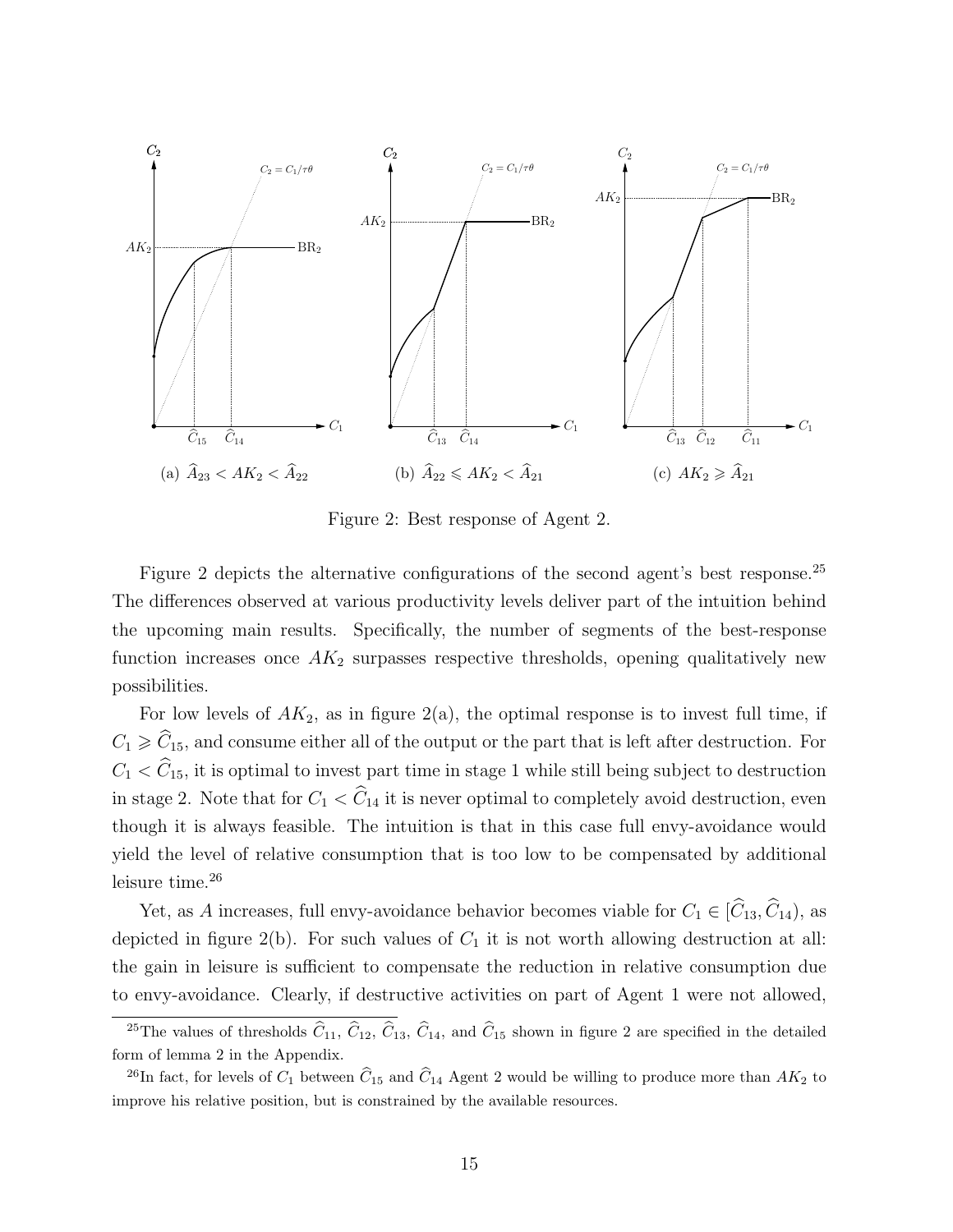Agent 2 would want to produce more than  $C_1/\tau\theta$ , but imminent destruction for  $C_2$  above this threshold reduces the marginal benefit of investment and leads to self-restraint. Note also that for  $C_1 > \widehat{C}_{14}$  Agent 2 wants to produce more than  $AK_2$  but is constrained by the available time and investment opportunities.

Finally, for  $AK_2 \geq \hat{A}_{21}$  we observe all four possible actions of Agent 2. The new segment in figure [2\(c\)](#page-15-5) is the KUJ response for  $C_1 \in [\widehat{C}_{12}, \widehat{C}_{11}),$  in which case destructive envy is not binding and Agent 2 can produce as much as he really wants (absent the hazard of destruction) without crossing the  $C_1/\tau\theta$  threshold. For  $C_1 > \widehat{C}_{11}$  his envy-driven constructive behavior is constrained by the available resources.

Agent 1 is also forward-looking and knows his own optimal second-stage behavior when optimizing at the investment stage:

<span id="page-16-3"></span>
$$
\max_{Y_1} U_1 = v((1 - d_1^*)Y_1 - \theta p(d_1^*)Y_2) - Y_1/AK_1 \qquad s.t. \quad 0 \le Y_1 \le AK_1. \tag{13}
$$

<span id="page-16-0"></span>Lemma 3. (BR of Agent 1). Denote the following productivity thresholds:

$$
\widehat{A}_{11} \equiv \left(\frac{\tau}{\tau - 1}\right)^{\frac{\sigma}{\sigma - 1}}, \quad \widehat{A}_{12} \equiv 1. \tag{14}
$$

The best-response of Agent 1,  $BR_1 \equiv C_1^*(C_2)$ , is a piecewise function of the following form:

<span id="page-16-1"></span>
$$
C_1^*(C_2) = \begin{cases} \min\{C_1^d(C_2), \widetilde{C}_1^d(C_2)\}, & \text{if } C_2 \ge \widehat{C}_2; \\ \min\{AK_1, \theta C_2 + (AK_1)^{1/\sigma}\}, & \text{if } C_2 < \widehat{C}_2, \end{cases}
$$
(15)

where  $C_1^d(C_2)$  is strictly increasing and convex and  $C_1^d(C_2)$  is linearly decreasing. The definitions of  $C_1^d(C_2)$ ,  $\tilde{C}_1^d(C_2)$ , and the threshold level  $\tilde{C}_2$ , as well as the detailed form of [\(15\)](#page-16-1), are given in the Appendix.

The threshold in expression [\(15\)](#page-16-1) separates the cases in which Agent 1 engages in envymotivated destruction  $(C_2 \geq \widehat{C}_2)$  from those in which he does not  $(C_2 < \widehat{C}_2)$ . As in the case of Agent 2, the only difference between  $\tilde{C}_1^d(C_2)$  and  $C_1^d(C_2)$  is whether Agent 1 hits the resource constraint or not. If Agent 1 does not engage in destruction and chooses instead to catch up peacefully, his best response is  $C_1 = \theta C_2 + (AK_1)^{1/\sigma}$  unless such KUJ-type behavior is constrained by the available investment opportunities  $AK_1$ .

As depicted in figure [3,](#page-17-0) the best response of Agent 1 becomes more "diverse" as pro-ductivity rises.<sup>[27](#page-16-2)</sup> For low A, the best response is just to do as much as possible by investing full time. For  $C_2 < \widehat{C}_{24}$ , the output  $AK_1$  is large enough to place ex-post inequality within

<span id="page-16-2"></span><sup>&</sup>lt;sup>27</sup>The values of thresholds  $\hat{C}_{21}$ ,  $\hat{C}_{22}$ ,  $\hat{C}_{23}$ , and  $\hat{C}_{24}$  shown in figure [3](#page-17-0) are specified in the detailed version of lemma [3](#page-16-0) in the Appendix.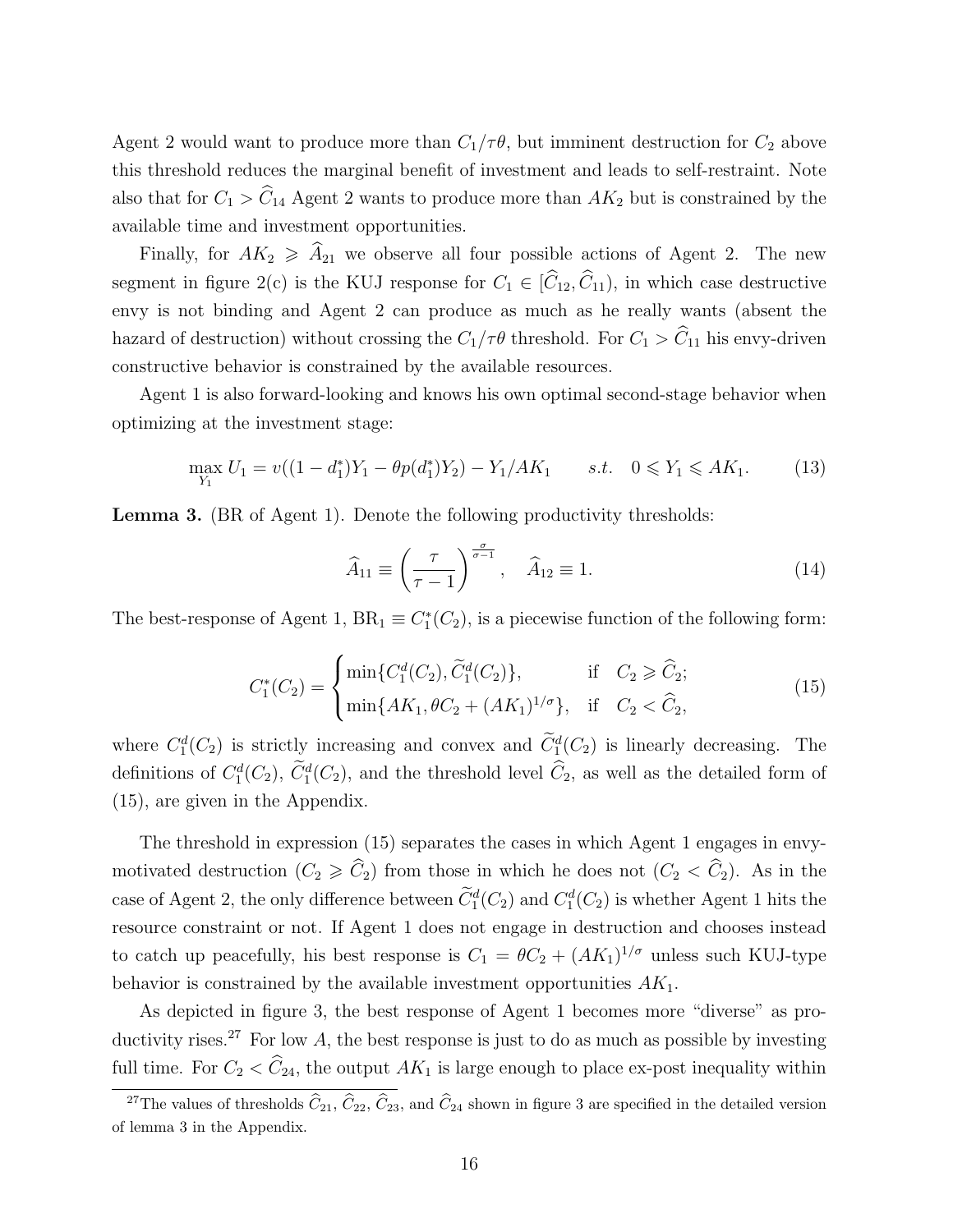<span id="page-17-0"></span>

Figure 3: Best response of Agent 1.

the tolerance limit, but beyond that threshold it becomes optimal to engage in destruction in stage 2. For intermediate values of A we observe the emergence of the KUJ segment corresponding to  $C_2 < \widehat{C}_{23}$ : envy is satisfied through peaceful effort which is not constrained by the available resources. Yet, as  $C_2$  increases, so does the desired level of  $C_1$  until it hits the investment opportunities upper bound. Note that higher  $C_2$  also increases the marginal benefit of second-stage destruction. For  $AK_1 \geq \widehat{A}_{11}$  all three segments become apparent. The opportunities for peaceful catching up allow the KUJ segment to extend all the way to the  $C_2 = C_1/\tau \theta$  border, beyond which Agent 1 produces below the tolerance threshold and engages in destruction in stage 2. Finally, at  $C_2 = \widehat{C}_{22}$  the production level hits the capacity constraint and remains there for higher values of  $C_2$ .

Figure [4](#page-19-0) shows the evolution of best responses driven by productivity growth from  $A = A_0$  to  $A = A_4$ . The tendency for both functions is to become more "segmented" as investment opportunities increase and allow for a wider range of actions. For Agent 2, as figure  $4(a)$  demonstrates, rising A leads to the emergence and subsequent expansion of the fear and KUJ segments. For Agent 1, as shown in figure [4\(b\),](#page-19-2) the main consequence of productivity growth is the emergence and extension of the KUJ segment. Thus, rising economic opportunities make the envy game more interesting: the latent regions of both best responses come into play potentially giving rise to new equilibrium outcomes. This dynamics is explored in detail in section [4.](#page-25-0)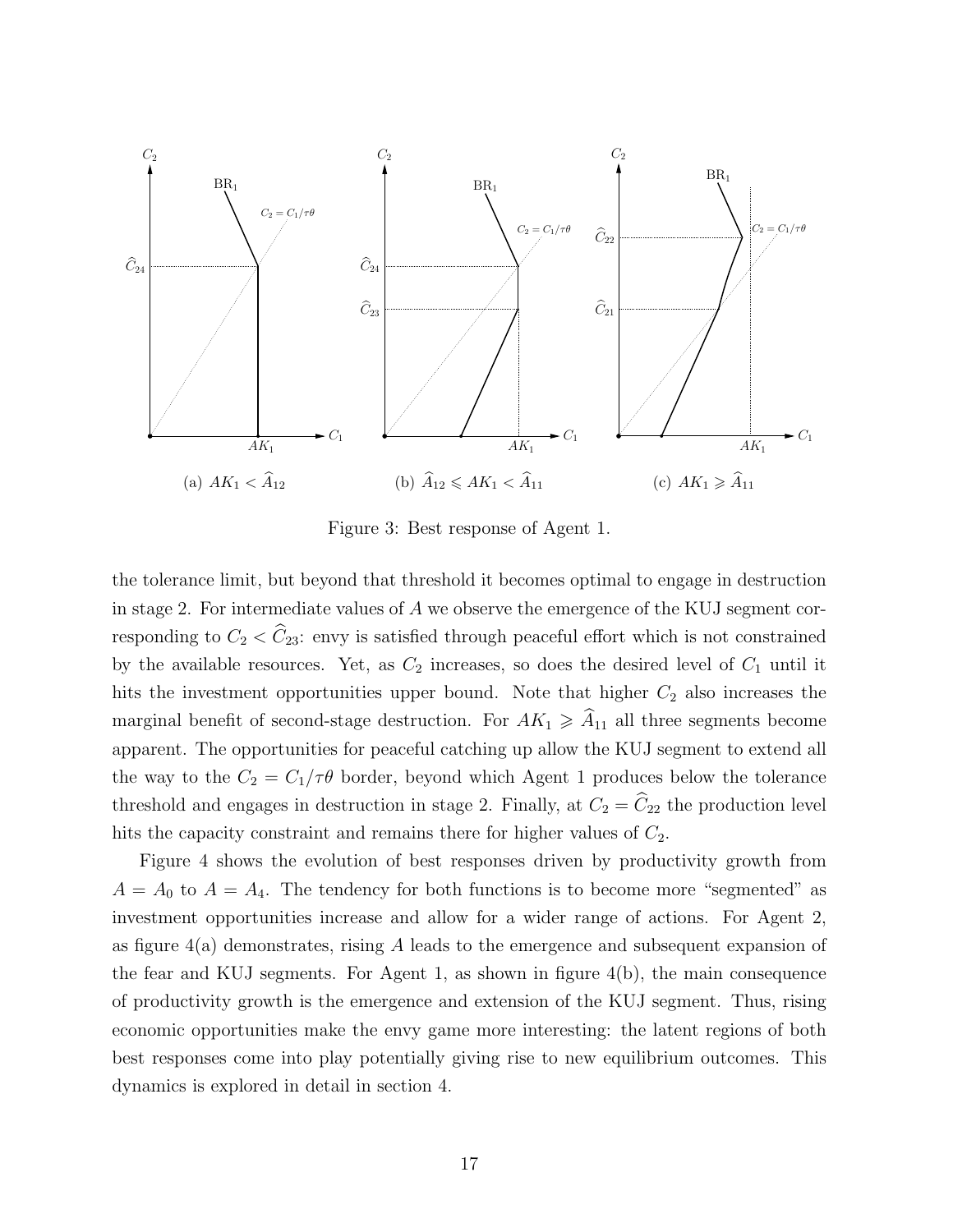Equilibria. To examine all possible equilibria of the envy game for a given generation we need to consider all cases in which the pairs of best responses are qualitatively differ-ent. Figure [5\(a\)](#page-19-3) shows a generic split of the  $(AK_1, AK_2)$  space according to these cases, including the condition  $k < 1$  and the feasibility assumption  $k > k^{28}$  $k > k^{28}$  $k > k^{28}$  Each ray from the origin corresponds to a particular level of inequality, while movements along such rays reflect productivity changes. The following proposition provides a taxonomy of all possible qualitatively different outcomes of the envy game for a given generation.

<span id="page-18-0"></span>Proposition 1. (Equilibria of the envy game). There exists a unique subgame perfect equilibrium  $(C_1^*, C_2^*)$  of the envy game. It belongs to one of three classes:

1. Peaceful KUJ equilibria (KUJE):

$$
C_i^* = \frac{(AK_i)^{1/\sigma} + \theta(AK_j)^{1/\sigma}}{1 - \theta^2}, \quad i, j = 1, 2, \quad i \neq j;
$$
 (16)

$$
C_1^* = AK_1, \quad C_2^* = \theta AK_1 + (AK_2)^{1/\sigma};\tag{17}
$$

$$
C_i^* = AK_i, \quad i = 1, 2. \tag{18}
$$

2. Peaceful fear-of-envy equilibria (FE):

<span id="page-18-5"></span><span id="page-18-4"></span><span id="page-18-3"></span><span id="page-18-2"></span>
$$
C_1^* = \frac{\tau(AK_1)^{1/\sigma}}{\tau - 1}, \quad C_2^* = \frac{(AK_1)^{1/\sigma}}{\theta(\tau - 1)};
$$
\n(19)

<span id="page-18-6"></span>
$$
C_1^* = AK_1, \quad C_2^* = \frac{AK_1}{\tau \theta}.
$$
\n(20)

3. Destructive equilibria (DE):

<span id="page-18-7"></span>
$$
\begin{cases}\nC_1^* = C_1^d(C_2^*), \\
C_2^* = C_2^d(C_1^*); \\
C_3^* = C_2^d(C_1^*).\n\end{cases}\n\begin{cases}\nC_1^* = \widetilde{C}_1^d(C_2^*), \\
C_2^* = C_2^d(C_1^*).\n\end{cases}\n\begin{cases}\nC_1^* = \widetilde{C}_1^d(C_2^*), \\
C_2^* = \widetilde{C}_2^d(C_1^*); \\
C_2^* = \widetilde{C}_2^d(C_1^*);\n\end{cases}
$$
\n(21)

The exact conditions under which each equilibrium arises (the crucial inequality and productivity thresholds) are stated in the detailed form of the proposition in the Appendix.

<span id="page-18-1"></span><sup>&</sup>lt;sup>28</sup>In particular, such split is typical under two assumptions:  $\underline{k} < \hat{k}$  and  $\widehat{A}_{22} > \widehat{A}_{23}$ , where  $\hat{k}$  is defined in the detailed form of proposition [1](#page-18-0) in the Appendix. Both assumptions are maintained to achieve the highest possible variety of equilibria, with alternatives yielding only a subset of cases depicted in figure [5\(a\).](#page-19-3) The blackened southwestern corner of the sector is not considered due to an earlier technical assumption that  $AK_2 > \widehat{A}_{23}$ .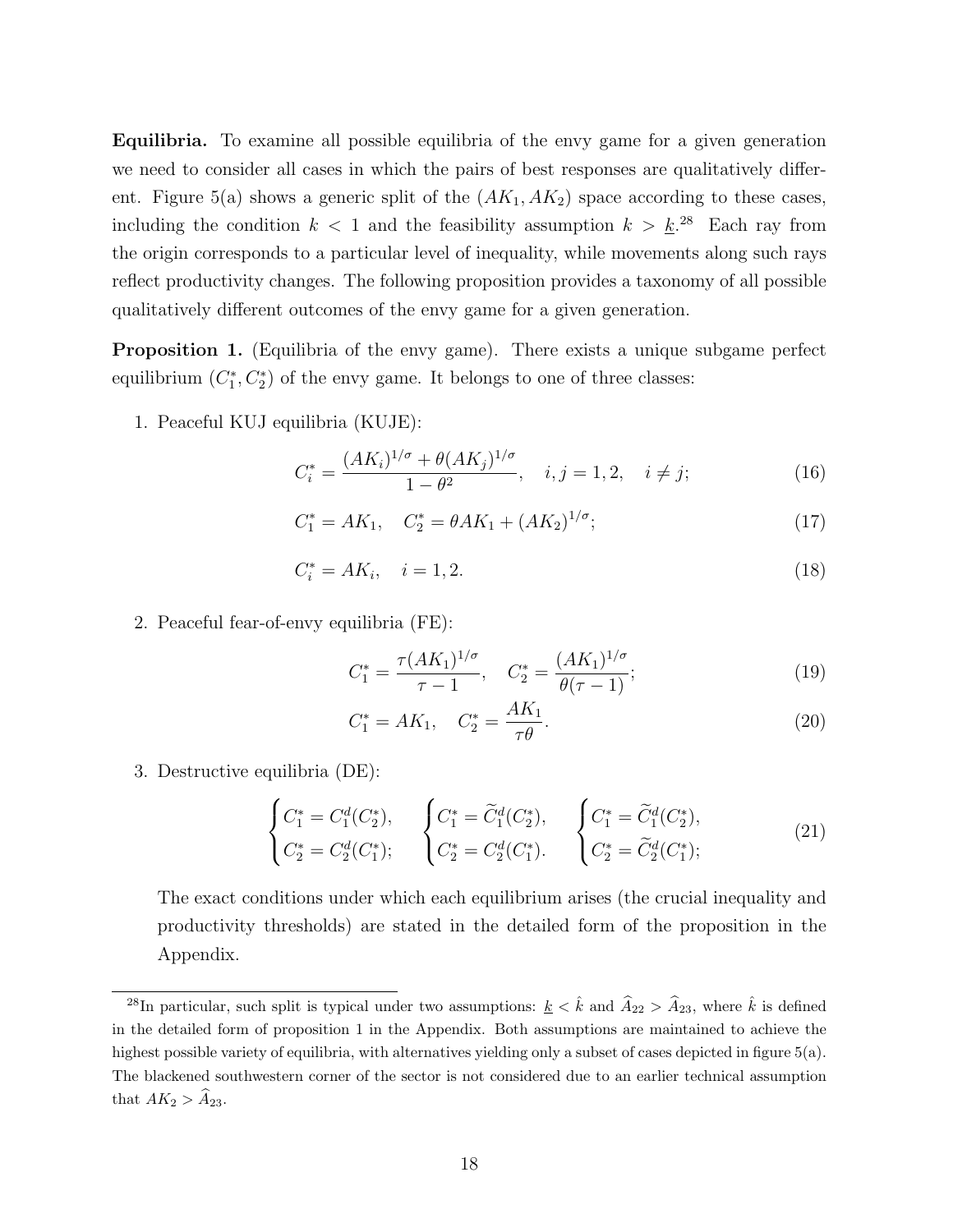<span id="page-19-1"></span><span id="page-19-0"></span>

<span id="page-19-2"></span>Figure 4: Productivity growth and the evolution of best responses.

<span id="page-19-3"></span>

(a) Regions with different pairs of BRs

<span id="page-19-4"></span>(b) Regions with different types of equilibria

Figure 5: The split of the  $(AK_1, AK_2)$  space according to pairs of BRs and equilibria.

Figure [5\(b\)](#page-19-4) graphically shows the regions corresponding to these qualitatively different classes of equilibria for all  $(AK_1, AK_2)$  pairs in the sector  $k < k < 1$ , given the split of the space in figure  $5(a)$ . Regions with white background correspond to KUJ equilibria, the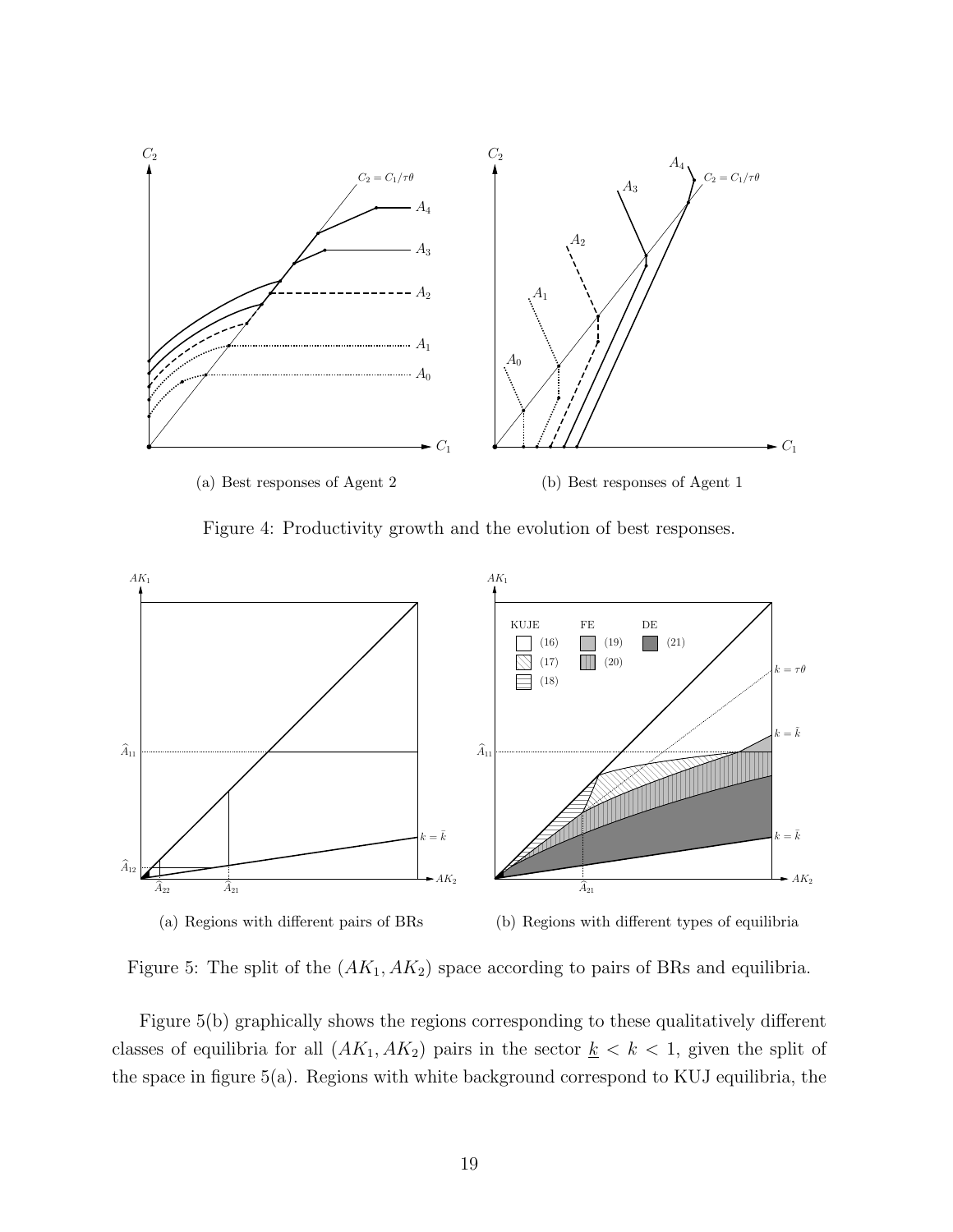light gray area represents the fear-of-envy equilibria, and the dark gray color marks the destructive region. Figure [6](#page-21-0) shows examples of equilibria for different levels of productivity.

In the first class of equilibria only constructive envy is present and both agents compete peacefully by undertaking productive investment in the first stage of the game, possibly hitting the resource constraint.<sup>[29](#page-20-0)</sup> The features of a standard "keeping-up-with-the-Joneses" equilibrium [\(16\)](#page-18-2) are well-known from previous literature and have been formally analyzed by Frank (1985) and Hopkins and Kornienko (2004), among others.<sup>[30](#page-20-1)</sup> In particular, envy encourages additional investment effort which leads to "overworking" (see section [5\)](#page-28-0).

In the second class of equilibria the better endowed agent is constrained by the threat of envy-motivated destruction and invests the maximum possible amount of time that does not trigger aggression. There is no actual destruction in such equilibrium, but there is the "fear" of it that constrains the effort of Agent 2. This equilibrium resembles the fear of envy documented in many developing societies, as discussed in section  $2^{31}$  $2^{31}$  $2^{31}$ . In the third class of equilibria there is actual destruction and part of the time is used unproductively by Agent 1 to satisfy envy. As a consequence, part of the second agent's output is destroyed.

The intuition for when each kind of equilibrium emerges is simple. Given the level of productivity, a KUJ equilibrium is more likely vis- $\lambda$ -vis the fear or destructive outcomes if inequality is low and/or tolerance for inequality is high, that is, property rights are well-protected and social comparisons are weak. Otherwise, destructive envy is activated resulting in output loss due to underinvestment or outright destruction. The relation to inequality is obvious in figure  $5(b)$ : darker regions corresponding to cases in which destructive envy is either binding or present lie further away from the 45-degree line marking perfect equality. It is important to emphasize that, for a given level of productivity, three parameters (not counting  $\sigma$ ) jointly determine the type of equilibrium. For instance, just

<span id="page-20-0"></span><sup>&</sup>lt;sup>29</sup>We include the full-time investment case [\(18\)](#page-18-3) in the group of KUJ-type equilibria, since it does not feature either destructive envy or the fear of it. One caveat, however, is that at very low levels of productivity working full time is unrelated to KUJ-type incentives. With this in mind, by default we refer to case [\(18\)](#page-18-3) as the one in which it is the catching-up behavior that is limited by the available resources.

<span id="page-20-1"></span> $30\,\text{Note that}$  [\(16\)](#page-18-2) would always be the unique equilibrium of the envy game in the absence of destructive technology (under perfect property rights protection) and the resource constraint.

<span id="page-20-2"></span><sup>&</sup>lt;sup>31</sup>Mui (1995) constructs a theoretical framework in which (costless) technological innovation may not be adopted in anticipation of envious retaliation. The intuition of the fear equilibrium in the present theory is similar, except that here the fear of envy operates on the intensive margin by discouraging (costly) investment. Furthermore, in Mui's framework retaliation reduces envy directly by assumption rather than through the improvement of the relative standing of the envier. Finally, his paper ignores constructive envy and thus, focuses on one side of the big picture.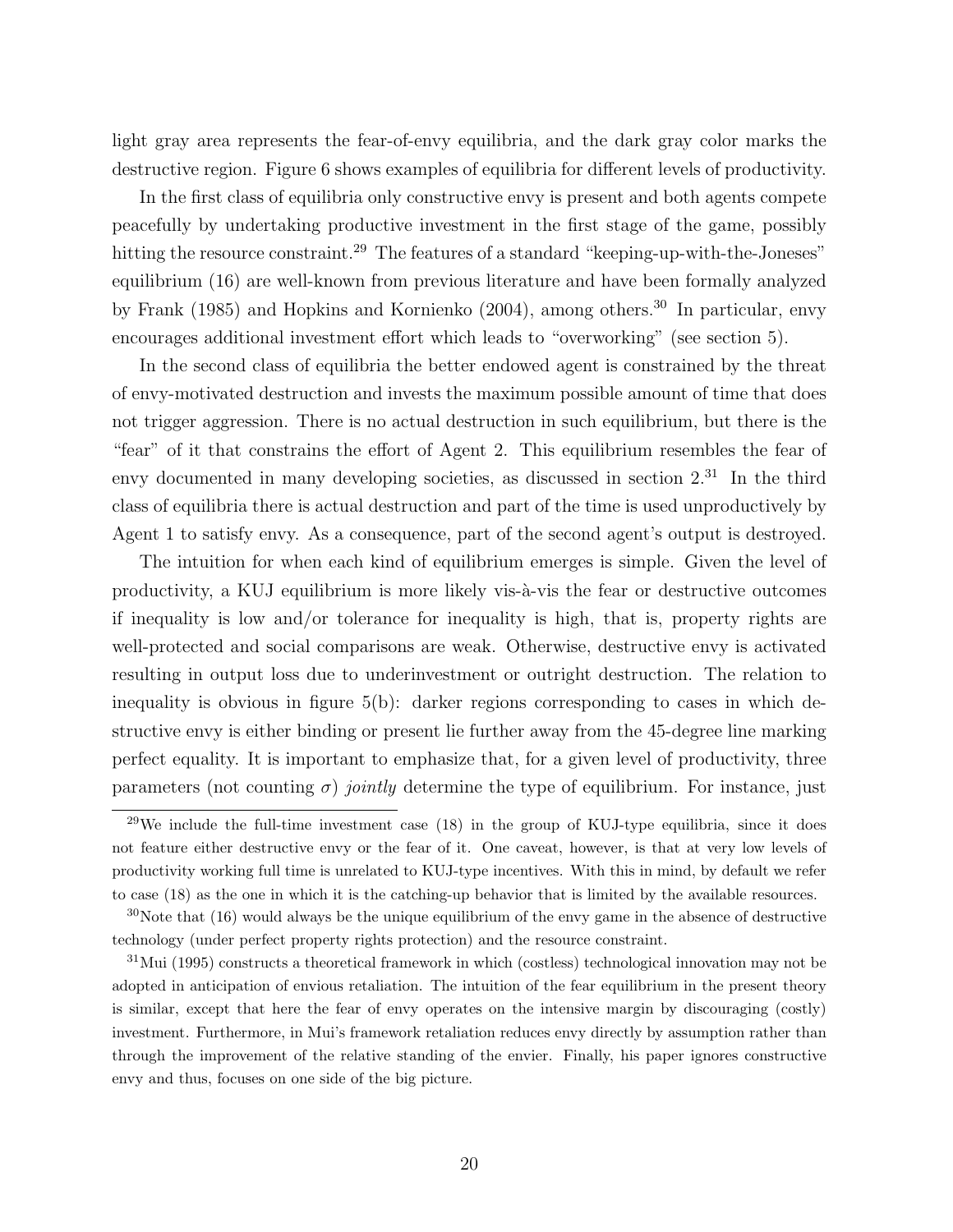<span id="page-21-1"></span><span id="page-21-0"></span>

(c)  $AK_1<\widehat{A}_{11},\, AK_2<\widehat{A}_{21}\text{: }{\rm \,FE}$  (left) and DE (right)

Figure 6: Equilibria of the game for different productivity levels.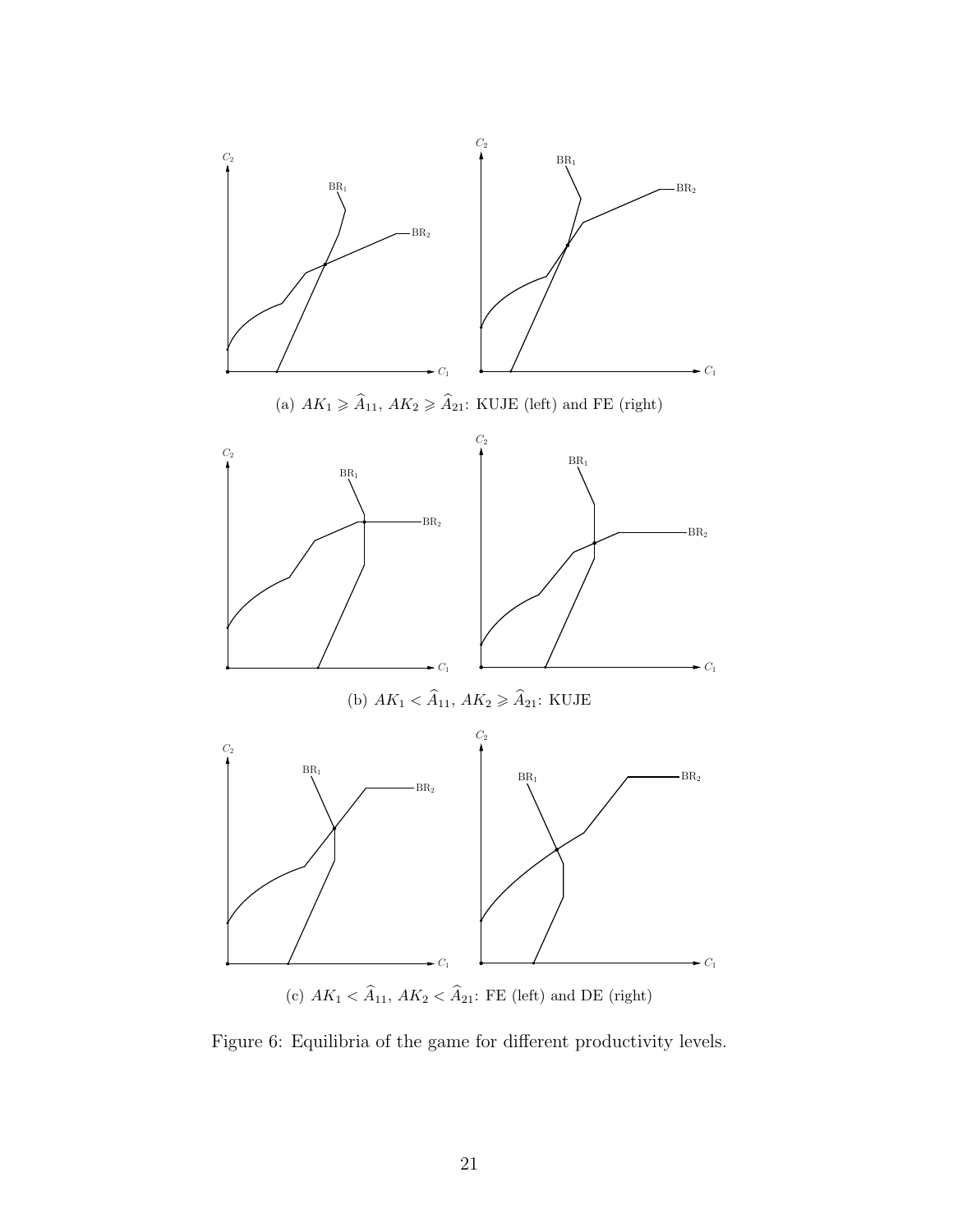having low inequality is not enough to be in the KUJE. If at the same time institutions are very weak (destructive technology is efficient) and/or relative standing concerns are very strong, the society may still end up in a fear or even destructive equilibrium.

A question of special interest is how endogenously rising productivity can affect the type of equilibrium, given the level of inequality and tolerance parameters. First, as fol-lows from the detailed form of proposition [1](#page-18-0) in the Appendix, once A gets large enough, the type of equilibrium is determined only by k,  $\tau$ , and  $\theta$ . Thus, rising productivity need not automatically turn destructive envy into constructive if there is persistently high inequality or low tolerance for inequality. For example, for  $k < \tilde{k}$  any level of productivity yields either fear-type or destructive equilibrium.<sup>[32](#page-22-1)</sup> Conversely, if  $k > \tau \theta$ , the equilibrium outcome is always a KUJ-type competition, and growing A just takes the society from a full-time equilibrium, in which individuals are constrained by the available resources, to a conventional KUJE with positively sloped best responses, as in the left panel of figure [6\(a\).](#page-21-1)

The most interesting case is the one with intermediate levels of inequality (or tolerance for inequality), that is  $\tilde{k} < k < \tau \theta$ . For such parameter values, productivity growth can lead the society through all envy regimes, from destructive equilibrium through the fear of envy and to the KUJ competition, consistent with the evidence on such transition presented in section  $2.3^{33}$  $2.3^{33}$  $2.3^{33}$  As will become clear from the analysis of section [4,](#page-25-0) even when productivity matters for determination of the equilibrium type, inequality and tolerance parameters play a key role in guiding the long-run dynamics of the society. Before looking at the evolving role of envy in the process of development, it is instructive to first consider comparative statics for each particular equilibrium type.

#### <span id="page-22-0"></span>3.3 Comparative statics

Consider the impact of four parameters of interest,  $\lambda$ ,  $\theta$ ,  $\tau$ , and A, on economic performance as measured by final outputs. The qualitative effects are similar within the three groups of equilibria identified above.

As follows from proposition [1,](#page-18-0) total outputs in the KUJ-type equilibria [\(16\)](#page-18-2), [\(17\)](#page-18-4), and [\(18\)](#page-18-3) are given by  $Y = (\lambda^{1/\sigma} + (1-\lambda)^{1/\sigma}) \cdot (AK)^{1/\sigma}/(1-\theta), Y = (1+\theta)\lambda AK +$ 

<span id="page-22-1"></span><sup>&</sup>lt;sup>32</sup>This is due to the assumption that  $\underline{k} < \hat{k}$ . If, on the other hand,  $\underline{k} > \tilde{k}$ , a high enough level of productivity guarantees a peaceful KUJ equilibrium. The thresholds  $\tilde{k}$  and  $\hat{k}$  are given by [\(28\)](#page-39-0).

<span id="page-22-2"></span><sup>&</sup>lt;sup>33</sup>A shift towards this sector from higher starting levels of inequality may happen endogenously due to bequest dynamics, see the online supplementary material.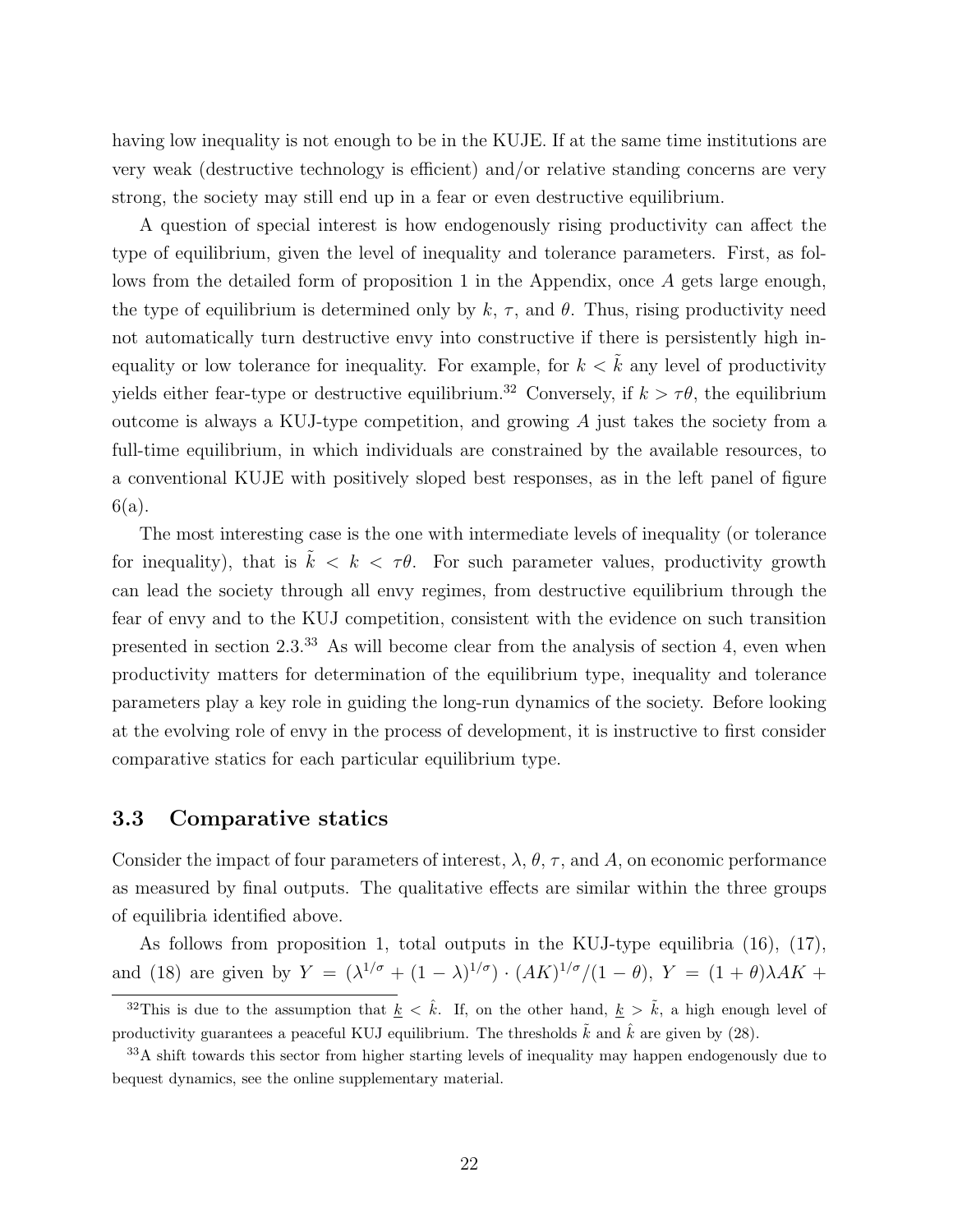$(1 - \lambda)^{1/\sigma} (AK)^{1/\sigma}$ , and  $Y = AK$ , respectively. Clearly, economic performance in these cases does not depend on  $\tau$  since destructive envy is not binding. The effect of  $\theta$  is straightforward: increasing the strength of relative concerns acts as additional incentive to work, which leads to higher levels of effort and output in the conventional KUJ equilibrium [\(16\)](#page-18-2). In the "partial" KUJ equilibrium [\(17\)](#page-18-4) we observe a similar effect only for Agent 2, while Agent 1 is working at the capacity constraint and cannot respond to rising  $\theta$ . Finally, in case [\(18\)](#page-18-3) both agents invest at their capacity levels and the incentivizing marginal effect of envy is absent.

The effect of raising  $\lambda$  (increasing equality) on economic activity depends crucially on  $\sigma$ , with the exception of the full-time equilibrium [\(18\)](#page-18-3), in which redistribution alters individual investment levels, but not aggregate output. Under the baseline assumption  $\sigma > 1$ , outputs in the conventional KUJ equilibrium are strictly concave and increasing functions of  $\lambda$  which is more natural than a kind of nondecreasing returns to scale that would emerge under  $\sigma \leq 1$ . The total effect of redistribution on private outputs in [\(16\)](#page-18-2) consists of two parts: wealth effects and comparison effects. Wealth effects are just the direct effects of making one agent poorer and the other richer. In case of increasing  $\lambda$  the wealth effect is positive for Agent 1 and negative for Agent 2. The total wealth effect on output is positive since the poor agent is more productive on the margin under concave output functions.[34](#page-23-0) Comparison effects reflect the fact that the reference group becomes poorer for Agent 1 and richer for Agent 2. Consequently, comparison effect is negative for Agent 1 and positive for Agent 2. The total comparison effect has the same sign as the total wealth effect. In particular, under  $\sigma > 1$ , the negative comparison effect on the output of the poor is outweighed by the positive comparison effect on the output of the rich. In the partial KUJ equilibrium [\(17\)](#page-18-4) Agent 2 experiences both wealth and comparison effects, while Agent 1 is investing at full capacity. As shown in the proof of proposition [2,](#page-24-0) the effect of  $\lambda$  on aggregate output is always positive in this case, that is, the negative wealth effect on the rich is always dominated by the incentivizing effect of redistribution.

Next, consider the fear-type equilibria [\(19\)](#page-18-5) and [\(20\)](#page-18-6) in which total output is given, respectively, by  $Y = (1 + \tau \theta)(\lambda A K)^{1/\sigma}/(\theta(\tau - 1))$  and  $Y = (1 + \tau \theta)\lambda A K/(\tau \theta)$ . In both cases the output of Agent 2 is "tied" to that of Agent 1 with the coefficient of tolerance  $1/\tau\theta$ . Raising  $\tau$  (reducing the quality of institutions) decreases the tolerance of Agent 1 for inequality and aggravates the "fear constraint" of Agent 2. This means that with

<span id="page-23-0"></span><sup>&</sup>lt;sup>34</sup>This "opportunity-enhancing" effect of redistribution under diminishing returns to individual endowments and imperfect capital markets is well-known in the literature, see, for example, Aghion et al. (1999, section 2.2).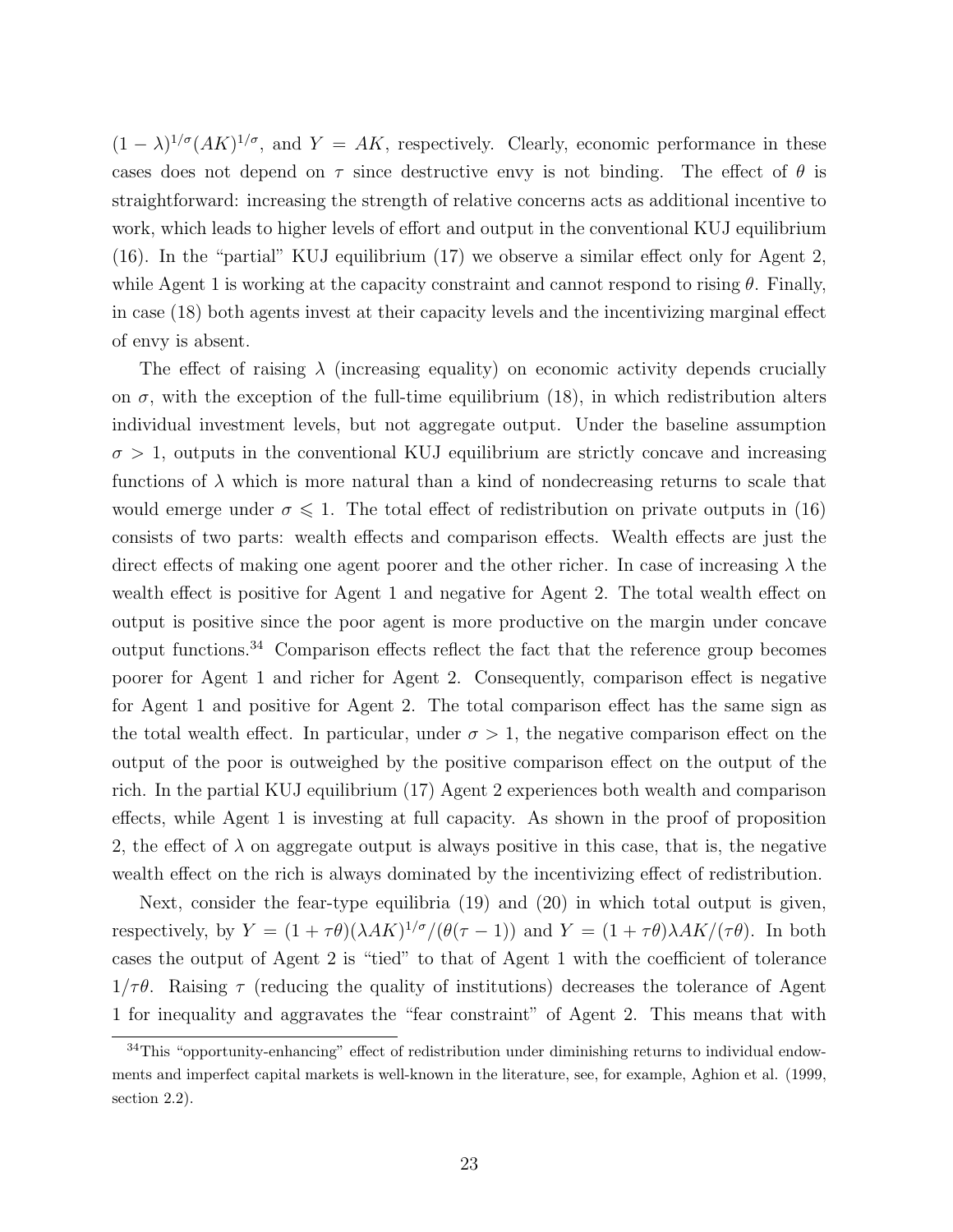higher  $\tau$  Agent 2 has to produce less to avoid destructive envy, which leads to lower individual and total outputs. The effect of raising  $\theta$  is similar since it, too, decreases the tolerance for inequality. This is in stark contrast with the role of envy in the KUJ-type equilibria. In the latter case envy acts as additional incentive to work, while in the fear equilibria it constrains productive effort by increasing the hazard of destructive envy. On the other hand, the effect of raising equality in the fear equilibria is unambiguously positive. Increasing  $\lambda$  enhances the output of Agent 1 which "trickles up" into the higher output of Agent 2. That is, redistribution from the rich to the poor increases investment and final output by alleviating the fear of envy constraint.

Destructive equilibria are harder to examine analytically. Multiple effects are at work which makes the aggregate comparative statics with respect to  $\theta$  ambiguous for the first case in [\(21\)](#page-18-7). If inequality is high or tolerance for inequality is low, stronger envy leads to substantial destruction which may lower the consumption of Agent 2, as well as the total final output, C. In contrast, if the destructive environment is not severe (or  $\sigma$ , the catchingup propensity, is high), the stimulating effect of envy dominates. Thus, comparative statics in the DE combines the features of the FE and the KUJE. At the same time, higher  $\tau$  and lower  $\lambda$  unambiguously decrease total consumption.

Finally, rising productivity of investment, A, has a positive impact on aggregate economic performance, regardless of the equilibrium type. The following proposition summarizes the comparative statics results discussed above.

<span id="page-24-1"></span><span id="page-24-0"></span>Proposition 2. (Comparative statics of the envy game). The effects of parameters on the aggregate economic performance are as indicated in table [1.](#page-24-1)

|          | <b>KUJE</b>      |          |                  | FE |  | DE |                                                               |  |
|----------|------------------|----------|------------------|----|--|----|---------------------------------------------------------------|--|
|          |                  |          |                  |    |  |    | $(16)$ $(17)$ $(18)$ $(19)$ $(20)$ $(21):1$ $(21):2$ $(21):3$ |  |
|          |                  |          | $\cup$           |    |  |    |                                                               |  |
| $\theta$ |                  |          | $\left( \right)$ |    |  | 十  |                                                               |  |
| $\tau$   | $\left( \right)$ | $\theta$ | $\theta$         |    |  |    |                                                               |  |
|          |                  |          |                  |    |  |    |                                                               |  |

Table 1: The effects of parameters on aggregate final output

Overall, setting aside the "uninteresting" equilibrium [\(18\)](#page-18-3) and the ambiguity with respect to  $\theta$  for the first case in [\(21\)](#page-18-7), the key messages of proposition [2](#page-24-0) are the following: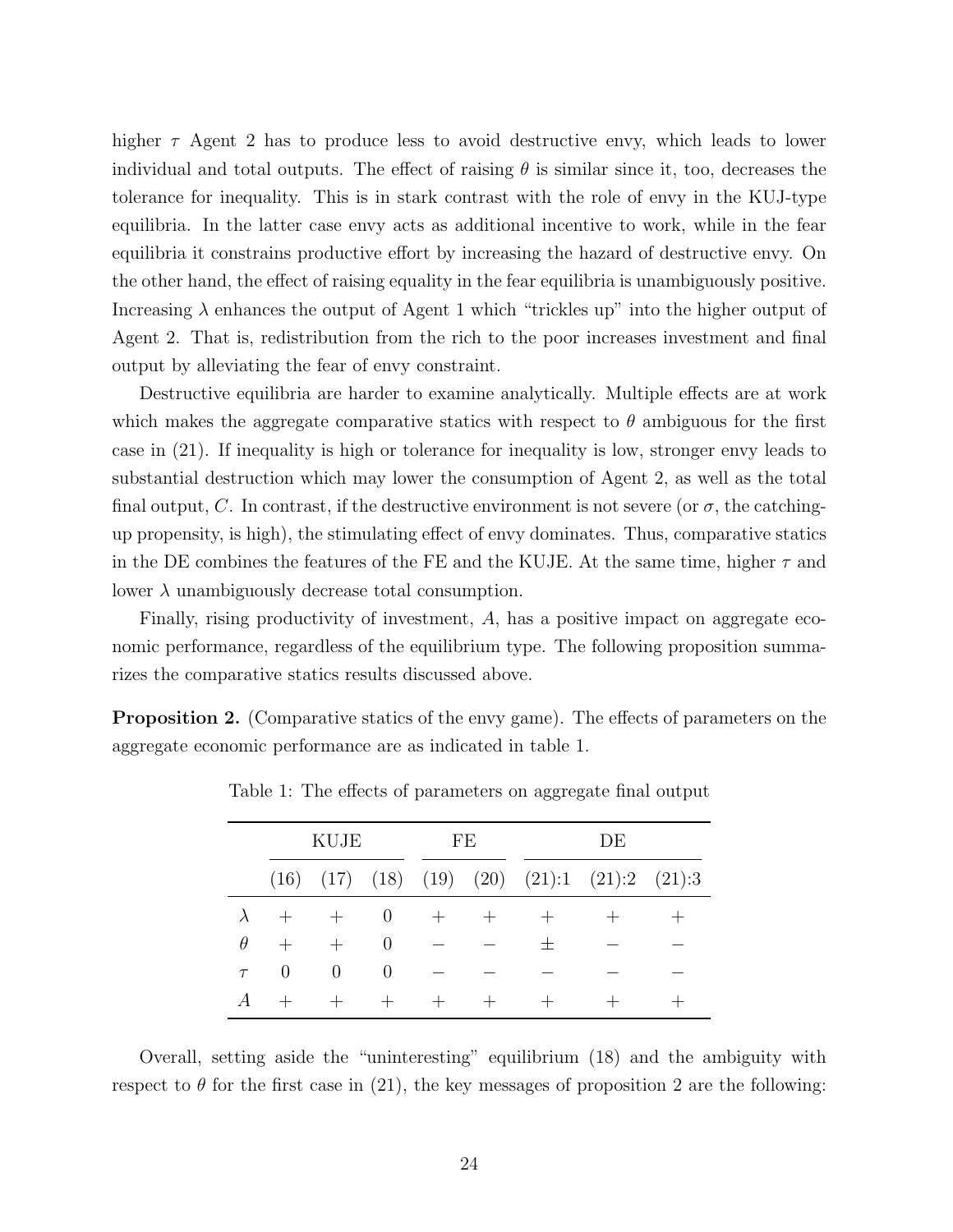1) equality and higher productivity increase aggregate final output; 2) the strength of envy enhances output when society is in the unconstrained KUJ-type competition and has a detrimental effect whenever destructive envy and the fear of it are active; 3) better property rights enhance economic activity when they matter, that is, when destructive envy is binding.

## <span id="page-25-0"></span>4 Envy and the growth process

Now that we established how incentives respond to changes in parameters in each equilibrium, we turn to the analysis of dynamics implied by proposition [1](#page-18-0) together with equation [\(6\)](#page-11-4), that is, transitions from one equilibrium type to another driven by endogenous productivity growth. Specifically, focus on the sector defined by  $k \in (\tilde{k}, \tau\theta)$ , in which such growth can trigger qualitative changes. Clearly, at each point in time the dynamics is determined by the region of the phase plane [5\(b\)](#page-19-4) in which the society is located.

Assume that the initial level of productivity  $A_0$  is large enough, so that the society is already past the destructive region and starts in the fear-type equilibrium  $(20).^{35}$  $(20).^{35}$  $(20).^{35}$  $(20).^{35}$  Then, the dynamics of productivity is given by

<span id="page-25-2"></span>
$$
A_{t} = \begin{cases} [(1+1/\tau\theta)K_{1}]^{\alpha} \cdot A_{t-1}^{\alpha}, & \text{if } A_{t-1} < \hat{A};\\ [(1+\theta)A_{t-1}K_{1} + (A_{t-1}K_{2})^{1/\sigma}]^{\alpha}, & \text{if } \hat{A} \leq A_{t-1} < \tilde{A};\\ [(K_{1}^{1/\sigma} + K_{2}^{1/\sigma})/(1-\theta)]^{\alpha} \cdot A_{t-1}^{\alpha/\sigma}, & \text{if } A_{t-1} \geq \tilde{A}, \end{cases}
$$
(22)

where the productivity thresholds are

$$
\hat{A} \equiv \left[ \frac{\tau \theta}{1 - \tau \theta^2} \cdot \frac{K_2^{1/\sigma}}{K_1} \right]^{\frac{\sigma}{\sigma - 1}}, \quad \tilde{A} \equiv \left[ \frac{K_1^{1/\sigma} + \theta K_2^{1/\sigma}}{(1 - \theta^2)K_1} \right]^{\frac{\sigma}{\sigma - 1}},
$$

as follows directly from proposition [1.](#page-18-0) In the long run, the society will settle in one of the three regions, as established in the following proposition.

<span id="page-25-1"></span><sup>35</sup>Another reason for why the economy might start in the fear-type equilibrium is if it has redistributive mechanisms in place. A variation of the basic model in Gershman (2012) shows how in the presence of preemptive transfers destructive equilibrium can be replaced by a "fear equilibrium with transfers."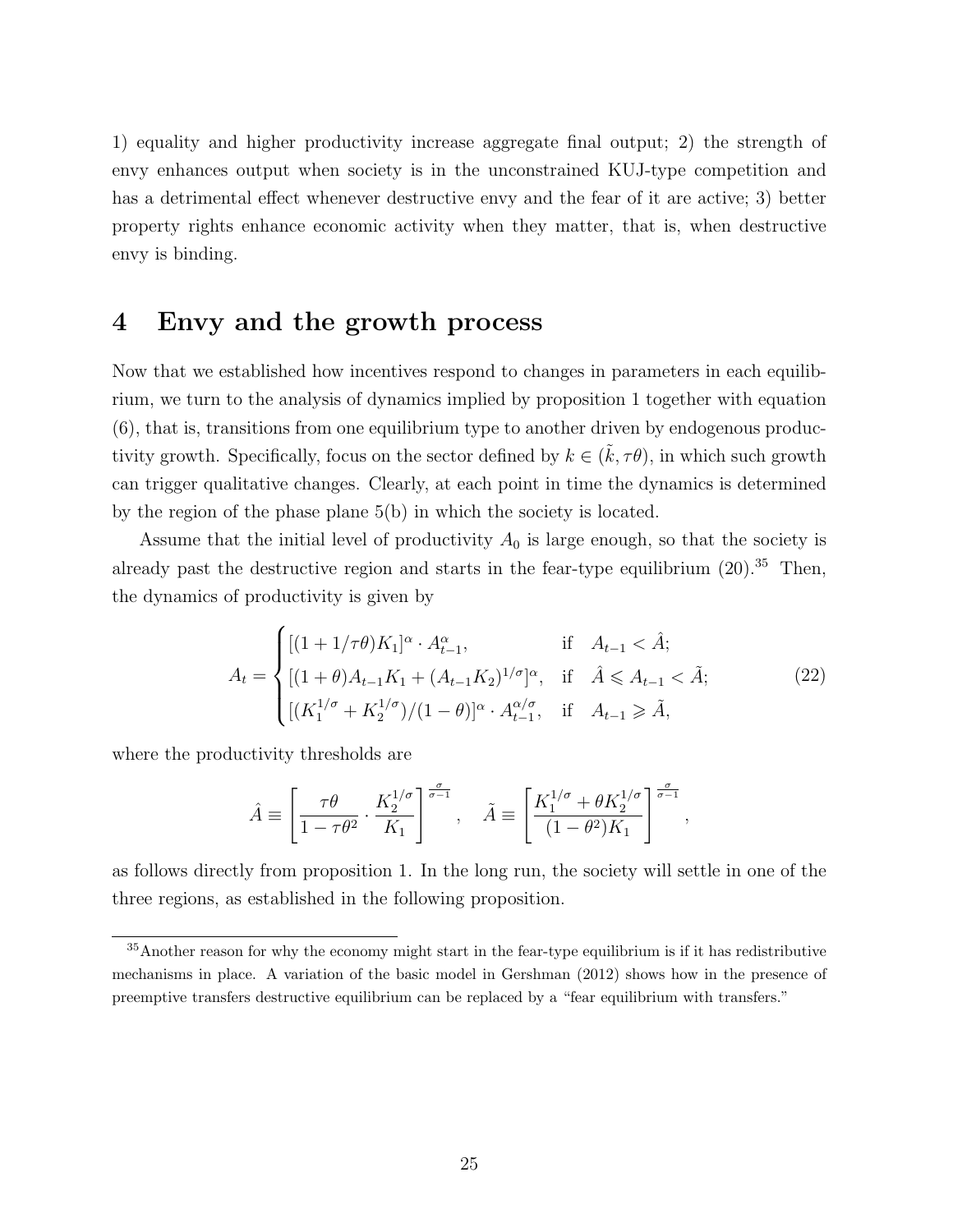<span id="page-26-1"></span>**Proposition 3.** (Long-run steady state.) Assume that  $k \in (\tilde{k}, \tau\theta)$  and  $A_0 \in (\bar{A}, \hat{A})$ .<sup>[36](#page-26-0)</sup> Then

$$
\lim_{t \to \infty} A_t = \begin{cases} A_1^* \equiv [(1 + 1/\tau \theta) K_1]^{\frac{\alpha}{1 - \alpha}}, & \text{if } \alpha < \hat{\alpha}; \\ A_2^*, & \text{if } \hat{\alpha} \leq \alpha < \tilde{\alpha}; \\ A_3^* \equiv [(K_1^{1/\sigma} + K_2^{1/\sigma})/(1 - \theta)]^{\frac{\alpha \sigma}{\sigma - \alpha}}, & \text{if } \alpha \geq \tilde{\alpha}, \end{cases}
$$
(23)

where  $A_2^*$  is implicitly defined by equation  $(A_2^*)^{1/\alpha} = (1+\theta)A_2^*K_1 + (A_2^*K_2)^{1/\sigma}$ , the thresholds  $\hat{\alpha}$  and  $\tilde{\alpha}$  are implicitly defined by equations  $A_1^* = \hat{A}$  and  $A_2^* = \tilde{A}$ , respectively. Furthermore,  $\hat{\alpha}_{\theta} > 0$ ,  $\hat{\alpha}_{\lambda} < 0$ ,  $\hat{\alpha}_{\tau} > 0$ , and  $\tilde{\alpha}_{\theta} > 0$ ,  $\tilde{\alpha}_{\lambda} < 0$ ,  $\tilde{\alpha}_{\tau} = 0$ .

Proposition [3](#page-26-1) implies that lower inequality and higher tolerance for inequality are likely to put the society on a trajectory that leads to the long-run KUJ equilibrium marked by high productivity level. In contrast, under high fundamental inequality and low tolerance the society is likely to get stuck in the fear of envy region with low productivity in the steady state. The comparative statics of long-run levels of productivity clearly replicate those in proposition [2.](#page-24-0)

Figure [7](#page-27-0) demonstrates how endogenous productivity growth can take the society away from the initial fear equilibrium to the long-run KUJE. The left panel shows such transition on the  $(AK_1, AK_2)$  plane, while the right panel shows the evolution of best responses and the equilibrium type following productivity growth. Initially, peaceful investment opportunities are scarce locating the society in the fear equilibrium. Yet, the growth process expands investment opportunities, and envy-avoidance behavior, dictated by the destructive side of envy, paves the way to constructive emulation. Note also that ex-post inequality of outputs reduces as a result of this transition.[37](#page-26-2) If, however, the society starts off closer to the  $k = \tilde{k}$  line, it is likely to stay in the same fear region where it started, as the lower trajectory in figure  $7(a)$  illustrates. In such cases, the fear of envy does not let investment opportunities grow big enough to enable full-fledged constructive KUJ competition. Apart from inequality and tolerance parameters, the development trajectory of the society might be affected by an external shock to investment opportunities of the type discussed in section [2.3](#page-6-1) or a change in the strength of knowledge spillover  $\alpha$ .

Importantly, depending on the current regime, envy affects economic growth in opposite ways. In the fear-type equilibrium it discourages investment and growth, while in the KUJ-type equilibria the effect is the opposite. The same is true for the long-run levels of

<span id="page-26-2"></span><span id="page-26-0"></span><sup>&</sup>lt;sup>36</sup>The lower bound on initial productivity is  $\bar{A} \equiv [\tau \theta/((1 - \tau \theta^2)K_1)]^{\sigma/(\sigma - 1)} \cdot [(1 + \theta^2)K_2/2]^{1/(\sigma - 1)}$ .

<sup>&</sup>lt;sup>37</sup>Specifically, as follows directly from proposition [1,](#page-18-0) ex-post inequality is equal to  $C_1/C_2 = \tau \theta$  in the fear region, then monotonically decreases to  $(k^{1/\sigma} + \theta)/(1 + \theta k^{1/\sigma})$  and stays at that level thereafter.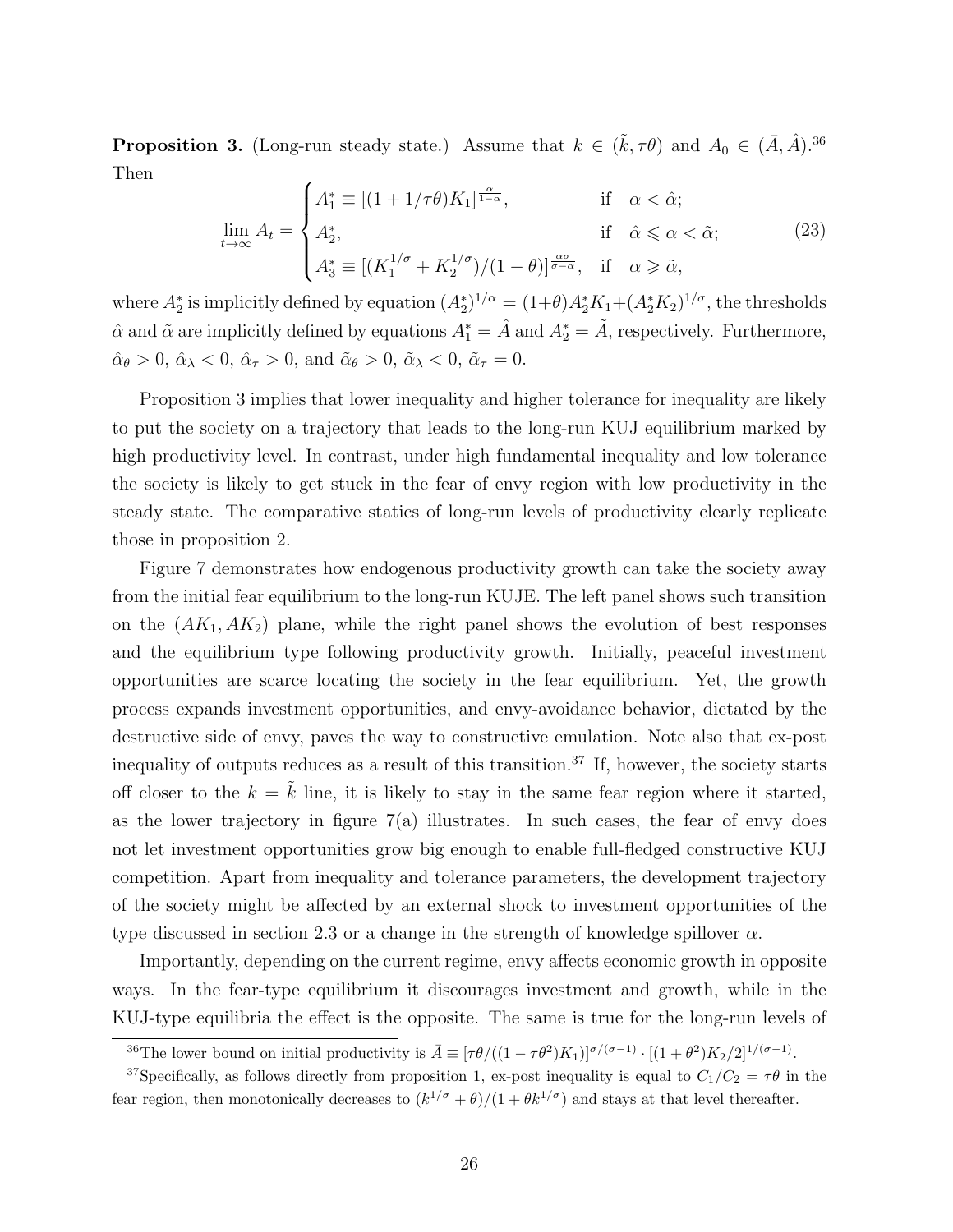<span id="page-27-1"></span><span id="page-27-0"></span>

Figure 7: Productivity-driven transition from FE to KUJE.

productivity. A number of factors, such as religion and ideology in general, can plausibly affect the intensity of social comparisons.[38](#page-27-2) In the context of the model, religious and moral teachings condemning envy cause downward pressure on  $\theta$ . In the fear region, such teachings enhance growth because the fear constraint of the rich is alleviated permitting higher effort. Moreover, a fall in  $\theta$  lowers the thresholds A and A contributing to a faster transition from FE to KUJE. As the economy enters the KUJ region, destructive envy turns into emulation, and  $\theta$  has the opposite impact on economic performance. In the KUJ region the same factors that drive the society out of the fear equilibrium have a negative effect on output.

An example of ideology positively affecting  $\theta$  is that of material egalitarianism. The concept of everyone being equal and the neglect of private property rights are effective in fostering social comparisons and lowering tolerance for inequality. Hence, this ideology operates in favor of destructive envy in the fear region and delays the transition to the KUJE,

<span id="page-27-2"></span><sup>38</sup>All major world religions denounce envy. In Judeo-Christian tradition envy is one of the deadly sins and features prominently in the tenth commandment. Schoeck (1969, p. 160) goes as far as to say that "a society from which all cause of envy had disappeared would not need the moral message of Christianity."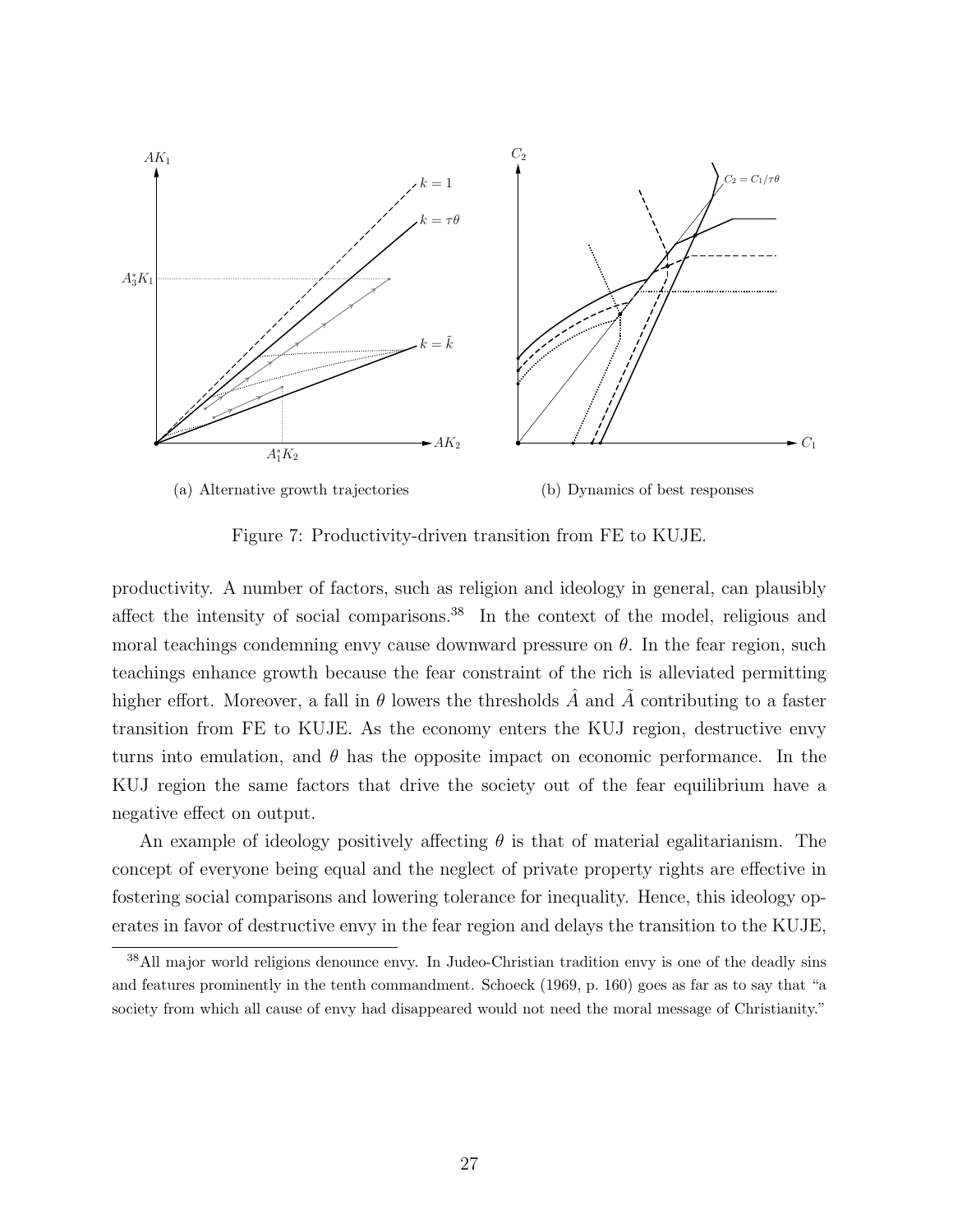<span id="page-28-4"></span><span id="page-28-1"></span>

<span id="page-28-3"></span>Figure 8: Envy, property rights, and productivity dynamics.

as shown in figure  $8(a)$ .<sup>[39](#page-28-2)</sup> Yet, upon entering the KUJ region, intense social comparisons are channeled into productive activity and boost economic growth.

Similarly, one could examine the dynamic effects of a shock in  $\tau$  that could be due to various reasons, from changes in technologies of destruction and protection to reforms of legal institutions. Better property rights encourage productivity growth in the fear region and have no effect on either the dynamics or the steady state in the KUJ region. In contrast, an increase in  $\tau$  would endogenously prolong the presence of the economy in the fear region, as shown in figure [8\(b\),](#page-28-3) while at the same time making the FE more egalitarian, since the erosion of institutions decreases tolerance for inequality and exacerbates the fear constraint. This may explain the persistence of the fear of envy, along with such characteristics as poorly protected private property rights and relatively low inequality.

## <span id="page-28-0"></span>5 Welfare, property rights, and inequality

As shown in the previous section, the initial level of inequality and the two tolerance parameters jointly determine the growth trajectory of the economy, potentially resulting in qualitatively different long-run equilibria. Yet, in principle, societies might have the

<span id="page-28-2"></span><sup>&</sup>lt;sup>39</sup>Figure [8](#page-28-4) ignores for simplicity that for low enough A the dynamics is governed by the outcomes of destructive equilibria.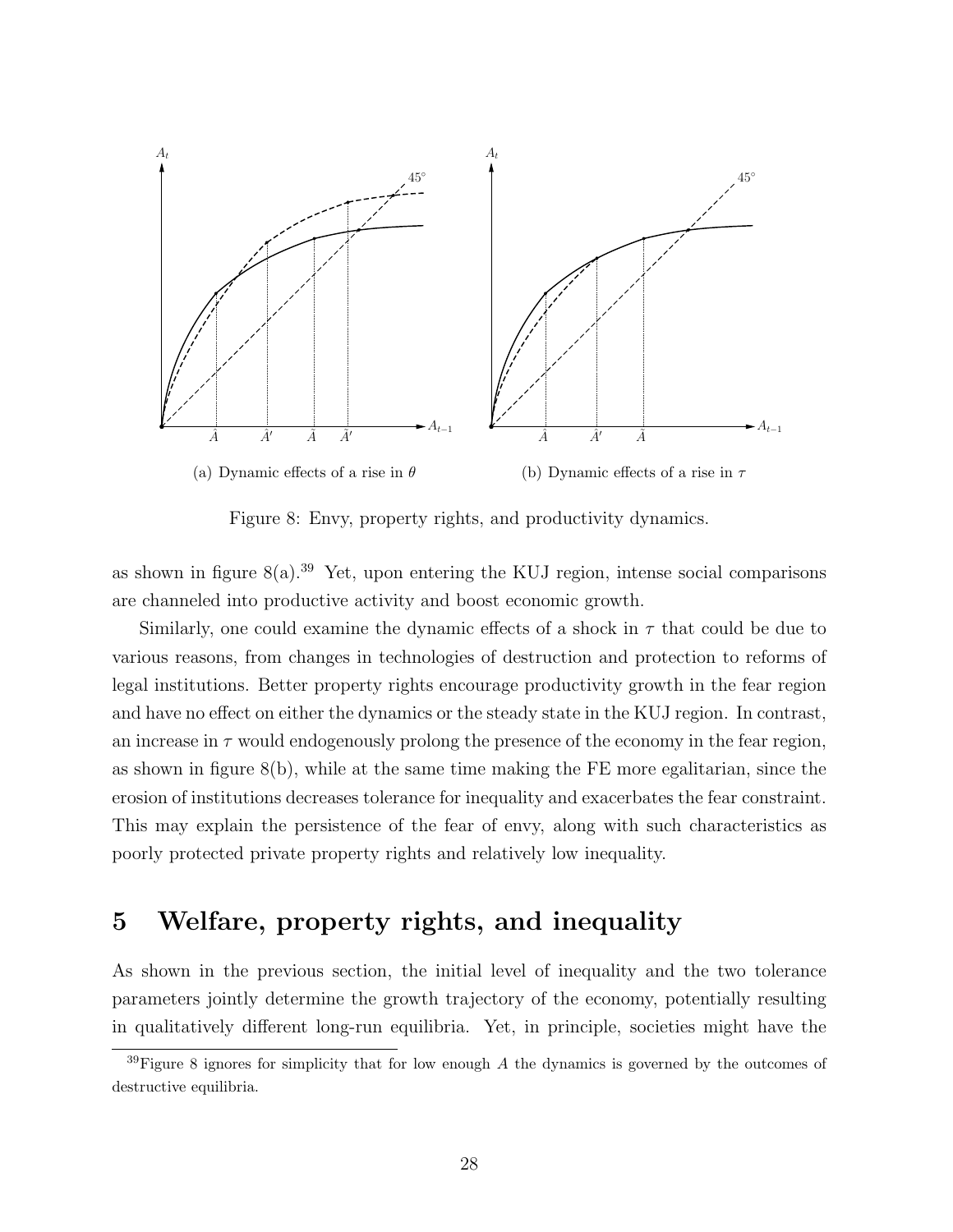ability to challenge the underlying institutional and distributional status quo if this leads to welfare improvements. This section examines the incentives to undertake such changes.

Specifically, assume that  $k \in [\hat{k}, \tilde{k})$  and the society is in the long-run fear equilibrium with the steady-state productivity level  $A<sup>F</sup>$  given by

<span id="page-29-2"></span>
$$
A^{\mathcal{F}} = \left[\frac{1+\tau\theta}{\theta(\tau-1)}K_1^{1/\sigma}\right]^{\frac{\alpha\sigma}{\sigma-\alpha}},\tag{24}
$$

where, in addition,  $A^F K_1 \geq \hat{A}_{11}$  and  $A^F K_2 \geq \hat{A}_{21}$ .<sup>[40](#page-29-0)</sup> Given this starting point, when will both social groups want to move away from the fear of envy equilibrium to a KUJ trajectory by adopting better institutions (lower  $\tau$ ) or redistributing the initial wealth from the rich to the poor (higher  $k$ )? In answering this question we consider both the incentives of the current generation (short run) and the welfare consequences for future generations of both dynasties upon convergence to the new long-run KUJE.[41](#page-29-1) In that steady state the level of productivity is given by

<span id="page-29-3"></span>
$$
AKUJ = \left[ \frac{K_1^{1/\sigma} + K_2^{1/\sigma}}{1 - \theta} \right]^{\frac{\alpha \sigma}{\sigma - \alpha}},
$$
\n(25)

which is always greater than  $A^F$ . Note that only future generations will be able to reap the full benefit of technological advancement prompted by institutional or distributional change.

The two thought experiments are illustrated in figure [9.](#page-30-0) Figure [9\(a\)](#page-30-1) shows a switch to KUJ dynamics via the adoption of better institutions: a lower value of  $\tau$  changes the split of the phase plane, as a result of which the society finds itself in the KUJ region and starts growing towards the new long-run steady state. Figure [9\(b\)](#page-30-2) shows the consequences of an ex-ante redistribution of endowments: a jump from  $k$  to  $k'$  does not affect the split of the phase plane into sectors but puts the society onto a more equal growth path in the KUJ region leading to a higher long-run productivity level. We examine the details of both scenarios in turn.

<span id="page-29-0"></span> $^{40}$ That is, for concreteness we focus on case [19,](#page-18-5) although similar intuition would clearly hold for [\(20\)](#page-18-6). The expression for  $A^F$  follows from equations [\(6\)](#page-11-4) and [\(19\)](#page-18-5).

<span id="page-29-1"></span><sup>&</sup>lt;sup>41</sup>An alternative, but similar way to think about it would be to consider a benevolent utilitarian social planner maximizing the (discounted) welfare of current and all future generations of the society. A more involved option would be to incorporate Barro-style dynastic preferences in the analysis. In any case the crucial point will be the differential welfare effect on current versus future generations.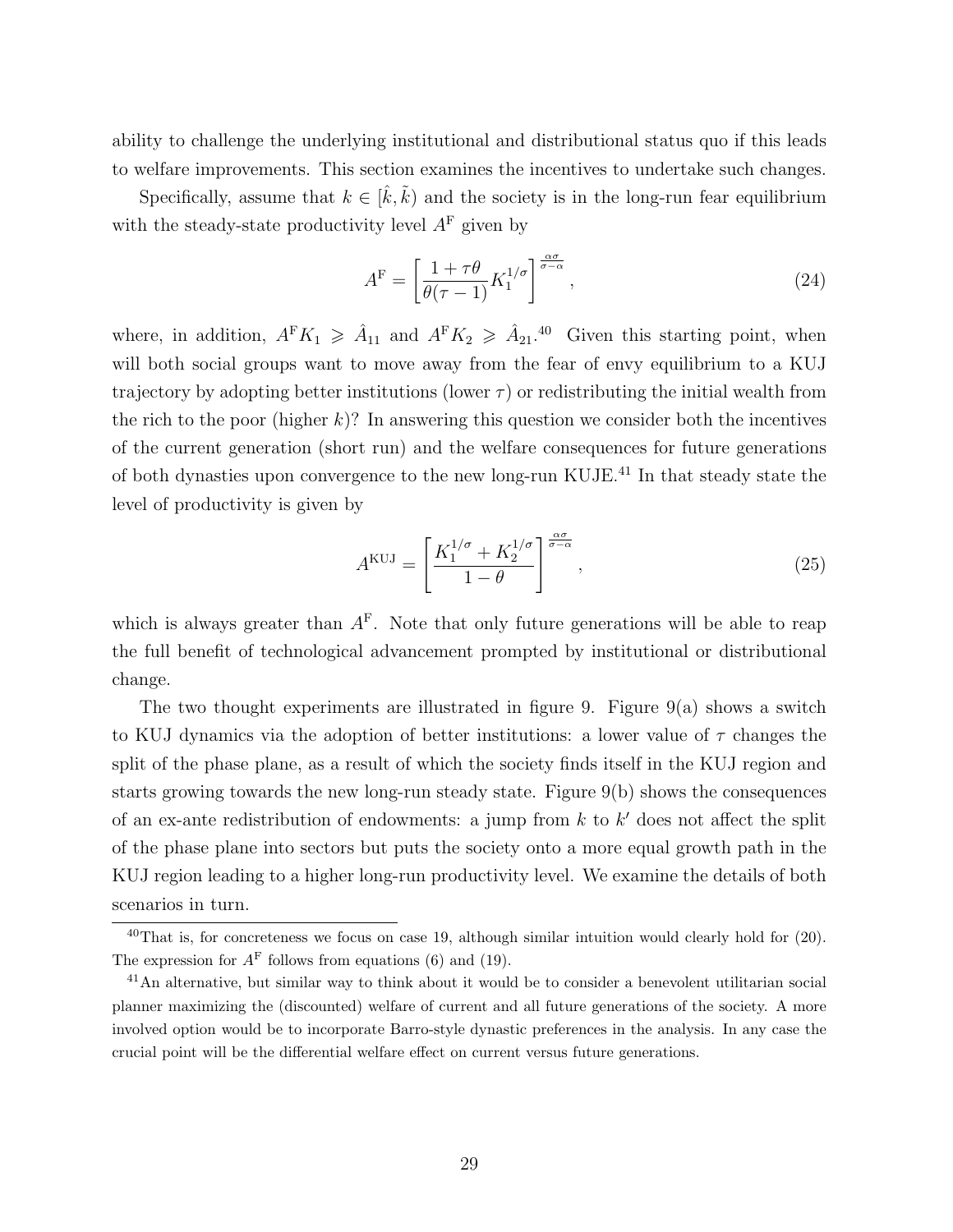<span id="page-30-1"></span><span id="page-30-0"></span>

<span id="page-30-2"></span>Figure 9: From fear of envy to keeping up with the Joneses.

### 5.1 Institutional change

The connection between institutions and externalities was famously drawn by Demsetz (1967) who considered the emergence of property rights to be a way to cope with certain externality problems. In the present theory, two types of externalities make institutions matter: a negative consumption externality (envy) and a positive intergenerational learning-by-doing externality (knowledge spillover). As established in the following proposition, on the one hand, weaker property rights protection may internalize the negative consumption externality. On the other hand, stronger property rights allow future generations to benefit from the positive knowledge spillover which has a positive effect on social welfare in the long run. Thus, it is the relative strength of the two types of externalities that determines the long-run welfare effect of an institutional change.

<span id="page-30-3"></span>**Proposition 4.** (Welfare and institutional change.) Assume that  $k \in [\hat{k}, \tilde{k})$  and the society is in the long-run FE. Then,

- I. Short run (current generation).  $\exists! \ \bar{\theta} \in (0,1)$  such that: 1) If  $\theta > \bar{\theta}$ , a shift to the KUJE via better institutions is a Pareto worsening; 2) If  $\theta \leq \bar{\theta}$ ,  $\exists ! \bar{k}_1 \in [\hat{k}, \tilde{k})$  such that this shift is a Pareto worsening if and only if  $k > k_1$ .
- II. Long run (future generations).  $\exists! \bar{\alpha} \in (0,1)$  such that: 1) If  $\alpha < \bar{\alpha}$ , the long-run KUJE is never a Pareto improvement over the initial fear equilibrium; 2) If  $\alpha \geqslant \bar{\alpha}$ ,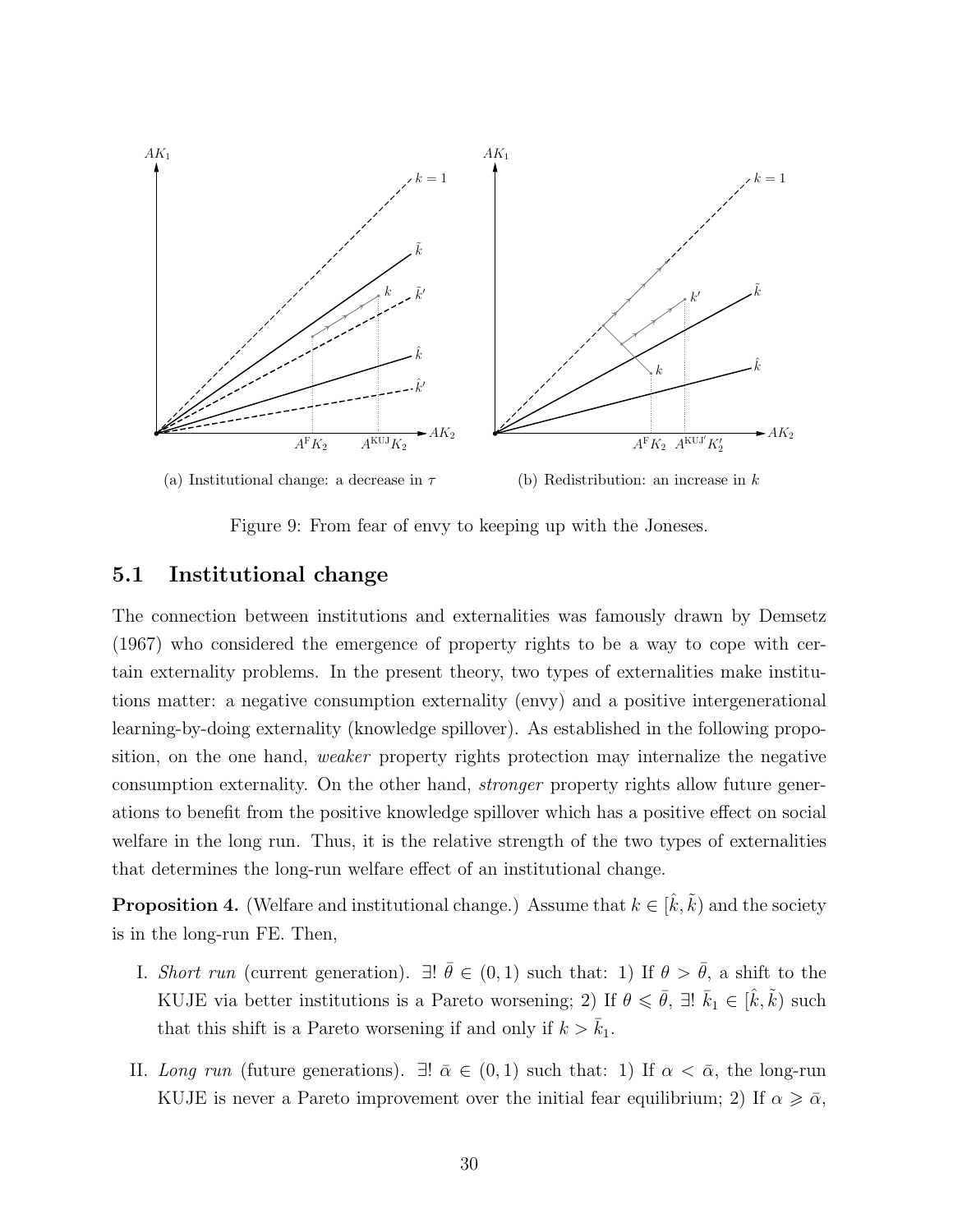$\exists! \ \bar{k}_2 \in [\hat{k}, \tilde{k}],$  such that the long-run KUJE is a Pareto improvement over the initial fear equilibrium if and only if  $k > \bar{k}_2$ .

Consider the short-run part first. The intuition for this result revolves around the negative effect of the consumption externality on social welfare. As follows from the proof of proposition [4,](#page-30-3) Agent 1 (the poor) always prefers the FE: he enjoys the same level of relative consumption as in the KUJE, but exerts less effort. Agent 2 (the rich) always benefits from higher relative consumption in the KUJE, but at a cost of increased effort, and thus, faces a trade-off. It turns out that he prefers to stay in the FE if only if in the alternative KUJE he would have to work too hard to support his high relative standing, or, in other words, if a rise in social status does not compensate for the cost of foregone leisure. That would be the case if either social comparisons are strong ( $\theta$  is large) or inequality is low  $(k$  is large). Under these conditions the FE is Pareto dominant since the fear of destructive envy restrains effort and curbs the consumption externality that otherwise leads to overworking in the KUJE. Thus, weaker property rights protection corrects the distortion caused by envy.<sup>[42](#page-31-0)</sup>

As follows from proposition [2,](#page-24-0) regardless of welfare effects, outputs of both agents will always be higher in the KUJE compared to the initial FE. The result that both agents can be better off in an equilibrium with lower consumption is reminiscent of what Graham (2010) calls the "paradox of happy peasants and miserable millionaires" and related research in happiness economics (Clark et al., 2008).

It is also instructive to read the short-run part of proposition [4](#page-30-3) in the "reverse" order, assuming that the society is initially in the KUJE. Then, it implies that, under strong enough consumption externality, weaker property rights protection (higher  $\tau$ ) causing a switch to the fear equilibrium might constitute a Pareto improvement. For low values of  $\theta$ , such shift would be favored by the rich if and only if the distribution of endowments is relatively equal. Such reading of this result can be viewed as a formalization of a more than a century-old argument raised by Veblen (1891) in an attempt to explain the support for socialist movement and the abolition of private property rights. In particular, Veblen argued that the "ground of the unrest with which we are concerned is, very largely, jealousy, – envy, if you choose: and the ground of this particular form of jealousy that makes for socialism, is to be found in the institution of private property."

<span id="page-31-0"></span> $^{42}$ Curiously, this is akin to the effects of Pareto improving redistributive taxation in the presence of concern for relative standing, see Boskin and Sheshinski (1978), Oswald (1983), and Frank (1985).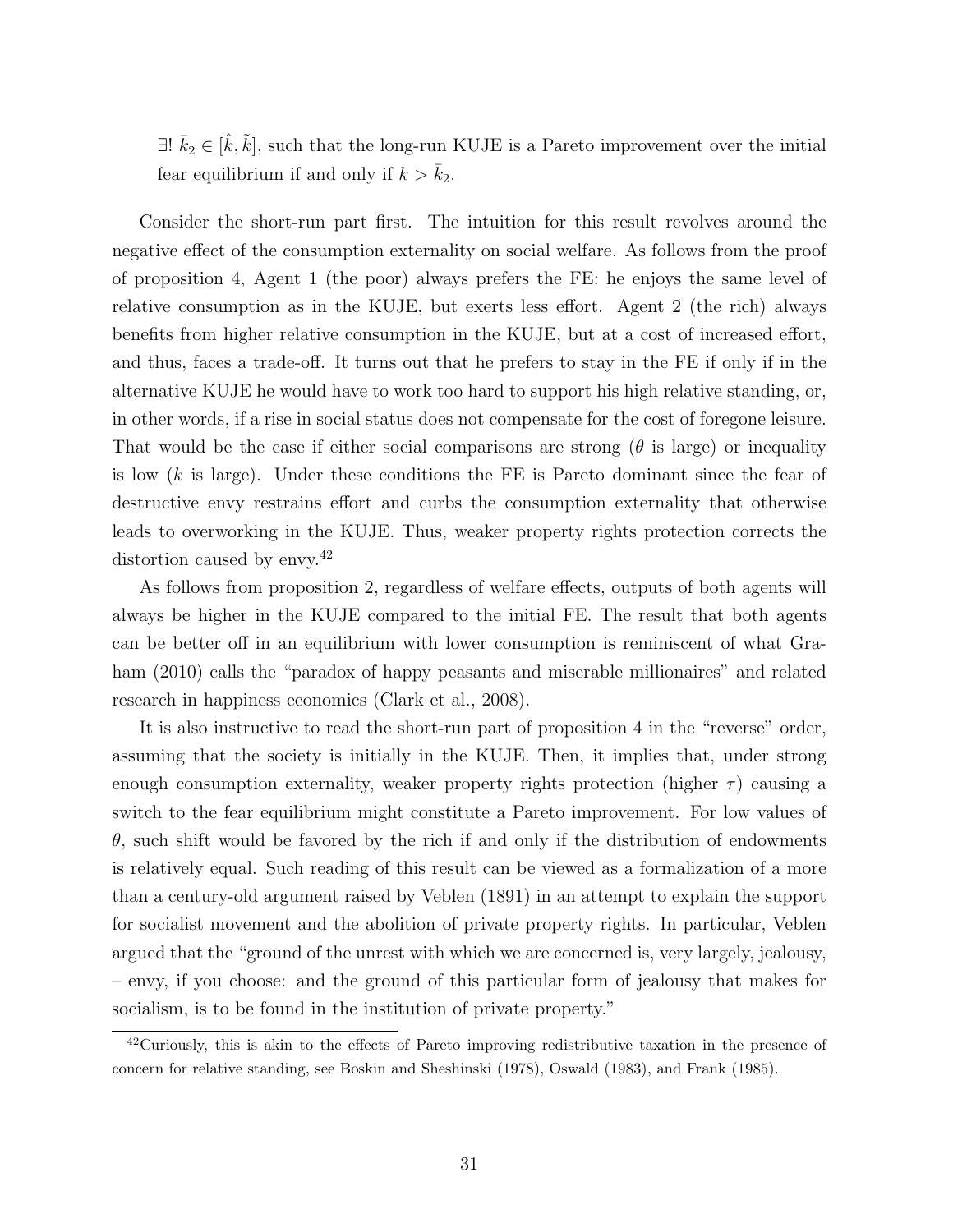Veblen goes on to describe what in the language of the present theory represents a transition from the KUJE ("keep up appearances") to the FE ("socialism"): "The ultimate ground of this struggle to keep up appearances by otherwise unnecessary expenditure, is the institution of private property. . .With the abolition of private property, the characteristic of human nature which now finds its exercise in this form of emulation, should logically find exercise in other, perhaps nobler and socially more serviceable, activities." Elimination of the KUJ competition, in Veblen's view, would lessen the amount of labor and output required to support the economy. This is similar to what happens upon transition to the fear equilibrium under conditions stated above: output and labor supply fall, individuals enjoy more leisure and are, at least in the short run, happier with less output. As discussed above, the rich may prefer well-protected property rights if inequality is high enough, since moving to the FE would mean losing too much in terms of relative standing. Thus, in a KUJE with relatively high inequality there is likely to be a conflict of interests with regard to institutional quality.

While intuitive in the short run, the negative impact of better institutions on social welfare need not hold for future generations of both dynasties. This is where the second, positive externality comes in. As follows from part 2 of proposition [4,](#page-30-3) if the spillover effect  $(\alpha)$  is strong enough, the long-run KUJE will Pareto dominate the initial FE. The intuition for such reversal of the short-run result is simple. Better institutions make people exert more effort due to constructive envy, which causes productivity growth and raises investment opportunities of future generations. This growth eventually allows everyone to increase relative consumption and decrease effort compared to the initial jump.<sup>[43](#page-32-0)</sup> Note that the long-run Pareto improvement result holds in an equal enough society, as stated in proposition 4. Otherwise, the shift is too costly for the poor dynasty in terms of foregone leisure despite the increase in relative consumption.<sup>[44](#page-32-1)</sup>

To summarize the message of proposition 4, while a strong consumption externality unleashed by better institutions might lead to lower welfare in the short run, a strong spillover effect can more than make up for it in the long run. Such scenario is shown in figure [10.](#page-33-0)

<span id="page-32-0"></span><sup>&</sup>lt;sup>43</sup>Clearly, an increase in  $C_1$  and  $C_2$  by the same factor due to rising productivity makes everyone better off since own consumption is valued more than reference consumption  $(\theta < 1)$ .

<span id="page-32-1"></span><sup>&</sup>lt;sup>44</sup>Note also that in the short run a Pareto improvement is more likely to happen in an unequal society, while in the long run it is the other way round. The reason is that in the former case it is the rich agent who is critical and his preference is to maintain higher inequality, while in the latter case the poor agent is critical and he prefers equality. See the proof of proposition 4 for details.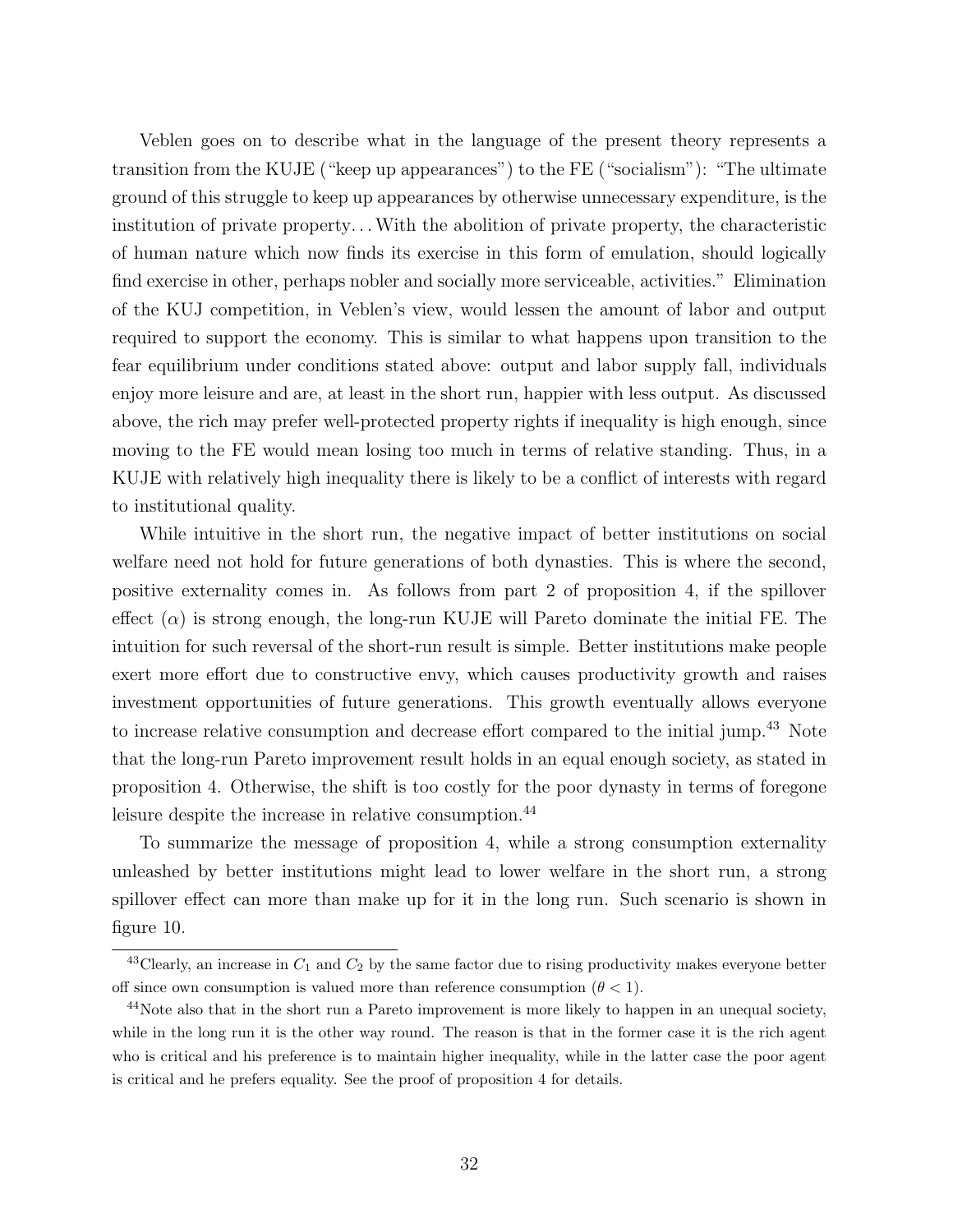<span id="page-33-0"></span>



(d) Effort and relative consumption of the rich

Figure 10: From FE to KUJE via better institutions.

### 5.2 Redistribution

As follows from proposition [1,](#page-18-0) another way to abandon the fear equilibrium and enable KUJ competition is to make the distribution of endowments more equal. Is there a scope for Pareto-improving redistribution in the short and the long run? The following proposition holds.

<span id="page-33-1"></span>**Proposition 5.** (Welfare and redistribution.) Assume that  $k \in [\hat{k}, \tilde{k})$  and the society is in the long-run FE. Then,

I. Short run (current generation).  $\exists! \bar{\theta} \in (0,1)$  such that: 1) If  $\theta > \bar{\theta}$ , redistribution shifting the society to a KUJE is never a Pareto improvement; 2) If  $\theta \leq \bar{\bar{\theta}}$ ,  $\exists$ !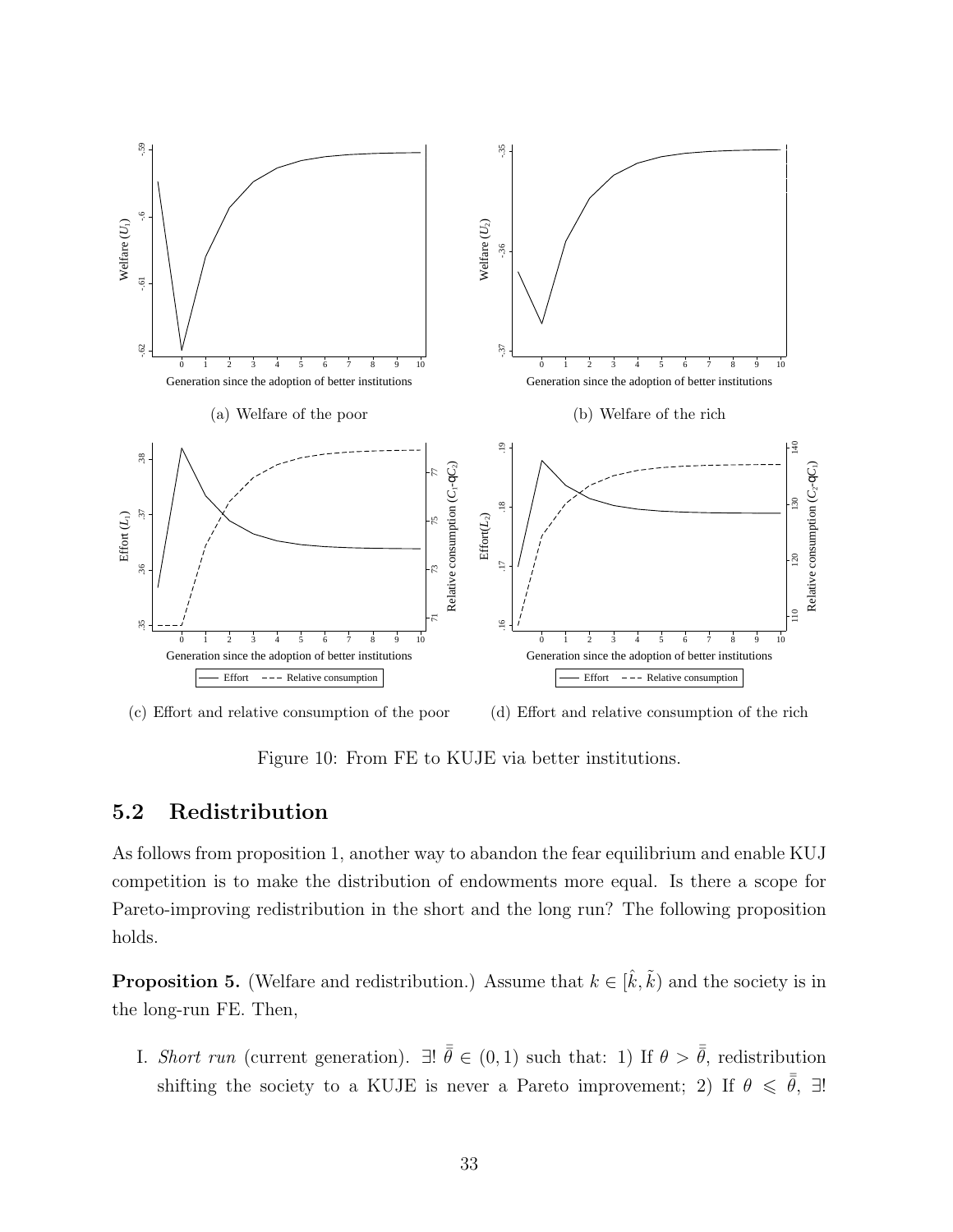$\bar{\bar{k}} \in [\hat{k}, \tilde{k})$ , such that Pareto-improving shift to a KUJE is feasible for  $k \in [\hat{k}, \bar{\bar{k}}]$ . However, the optimal level of inequality from the viewpoint of Agent 2,  $k^*$ , always lies in the fear region, that is,  $k^* \in [\hat{k}, \tilde{k})$ .

II. Long run (future generations). For small enough  $\theta$  or  $\tau$ ,  $\exists ! \bar{\alpha} \in (0,1)$  such that, if  $\alpha \geqslant \bar{\alpha}$ : 1) Pareto-improving redistribution shifting the society to a KUJE is feasible for all  $k \in [\hat{k}, \tilde{k}]$ ; 2) The optimal level of inequality from the viewpoint of the rich dynasty in the long-run KUJE,  $k^*$ , is strictly less than 1, that is,  $k^* \in [\tilde{k}, 1)$ .

Clearly, the poor agent is always in favor of redistribution, both in the short and the long run. It increases the marginal product of his effort while at the same time decreasing that of the rich. From the point of view of the rich agent, redistribution can only be beneficial under certain conditions and only to a certain extent. Specifically, his preferred level of initial inequality is never in the KUJ region in the short run. If comparisons are important  $(\theta$  is high), it is never optimal to give up the initial wealth advantage and then work hard to compete peacefully with an "enriched" rival. For weak relative standing concerns, however, the boost in own output following the relaxation of the fear constraint might be worth transferring part of the endowment to the poor.

In the long run, redistribution leads to a rise in the effort-saving productivity growth, similar to the effect of better property rights protection. This additional gain raises the welfare of future generations compared to the current one. In fact, if the knowledge spillover effect is strong enough ( $\alpha$  is high), Pareto-improving redistribution to the KUJ region is always feasible, regardless of the starting point. The optimal level of initial inequality in the long-run is always in the KUJ region, although it is never a perfect equality. In sum, even if the dynasty of the rich experiences a short-term loss, in the long-run both dynasties can be better off.

Figure [11](#page-35-1) shows possible development scenarios for the case in which the rich are worse off in the short run. As figure [11\(b\)](#page-35-2) demonstrates, depending on the degree of redistribution (captured by the value of  $k' > \tilde{k}$ ), the rich may be better or worse off in the long run relative to the initial fear-of-envy steady state. Specifically, too much sharing leads to a drastic increase in effort that is not compensated enough by a rise in relative consumption, see figures [11\(c\)](#page-35-3) and [11\(d\).](#page-35-4) Still, moderate redistribution brings about a Pareto improvement in the long run.

Overall, the results of this section supplement the growth implications of the two sides of envy with welfare analysis. Specifically, as long as the knowledge spillover effect is strong enough, the long-run growth and welfare results are aligned: destructive envy and the fear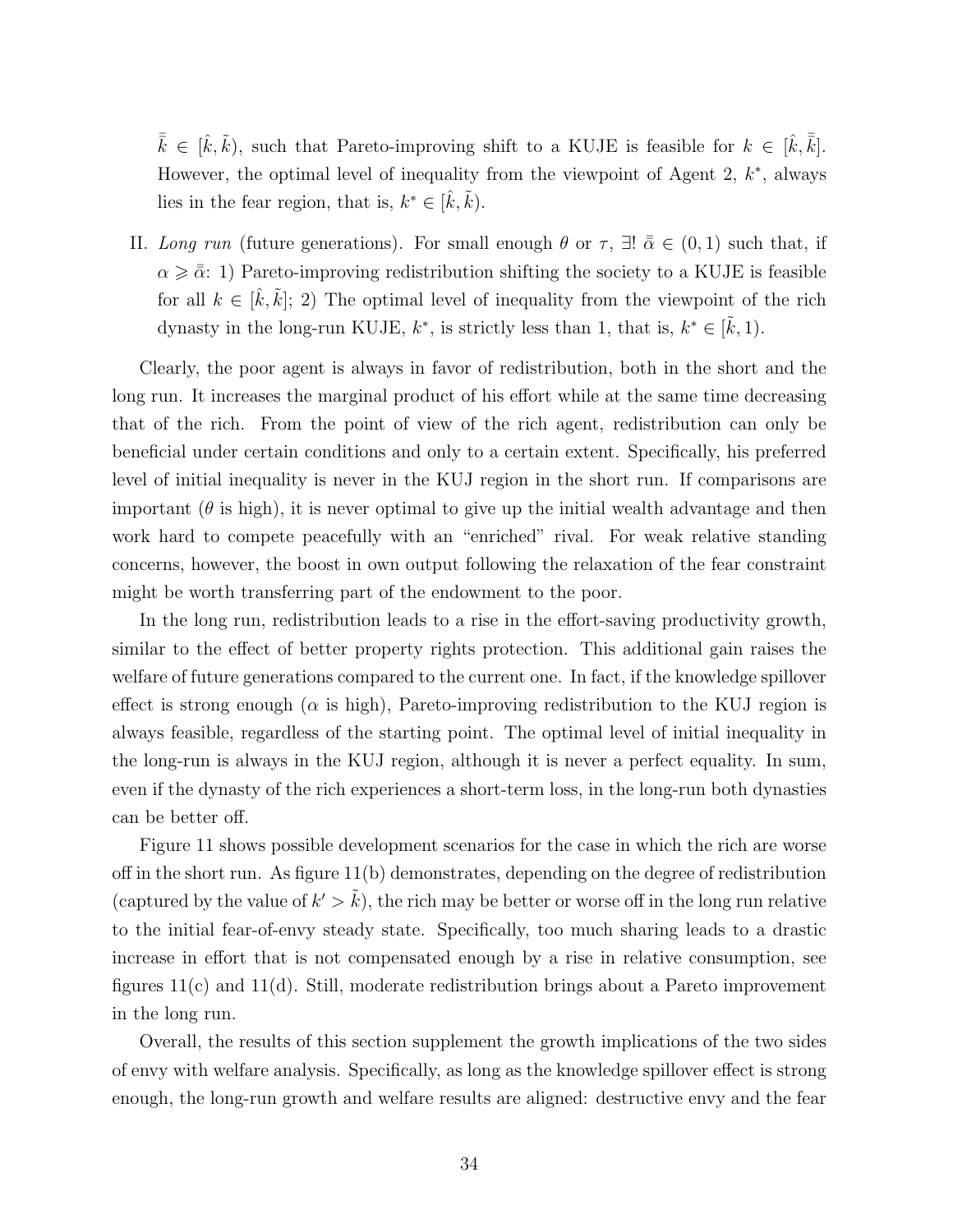<span id="page-35-3"></span><span id="page-35-1"></span>

<span id="page-35-4"></span><span id="page-35-2"></span>Figure 11: From FE to KUJE via redistribution.

of it contribute to stagnation, while constructive envy leads to productivity growth and higher social welfare, as stated in the epigraph to this paper.

# <span id="page-35-0"></span>6 Concluding remarks

This paper develops a unified framework for the economic analysis of envy by capturing its two main forces, destructive and constructive. The dominant role of envy in the society is determined in equilibrium by the available investment opportunities, the level of fundamental inequality, and the endogenous degree of tolerance for inequality shaped by institutions and culture.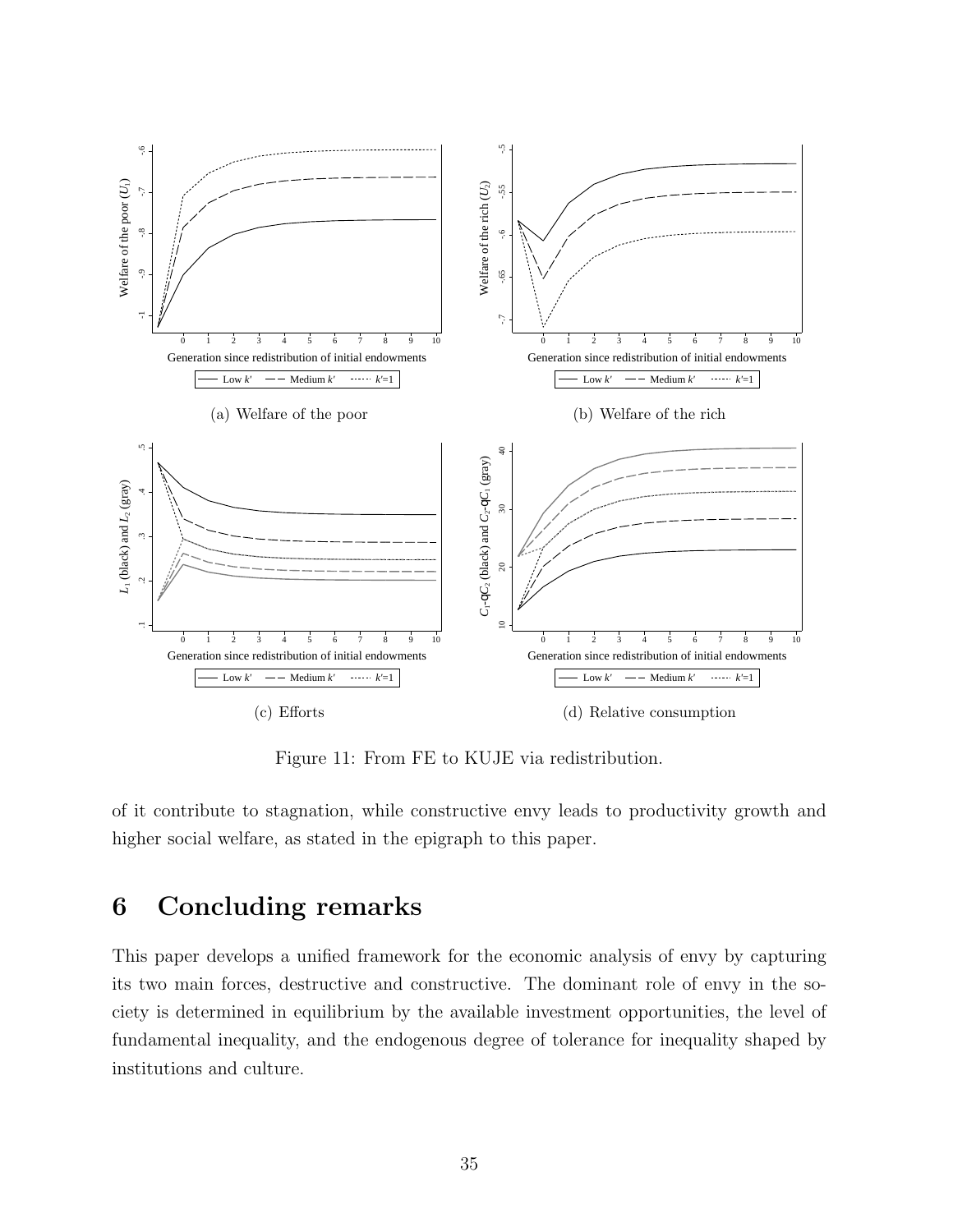The qualitatively different equilibria that arise in this framework are broadly consistent with evidence on the implications of envy for economic performance and its changing role in the process of development. The "keeping up with the Joneses" equilibrium roughly corresponds to modern advanced economies, in which emulation is an important driver of economic activity. The "fear equilibrium" resembles the adverse effects of envy in developing economies, in which the anticipation of envious retaliation prevents productive investment and retards progress. The different nature of these equilibria yields contrasting comparative statics. In the KUJ equilibrium, envy enhances investment by intensifying emulation, while in the fear equilibrium it reduces output by reinforcing the envy-avoidance behavior. As rising productivity expands investment opportunities, the society experiences an endogenous transition from the fear equilibrium to the KUJ equilibrium causing a qualitative change in the relationship between envy and economic performance.

From a welfare perspective, better institutions and wealth redistribution that move the society away from the low-output fear equilibrium and put it on a KUJ trajectory need not be Pareto improving in the short run, as they unleash the negative consumption externality. In the long run, such policies will increase social welfare due to enhanced productivity growth if the knowledge spillover effect is sufficiently strong.

One important direction for future research is the study of envy-related cultural beliefs and institutions from the perspective of the proposed unified framework. Another interesting subject for further investigation is the interaction between the process of development, inequality, and the endogenous formation of preferences featuring envy.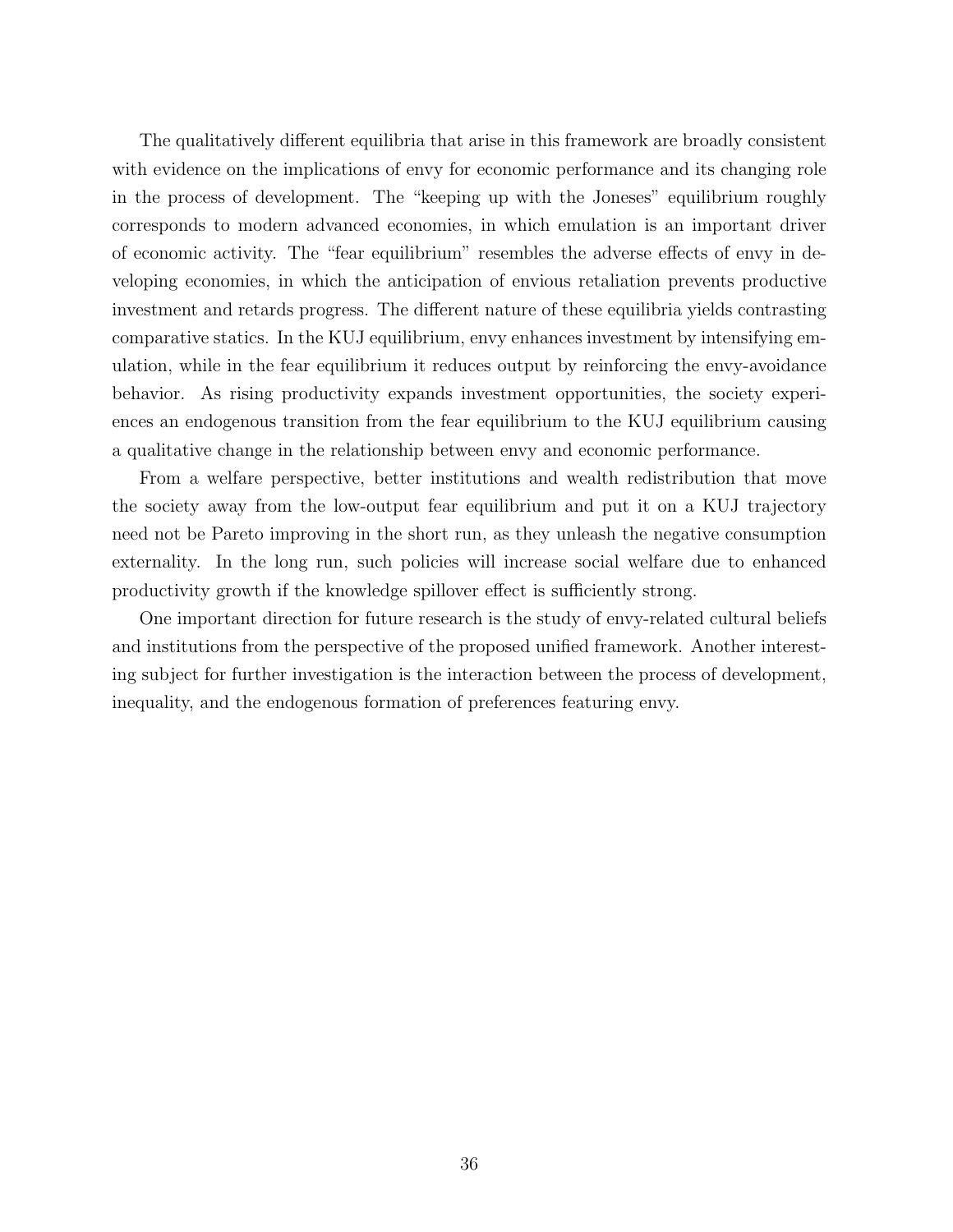# Appendix

Detailed Form of Lemma [2.](#page-14-0) The detailed version of equation [\(12\)](#page-14-3) is:

1. If  $AK_2 \geq \widehat{A}_{21}$ , then

$$
C_2^*(C_1) = \begin{cases} AK_2, & \text{if } C_1 \ge \widehat{C}_{11}; \\ \theta C_1 + (AK_2)^{1/\sigma}, & \text{if } \widehat{C}_{12} \le C_1 < \widehat{C}_{11}; \\ C_1 \cdot \frac{1}{\tau \theta}, & \text{if } \widehat{C}_{13} \le C_1 < \widehat{C}_{12}; \\ C_2^d(C_1), & \text{if } C_1 < \widehat{C}_{13}, \end{cases}
$$

where

$$
\widehat{C}_{11} \equiv \frac{AK_2 - (AK_2)^{1/\sigma}}{\theta}, \quad \widehat{C}_{12} \equiv \frac{\tau \theta (AK_2)^{1/\sigma}}{1 - \tau \theta^2}, \quad \widehat{C}_{13} \equiv \frac{\tau \theta}{1 - \tau \theta^2} \left(\frac{1 + \theta^2}{2} AK_2\right)^{1/\sigma},
$$

and  $C_2^d(C_1)$  is implicitly given by

<span id="page-37-0"></span>
$$
C_2 - \theta C_1 = \phi \cdot \left(\frac{C_1 + \theta C_2}{C_2}\right)^{1/\sigma}, \quad \phi \equiv \left(\frac{1 + \theta^2}{2\theta(1+\tau)} A K_2\right)^{1/\sigma}.
$$
 (26)

2. If  $AK_2 \in [\widehat{A}_{22}, \widehat{A}_{21})$ , then

$$
C_2^*(C_1) = \begin{cases} AK_2, & \text{if } C_1 \ge \widehat{C}_{14}; \\ C_1 \cdot \frac{1}{\tau \theta}, & \text{if } \widehat{C}_{13} \le C_1 < \widehat{C}_{14}; \\ C_2^d(C_1), & \text{if } C_1 < \widehat{C}_{13}, \end{cases}
$$

where  $\widehat{C}_{14} \equiv \tau \theta A K_2$ .

3. If  $AK_2 \in (\widehat{A}_{23}, \widehat{A}_{22})$ , then

$$
C_2^*(C_1) = \begin{cases} AK_2, & \text{if } C_1 \ge \widehat{C}_{14}; \\ \widetilde{C}_2^d(C_1), & \text{if } \widehat{C}_{15} \le C_1 < \widehat{C}_{14}; \\ C_2^d(C_1), & \text{if } C_1 < \widehat{C}_{15}, \end{cases}
$$

where  $\tilde{C}_2^d(C_1)$  is implicitly given by

$$
C_1 = \theta C_2 \cdot \left(\frac{1+\tau}{AK_2} \cdot C_2 - 1\right)
$$

and  $\hat{C}_{15}$  solves  $C_2^d(\hat{C}_{15}) = \tilde{C}_2^d(\hat{C}_{15})$ .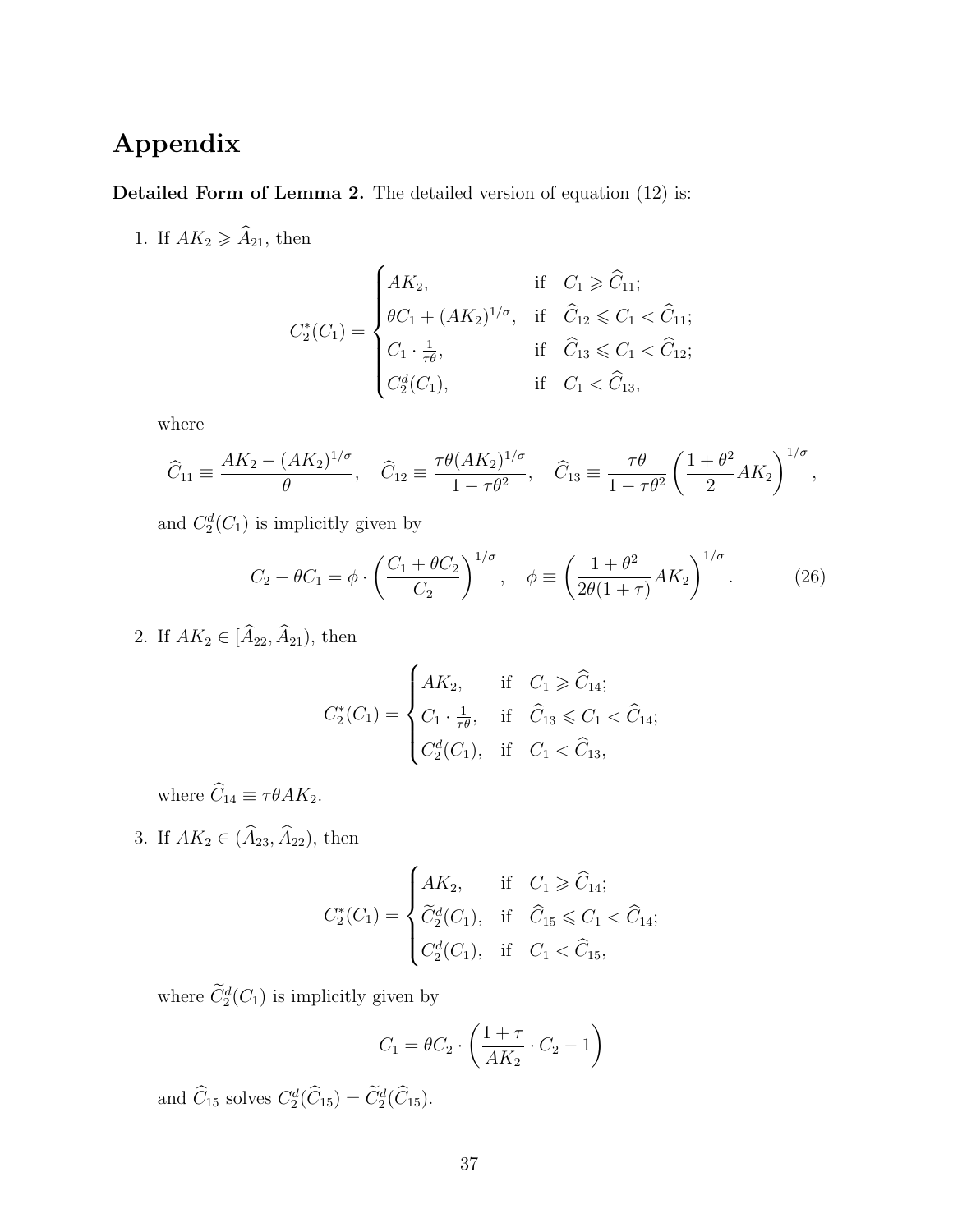The threshold  $\widehat{C}_1$  from lemma [2](#page-14-0) is defined as  $\widehat{C}_1 \equiv \min\{\widehat{C}_{13}, \widehat{C}_{14}\}.$ 

Detailed Form of Lemma [3.](#page-16-0) The detailed version of equation [\(15\)](#page-16-1) is:

1. If  $AK_1 \geq \widehat{A}_{11}$ , then

$$
C_1^*(C_2) = \begin{cases} \widetilde{C}_1^d(C_2), & \text{if } C_2 \geq \widehat{C}_{22}; \\ C_1^d(C_2), & \text{if } \widehat{C}_{21} \leq C_2 < \widehat{C}_{22}; \\ \theta C_2 + (AK_1)^{1/\sigma}, & \text{if } C_2 < \widehat{C}_{21}, \end{cases}
$$

where

$$
\widetilde{C}_1^d(C_2) \equiv \frac{1+\tau}{\tau} A K_1 - \theta C_2, \quad \widehat{C}_{21} \equiv \frac{(AK_1)^{1/\sigma}}{\theta(\tau - 1)},
$$

the function  $C_1^d(C_2)$  is implicitly given by

<span id="page-38-0"></span>
$$
C_1 - \theta C_2 = \psi \cdot \left(\frac{C_1}{C_1 + \theta C_2}\right)^{1/\sigma}, \quad \psi \equiv \left(\frac{1+\tau}{\tau} A K_1\right)^{1/\sigma},\tag{27}
$$

and  $\hat{C}_{22}$  solves  $C_1^d(\hat{C}_{22}) = \hat{C}_1^d(\hat{C}_{22})$ .

2. If  $AK_1 \in [\widehat{A}_{12}, \widehat{A}_{11}],$  then

$$
C_1^*(C_2) = \begin{cases} \widetilde{C}_1^d(C_2), & \text{if } C_2 \ge \widehat{C}_{24}; \\ AK_1, & \text{if } \widehat{C}_{23} \le C_2 < \widehat{C}_{24}; \\ \theta C_2 + (AK_1)^{1/\sigma}, & \text{if } C_2 < \widehat{C}_{23}, \end{cases}
$$

where

$$
\widehat{C}_{23} \equiv \frac{AK_1 - (AK_1)^{1/\sigma}}{\theta}, \quad \widehat{C}_{24} \equiv \frac{AK_1}{\tau \theta}.
$$

3. If  $AK_1 < \widehat{A}_{12}$ , then

$$
C_1^*(C_2) = \begin{cases} \widetilde{C}_1^d(C_2), & \text{if } C_2 \geq \widehat{C}_{24}; \\ AK_1, & \text{if } C_2 < \widehat{C}_{24}. \end{cases}
$$

The threshold  $\widehat{C}_2$  from lemma [3](#page-16-0) is defined as  $\widehat{C}_2 \equiv \min\{\widehat{C}_{21}, \widehat{C}_{24}\}.$ 

Detailed Form of Proposition [1.](#page-18-0) The unique subgame perfect equilibrium  $(C_1^*, C_2^*)$  of the envy game is determined as follows.

1. If  $AK_1 \geq \widehat{A}_{11}$  and  $AK_2 \geq \widehat{A}_{21}$ , then: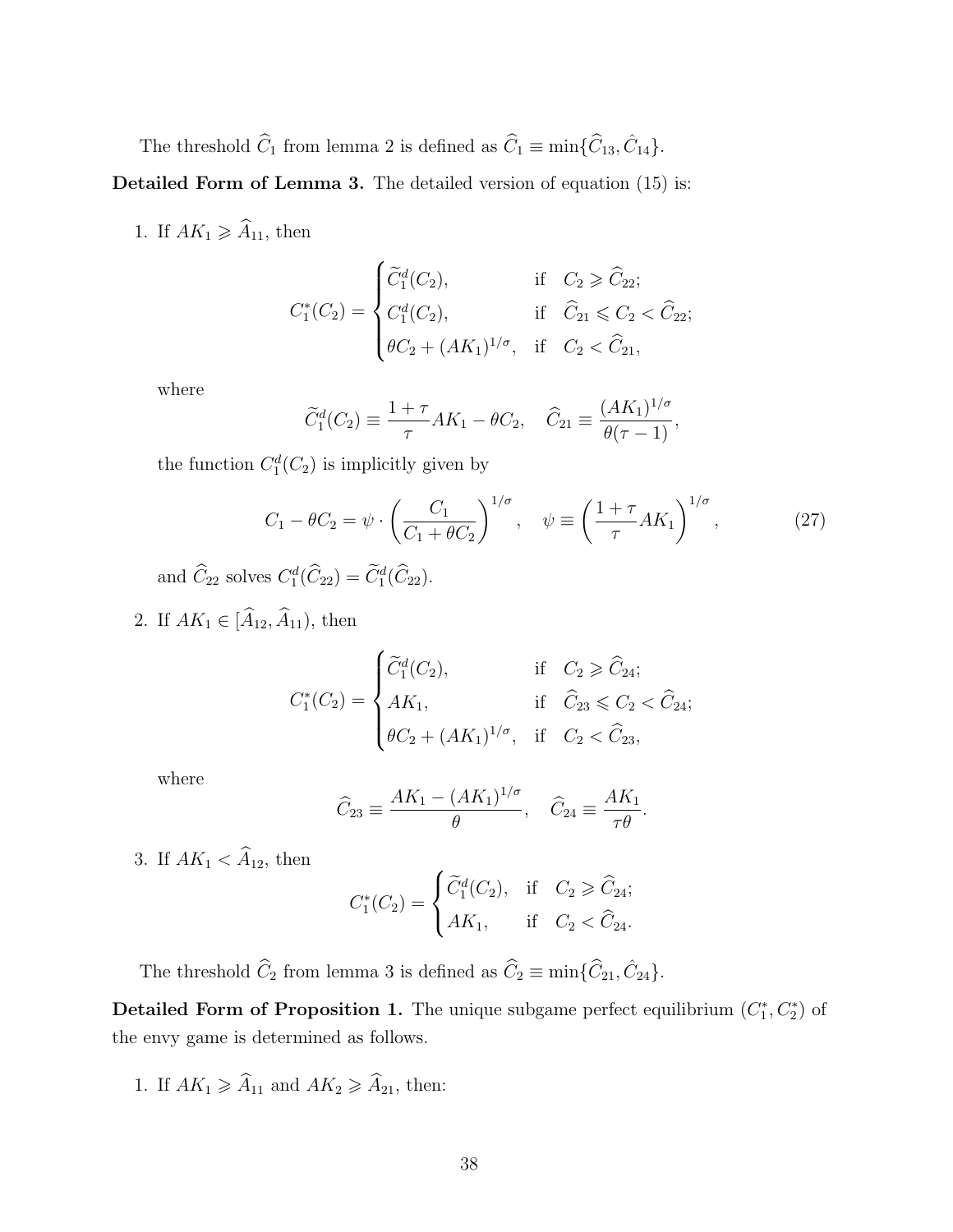- (a) If  $k \geq \tilde{k}$ , it is the KUJ equilibrium [\(16\)](#page-18-2);
- (b) If  $\hat{k} \leq k < \tilde{k}$ , it is the fear equilibrium [\(19\)](#page-18-5);
- (c) If  $k < \hat{k}$ , it is the destructive equilibrium implicitly defined by

$$
\begin{cases} C_1^* = \min\{C_1^d(C_2^*), \widetilde{C}_1^d(C_2^*)\};\\ C_2^* = C_2^d(C_1^*). \end{cases}
$$

The threshold values of k are given by

<span id="page-39-0"></span>
$$
\tilde{k} \equiv \left[\frac{\theta(\tau - 1)}{1 - \tau \theta^2}\right]^\sigma, \quad \hat{k} \equiv \tilde{k} \cdot \frac{(1 + \theta^2)}{2}.
$$
\n(28)

- 2. If  $\widehat{A}_{12} \leqslant AK_1 < \widehat{A}_{11}$  and  $AK_2 \geqslant \widehat{A}_{21}$ , then:
	- (a) If  $AK_1 \geq \widehat{C}_{11}$ , it is the full-time KUJ equilibrium [\(18\)](#page-18-3);
	- (b) If  $AK_1 < \widehat{C}_{11}$  and  $m_1(AK_1) \leq AK_2 < m_2(AK_1)$ , it is the KUJ equilibrium [\(17\)](#page-18-4), where

$$
m_1(AK_1) \equiv \left[\frac{(1-\theta^2)AK_1 - (AK_1)^{1/\sigma}}{\theta}\right]^\sigma, \quad m_2(AK_1) \equiv \left[\frac{(1-\tau\theta^2)AK_1}{\tau\theta}\right]^\sigma;
$$

- (c) If  $AK_2 < m_1(AK_1)$ , it is the KUJ equilibrium [\(16\)](#page-18-2);
- (d) If  $m_2(AK_1) \leq AK_2 < 2m_2(AK_1)/(1+\theta^2)$ , it is the fear equilibrium [\(20\)](#page-18-6);
- (e) If  $AK_2 \geq 2m_2(AK_1)/(1+\theta^2)$ , it is the destructive equilibrium in case 2 of [\(21\)](#page-18-7).
- 3. If  $AK_1 < \widehat{A}_{11}$  and  $\widehat{A}_{22} \leq AK_2 < \widehat{A}_{21}$ , then:
	- (a) If  $k \geq \tau \theta$ , it is the full-time KUJ equilibrium [\(18\)](#page-18-3);
	- (b) If  $k < \tau \theta$  and  $AK_2 < 2m_2(AK_1)/(1+\theta^2)$ , it is the fear equilibrium [\(20\)](#page-18-6);
	- (c) If  $AK_2 \geq 2m_2(AK_1)/(1+\theta^2)$ , it is the destructive equilibrium in case 2 of [\(21\)](#page-18-7).
- 4. If  $AK_1 < \hat{A}_{11}$  and  $\hat{A}_{23} < AK_2 < \hat{A}_{22}$ , then:
	- (a) If  $k \geq \tau \theta$ , it is the full-time KUJ equilibrium [\(18\)](#page-18-3);
	- (b) If  $k < \tau \theta$ , it is the destructive equilibrium implicitly defined by

$$
\begin{cases} C_1^* = \widetilde{C}_1^d(C_2^*); \\ C_2^* = \min\{C_2^d(C_1^*), \widetilde{C}_2^d(C_1^*)\}. \end{cases}
$$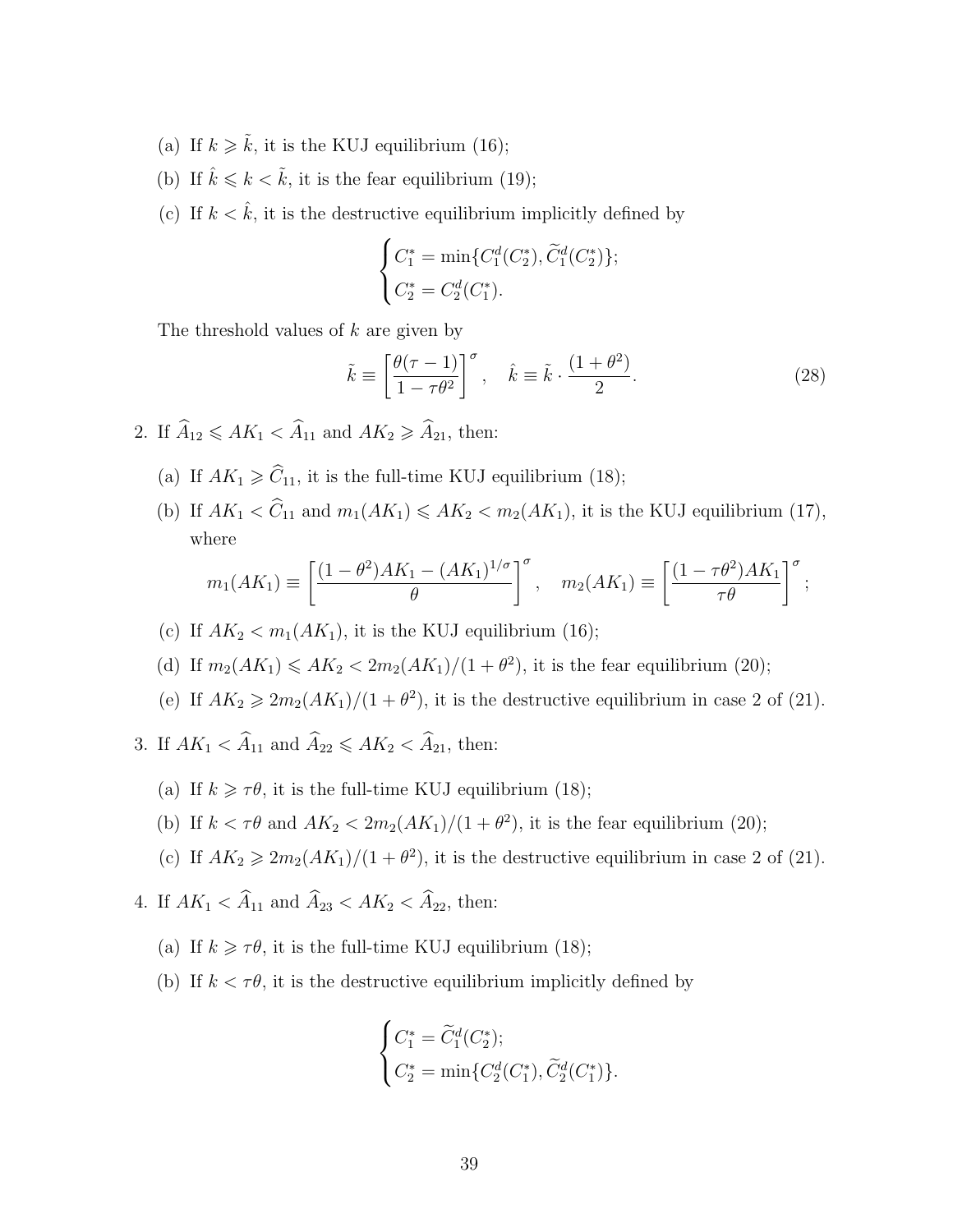### References

- Aghion, Philippe, Eve Caroli, and Cecilia García-Peñalosa, "Inequality and Economic Growth: The Perspective of the New Growth Theories," Journal of Economic Literature, December 1999, 37 (4), 1615–1660.
- Banerjee, Abhijit, "Envy," in Bhaskar Dutta, Shubhashis Gangopadhyay, Debraj Ray, and Dilip Mookherjee, eds., Economic Theory and Policy: Essays in Honour of Dipak Banerjee, New York: Oxford University Press, 1990, pp. 91–111.
- Barnett, Richard C., Joydeep Bhattacharya, and Helle Bunzel, "Choosing to Keep up with the Joneses and Income Inequality," Economic Theory, December 2010, 45 (3), 469–496.
- Belk, Russell W., Collecting in a Consumer Society, London: Routledge, 1995.
- Benhabib, Jess, Alberto Bisin, and Matthew Jackson, eds, Handbook of Social Economics, Vol. 1, Elsevier, 2011.
- Boskin, Michael J. and Eytan Sheshinski, "Optimal Redistributive Taxation when Individual Welfare Depends upon Relative Income," Quarterly Journal of Economics, November 1978, 92 (4), 589–601.
- Bowles, Samuel and Yongjin Park, "Emulation, Inequality, and Work Hours: Was Thorsten Veblen Right?," Economic Journal, November 2005, 115 (507), F397–F412.
- Cancian, Frank, Economics and Prestige in a Maya Community, Stanford, CA: Stanford University Press, 1965.
- Card, David, Alexandre Mas, Enrico Moretti, and Emmanuel Saez, "Inequality at Work: The Effect of Peer Salaries on Job Satisfaction," American Economic Review, October 2012, 102 (6), 2981–3003.
- Carroll, Christopher D., Jody R. Overland, and David N. Weil, "Comparison Utility in a Growth Model," Journal of Economic Growth, December 1997, 2 (4), 339–367.
- Clanton, Gordon, "Jealousy and Envy," in Jan E. Stets and Jonathan H. Turner, eds., Handbook of the Sociology of Emotions, Berlin: Springer, 2006, chapter 18, pp. 410– 442.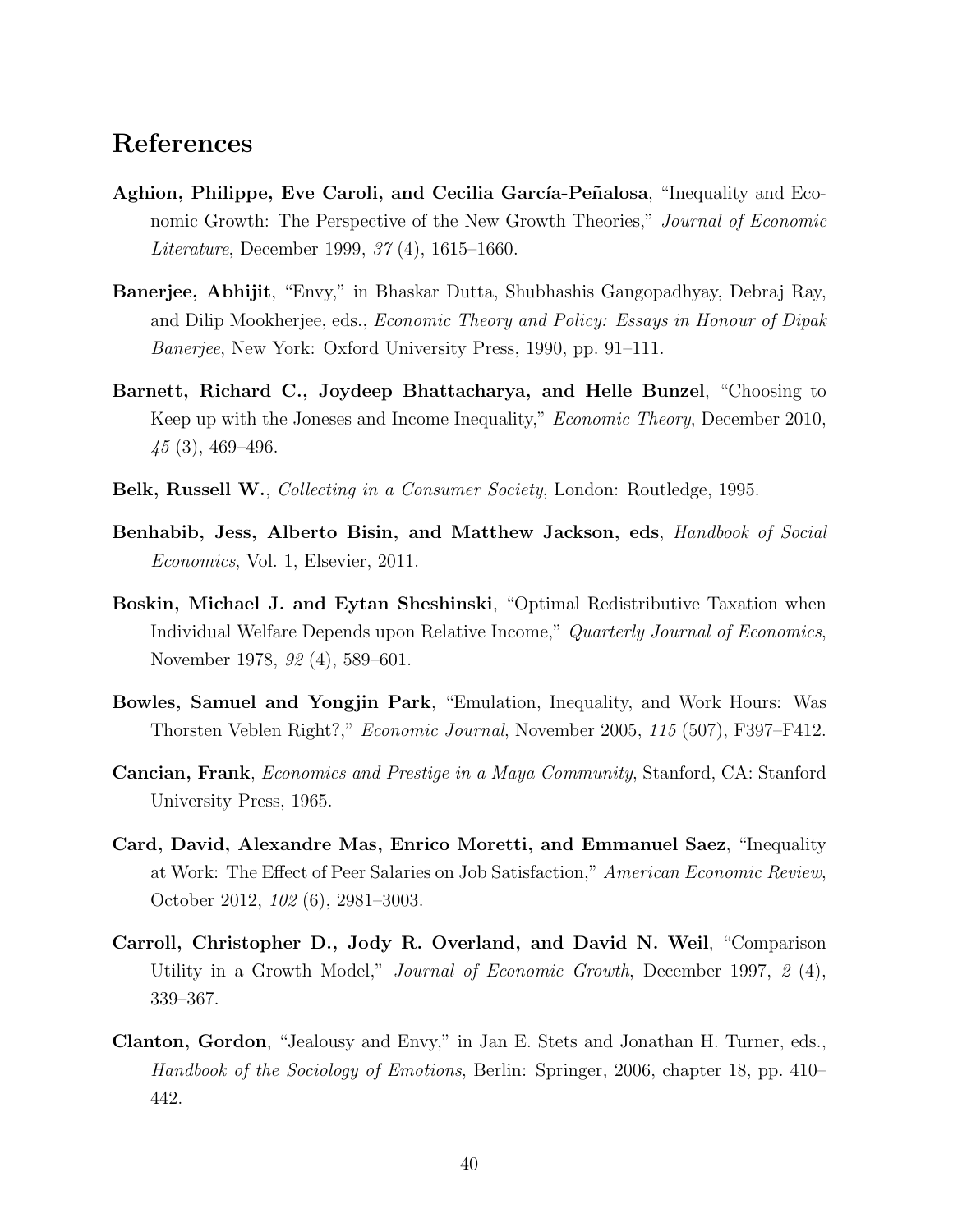- Clark, Andrew E. and Claudia Senik, "Who Compares to Whom? The Anatomy of Income Comparisons in Europe," Economic Journal, May 2010, 120, 573–594.
- $\quad$ , Paul Frijters, and Michael Shields, "Relative Income, Happiness and Utility: An Explanation for the Easterlin Paradox and Other Puzzles," Journal of Economic Literature, June 2008, 46 (1), 95–144.
- Clark, Anrew E. and Andrew J. Oswald, "Comparison-Concave Utility and Following Behaviour in Social and Economic Settings," Journal of Public Economics, October 1998, 70 (1), 133–155.
- Corneo, Giacomo and Olivier Jeanne, "Social Organization, Status, and Savings Behavior," *Journal of Public Economics*, October 1998, 70 (1), 37–51.
- Cozzi, Guido, "Rat Race, Redistribution, and Growth," Review of Economic Dynamics, October 2004, 7 (4), 900–915.
- D'Arms, Justin and Alison Duncan Kerr, "Envy in the Philosophical Tradition," in Richard H. Smith, ed., Envy: Theory and Research, Oxford University Press, 2008, chapter 3, pp. 39–59.
- Demsetz, Harold, "Toward a Theory of Property Rights," American Economic Review, May 1967, 57 (2), 347–359.
- Doepke, Matthias and Fabrizio Zilibotti, "Occupational Choice and the Spirit of Capitalism," Quarterly Journal of Economics, May 2008, 123 (2), 747–793.
- Dow, James, "The Image of Limited Production: Envy and the Domestic Mode of Production in Peasant Society," Human Organization, Winter 1981, 40 (4), 360–363.
- Dupor, Bill and Wen-Fang Liu, "Jealousy and Equilibrium Overconsumption," American Economic Review, March 2003, 93 (1), 423–428.
- Elster, Jon, "Envy in Social Life," in Richard J. Zeckhauser, ed., Strategy and Choice, Cambridge, MA: MIT Press, 1991, chapter 3, pp. 49–82.
- Falk, Armin and Markus Knell, "Choosing the Joneses: Endogenous Goals and Reference Standards," Scandinavian Journal of Economics, October 2004, 106 (3), 417–435.
- Fernández de la Mora, Gonzalo, Egalitarian Envy: The Political Foundations of Social Justice, New York: Paragon House Publishers, 1987.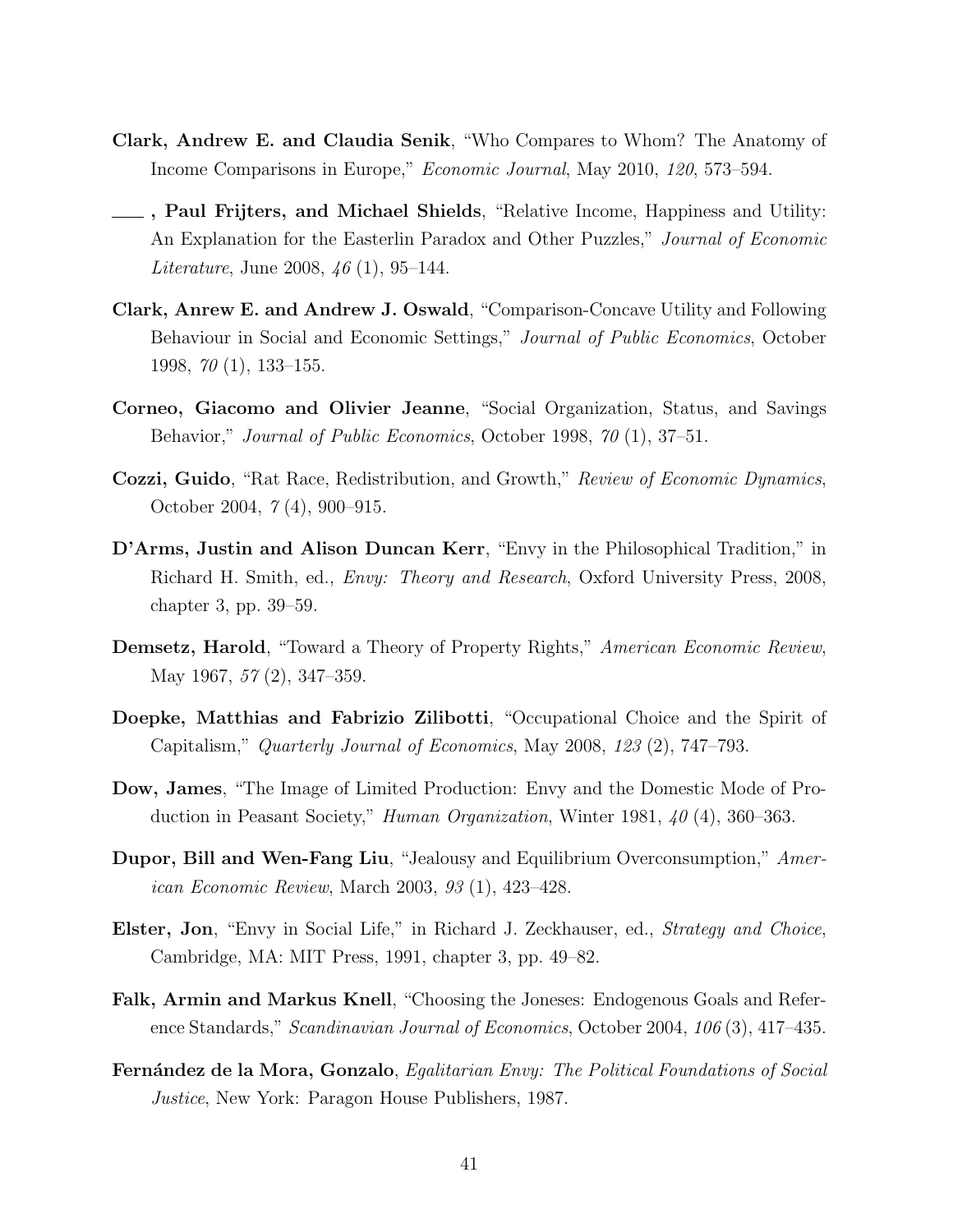- Fernández, Raquel, "Does Culture Matter?," in Jess Benhabib, Alberto Bisin, and Matthew Jackson, eds., *Handbook of Social Economics*, Vol. 1, Elsevier, 2011, chapter 11, pp. 481–510.
- Fliessbach, K., B. Weber, P. Trautner, T. Dohmen, U. Sunde, C.E. Elger, and A. Falk, "Social Comparison Affects Reward-Related Brain Activity in the Human Ventral Striatum," Science, 2007, 318 (5854), 1305–1308.
- Foster, George, "The Anatomy of Envy: A Study in Symbolic Behavior," Current Anthropology, April 1972, 13 (2), 165–202.
- , Tzintzuntzan: Mexican Peasants in a Changing World, New York: Elsevier, 1979.
- Frank, Robert H., "The Demand for Unobservable and Other Nonpositional Goods," American Economic Review, March 1985, 75 (1), 101–116.
- , Falling Behind: How Rising Inequality Harms the Middle Class, Berkeley: University of California Press, 2007.
- and Ori Heffetz, "Preferences for Status: Evidence and Economic Implications," in Jess Benhabib, Alberto Bisin, and Matthew Jackson, eds., Handbook of Social Economics, New York: Elsevier, 2011, chapter 3.
- Galor, Oded and Stelios Michalopoulos, "Evolution and the Growth Process: Natural Selection of Entrepreneurial Traits," Journal of Economic Theory, 2012, 147, 759–780.
- Gershman, Boris, "Economic Development, Institutions, and Culture Through the Lens of Envy." PhD dissertation, Brown University 2012.
- , "The Economic Origins of the Evil Eye Belief," June 2014. Working Paper, American University.
- Graham, Carol, Happiness Around the World. The Paradox of Happy Peasants and Miserable Millionaires, Oxford University Press, 2010.
- Grossman, Herschel I. and Minseong Kim, "Swords or Plowshares? A Theory of the Security of Claims to Property," Journal of Political Economy, December 1995, 103 (6), 1275–88.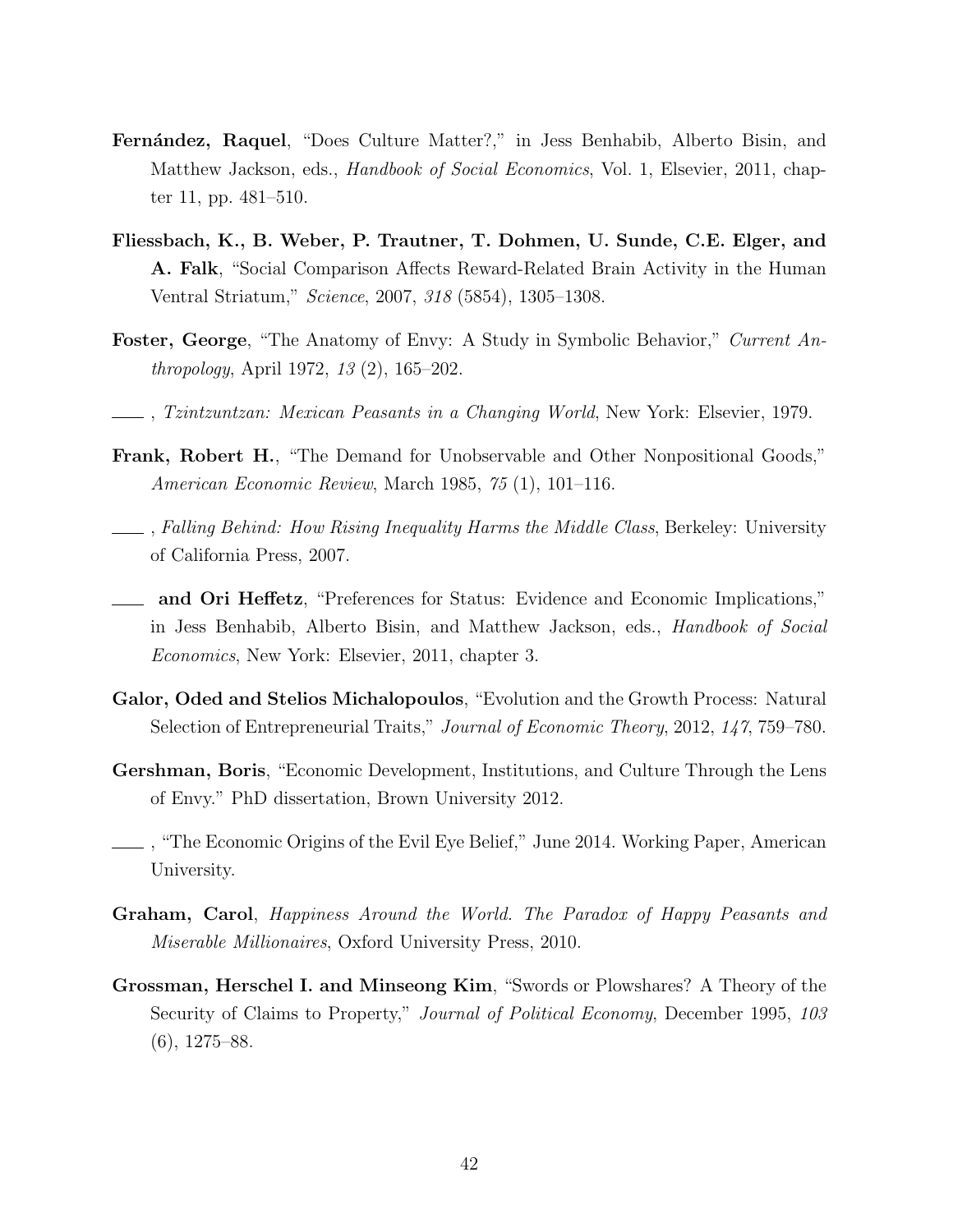- and  $\mu$ , "Predation and Production," in Michelle R. Garfinkel and Stergios Skaperdas, eds., The Political Economy of Conflict and Appropriation, Cambridge, MA: Cambridge University Press, 1996, chapter 4, pp. 57–72.
- Hopkins, Ed, "Inequality, Happiness and Relative Concerns: What Actually is Their Relationship?," Journal of Economic Inequality, December 2008, 6 (4), 351–372.
- and Tatiana Kornienko, "Running to Keep in the Same Place: Consumer Choice as a Game of Status," American Economic Review, September 2004, 94 (4), 1085– 1107.
- Knell, Markus, "Social Comparisons, Inequality, and Growth," Journal of Institutional and Theoretical Economics, December 1999, 155 (4), 664–695.
- Ljungqvist, Lars and Harald Uhlig, "Tax Policy and Aggregate Demand Management under Catching Up with the Joneses," American Economic Review, June 2000, 90 (3), 356–366.
- Luttmer, Erzo F., "Neighbors as Negatives: Relative Earnings and Well-Being," Quarterly Journal of Economics, August 2005, 120 (3), 963–1002.
- Matt, Susan J., Keeping Up with the Joneses: Envy in American Consumer Society, 1890–1930, Philadelphia: University of Pennsylvania Press, 2003.
- Mitsopoulos, Michael, "Envy, Institutions and Growth," Bulletin of Economic Research, July 2009, 61 (3), 201–222.
- Moav, Omer and Zvika Neeman, "Saving Rates and Poverty: The Role of Conspicuous Consumption and Human Capital," Economic Journal, September 2012, 122 (563), 933–956.
- **Mui, Vai-Lam**, "The Economics of Envy," Journal of Economic Behavior  $\mathcal{C}$  Organization, May 1995, 26 (3), 311–336.
- Nash, June, In the Eyes of the Ancestors: Belief and Behavior in a Maya Community, New Haven: Yale University Press, 1970.
- Neumark, David and Andrew Postlewaite, "Relative Income Concerns and the Rise in Married Women's Employment," Journal of Public Economics, October 1998, 70 (1), 157–183.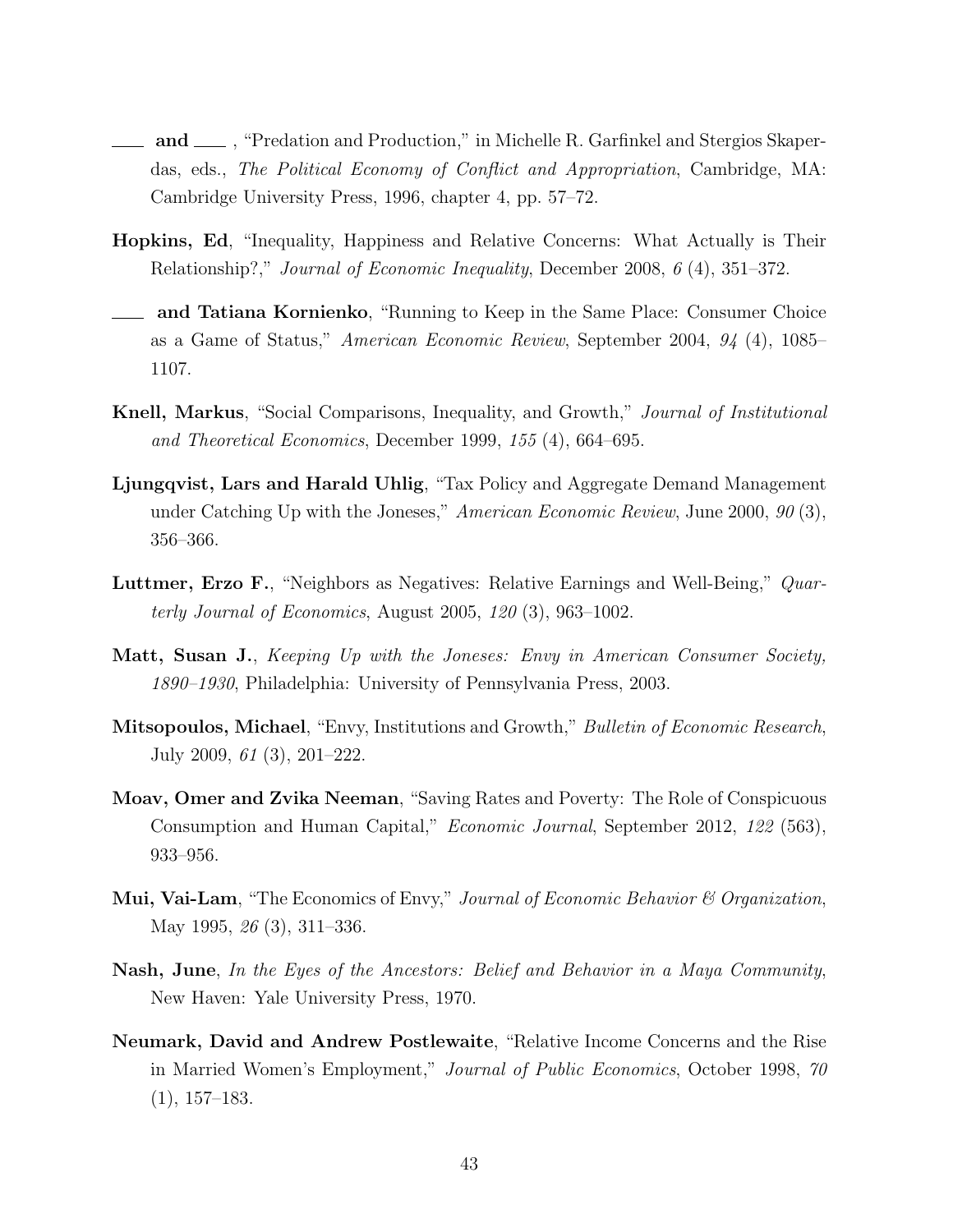- Oswald, Andrew J., "Altruism, Jealousy and the Theory of Optimal Non-Linear Taxation," Journal of Public Economics, February 1983, 20 (1), 77–87.
- Park, Yongjin, "The Second Paycheck to Keep Up With the Joneses: Relative Income Concerns and Labor Market Decisions of Married Women," Eastern Economic Journal, Spring 2010, 36, 255–276.
- **Pérez-Asenjo, Eduardo**, "If Happiness is Relative, Against Whom Do We Compare Ourselves? Implications for Labour Supply," Journal of Population Economics, October 2011, 24 (4), 1411–1442.
- Platteau, Jean-Philippe, Institutions, Social Norms, and Economic Development, Harwood Academic Publishers, 2000.
- Robson, Arthur J. and Larry Samuelson, "The Evolutionary Foundations of Preferences," in Jess Benhabib, Alberto Bisin, and Matthew Jackson, eds., Handbook of Social Economics, New York: Elsevier, 2011, chapter 4.
- Rustichini, Aldo, "Dominance and Competition," Journal of the European Economic Association, April–May 2008, 6 (2–3), 647–656.
- **Schoeck, Helmut**, *Envy: A Theory of Social Behavior*, New York: Harcourt, Brace, and World, 1969.
- Schor, Juliet B., The Overworked American: The Unexpected Decline of Leisure, New York: Basic Books, 1991.
- Scott, James C., The Moral Economy of the Peasant: Rebellion and Subsistence in Southeast Asia, New Haven, CT: Yale University Press, 1976.
- Smith, Richard H. and Sung H. Kim, "Comprehending Envy," Psychological Bulletin, January 2007, 133 (1), 46–64.
- Solnick, Sara J. and David Hemenway, "Are Positional Concerns Stronger in Some Domains than in Others?," American Economic Review Papers and Proceedings, May 2005, 95 (2), 147–151.
- van de Ven, Niels, Marcel Zeelenberg, and Rik Pieters, "Leveling Up and Down: The Experiences of Benign and Malicious Envy," Emotion, June 2009, 9 (3), 419–429.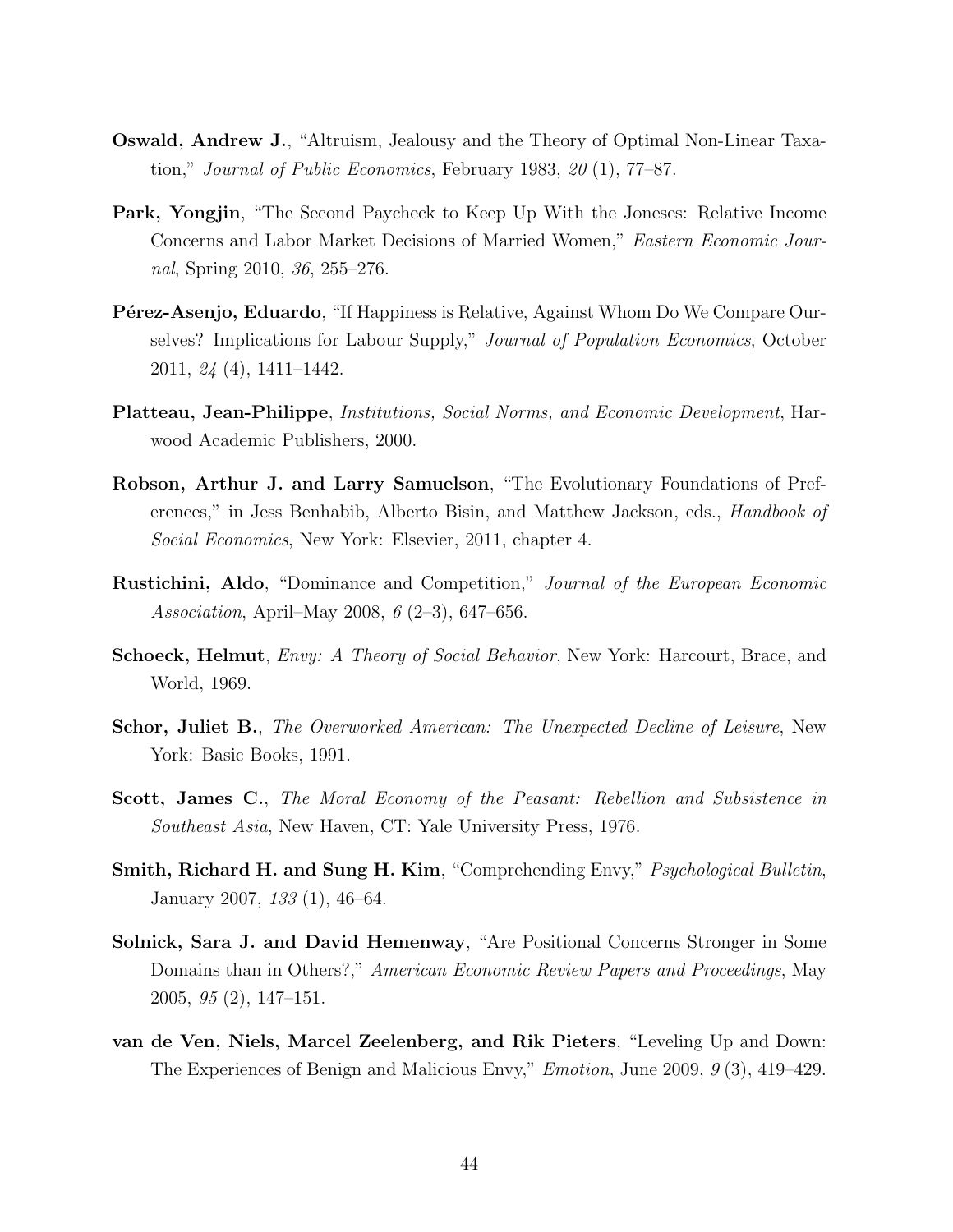- Veblen, Thorstein B., "Some Neglected Points in the Theory of Socialism," Annals of the American Academy of Political and Social Science, November 1891, 2 (3), 57–74.
- Wolf, Eric R., "Types of Latin American Peasantry: A Preliminary Discussion," American Anthropologist, June 1955, 57 (3, Part 1), 452–471.
- Zizzo, Daniel J., "Money Burning and Rank Egalitarianism with Random Dictators," Economics Letters, November 2003, 81 (2), 263–266.
- , "The Cognitive and Behavioral Economics of Envy," in Richard H. Smith, ed., Envy: Theory and Research, Oxford University Press, 2008, chapter 11, pp. 190–210.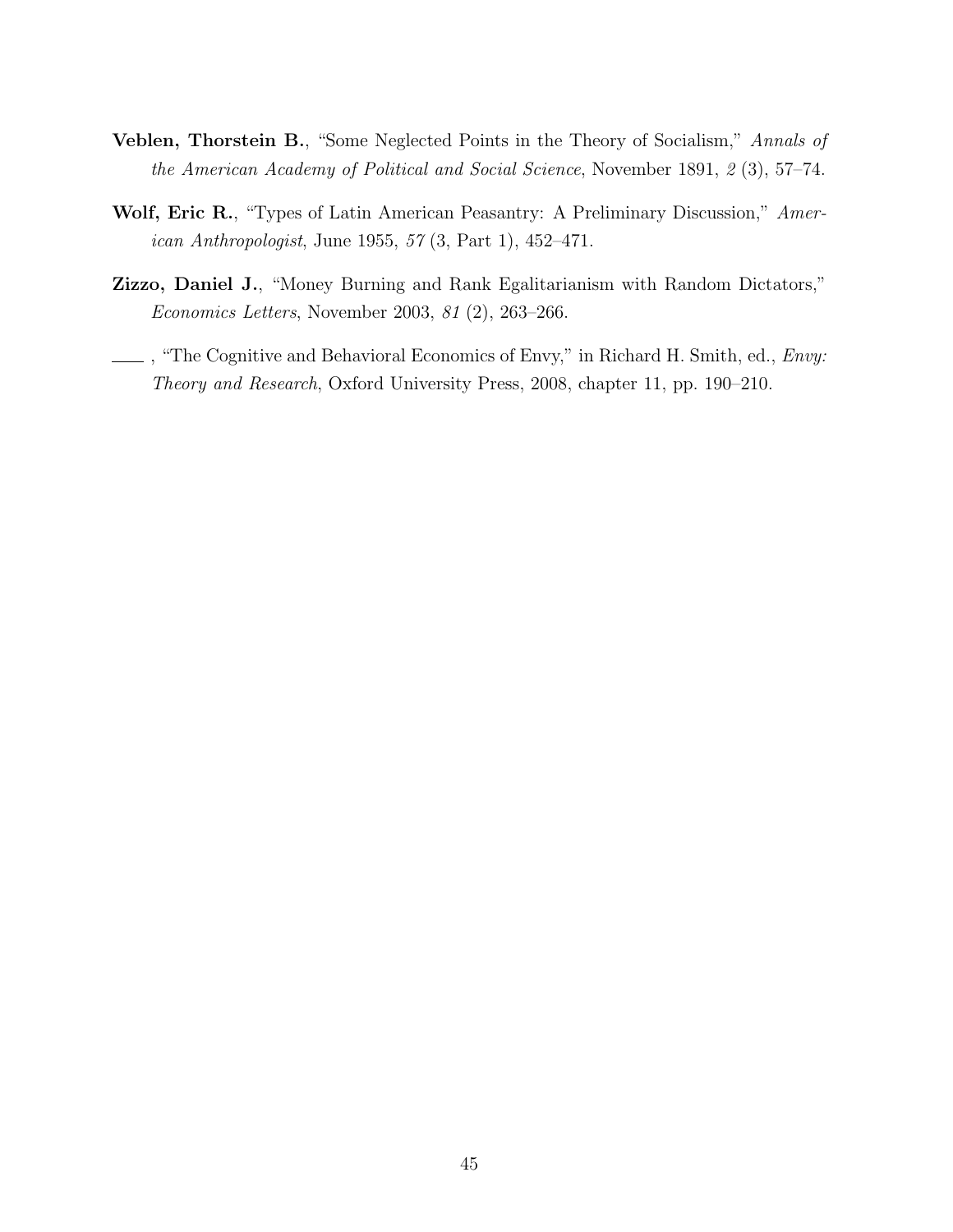# Supplementary Appendix A

"The Two Sides of Envy" Journal of Economic Growth

Boris Gershman<sup>∗</sup>

This appendix contains the proofs of all statements from "The Two Sides of Envy."

## A Proofs

**Proof of Lemma [1.](#page-13-2)** As follows from [\(8\)](#page-12-1),  $d_2^* = 0$  iff  $Y_2/Y_1 \geq \tau \theta (1 - d_1)(1 + \tau d_1)$ . This clearly holds, if  $d_1 = 0$ , since  $\tau \theta < 1$  and  $Y_2 > Y_1$ . If  $d_1 = (\sqrt{\tau \theta Y_2/Y_1} - 1)/\tau > 0$ , the above inequality is equivalent to

$$
\sqrt{\frac{Y_2}{Y_1}} \geqslant \frac{\theta(1+\tau)\sqrt{\tau\theta}}{1+\tau\theta^2}.
$$

Since  $Y_2 > Y_1$ , this would always hold if the right-hand side is less or equal than unity, that is,  $\theta$ d if the right-hand side is less or equal than unity, that is,  $\theta\sqrt{\tau\theta} \leq$  $(1+\tau\theta^2)/(1+\tau)$ . Since  $\tau < 1/\theta$ ,  $\sup{\lbrace \theta\sqrt{\tau\theta} \rbrace} = \inf{\lbrace (1+\tau\theta^2)/(1+\tau) \rbrace} = \theta$ . Hence,  $\theta\sqrt{\tau\theta} \leq (1+\tau\theta^2)/(1+\tau)$ , given that  $\tau\theta < 1$  $\tau\theta < 1$  and  $Y_2 > Y_1$ , and lemma 1 gives the unique second-stage equilibrium.

**Proof of Lemma [2.](#page-14-0)** Agent 2 is solving [\(11\)](#page-13-3) subject to [\(9\)](#page-13-4). First, consider the case  $Y_2 \leq Y_1/\tau\theta$ , in which  $d_1^* = 0$  and

$$
U_2 = \frac{(Y_2 - \theta Y_1)^{1-\sigma}}{1-\sigma} - \frac{Y_2}{AK_2}
$$

is strictly concave in  $Y_2$ . Since  $Y_2 \leq AK_2$ , there are two subcases.

1) If  $Y_1 \leq \tau \theta A K_2$ , the first-order conditions yield

<span id="page-46-0"></span>
$$
Y_2 = \begin{cases} \theta Y_1 + (AK_2)^{1/\sigma}, & \text{if } Y_1 \ge \hat{C}_{12}; \\ Y_1 \cdot \frac{1}{\tau \theta}, & \text{if } Y_1 < \hat{C}_{12}. \end{cases} \tag{A.1}
$$

Since in this subcase  $Y_1 \leq \tau \theta A K_2$ , for  $AK_2 \geq \widehat{A}_{21}$  the best response of Agent 2 is given by [\(A.1\)](#page-46-0), while for  $AK_2 < \widehat{A}_{21}$  it is just  $Y_2 = Y_1/\tau \theta$ .

2) If  $Y_1 > \tau \theta A K_2$ , the first-order conditions yield

<span id="page-46-1"></span>
$$
Y_2 = \begin{cases} AK_2, & \text{if } Y_1 \ge \hat{C}_{11}; \\ \theta Y_1 + (AK_2)^{1/\sigma}, & \text{if } Y_1 < \hat{C}_{11}. \end{cases}
$$
 (A.2)

Since in this subcase  $Y_1 > \tau \theta A K_2$ , for  $A K_2 \geq \widehat{A}_{21}$  the best response of Agent 2 is given by [\(A.2\)](#page-46-1), while for  $AK_2 < \widehat{A}_{21}$  it is just  $Y_2 = AK_2$ .

<sup>∗</sup>Department of Economics, American University, 4400 Massachusetts Avenue NW, Washington, DC 20016-8029 (e-mail: boris.gershman@american.edu).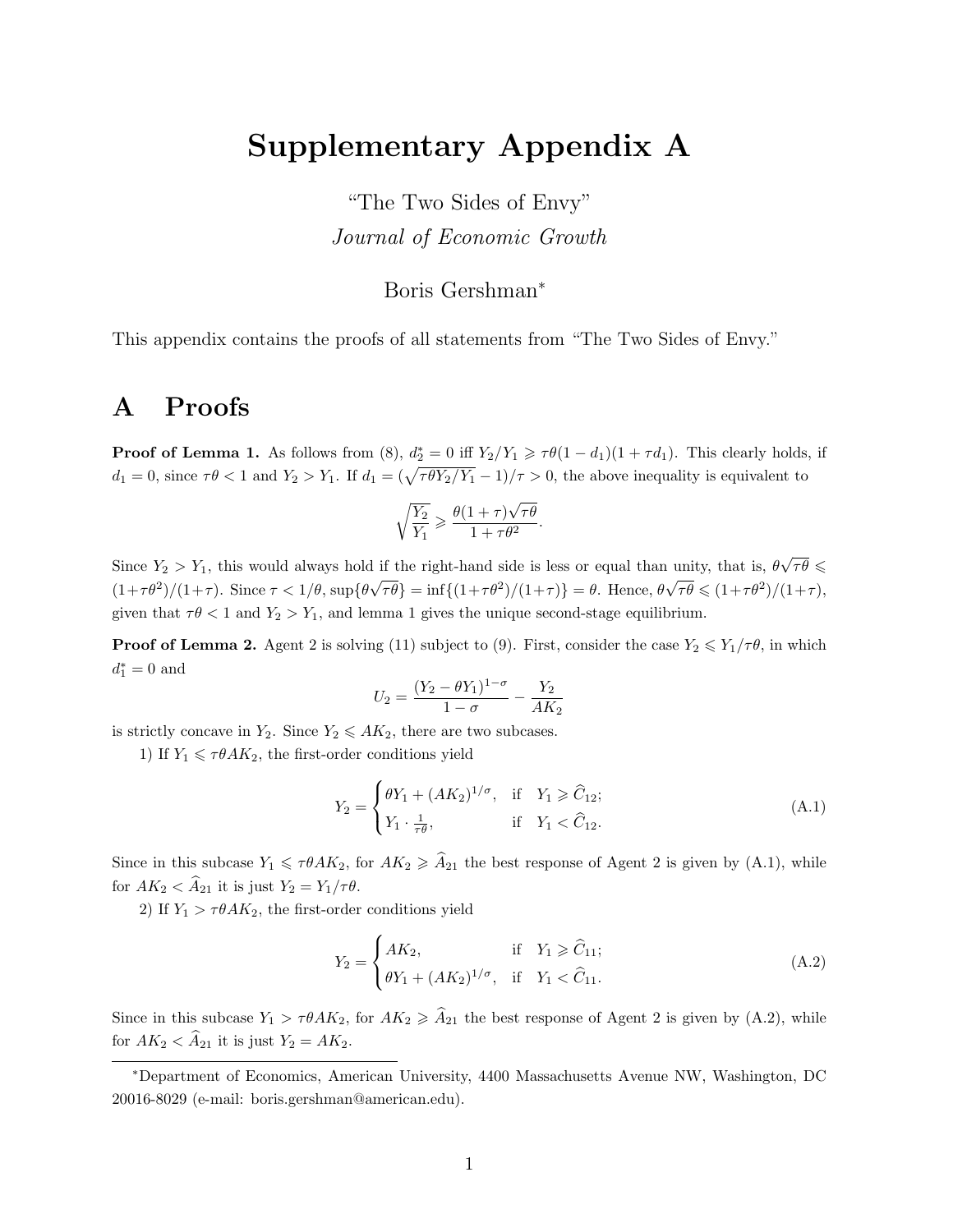Putting the two subcases together we obtain the best-response function for the case  $Y_2 \leq Y_1/\tau \theta$ :

<span id="page-47-3"></span>
$$
Y_2 = \begin{bmatrix} \begin{cases} AK_2, & \text{if } Y_1 \geqslant \hat{C}_{11}; \\ \theta Y_1 + (AK_2)^{1/\sigma}, & \text{if } \hat{C}_{12} \leqslant Y_1 < \hat{C}_{11}; \\ Y_1 \cdot \frac{1}{\tau \theta}, & \text{if } Y_1 < \hat{C}_{12}, \\ AK_2, & \text{if } Y_1 \geqslant \hat{C}_{14}; \\ Y_1 \cdot \frac{1}{\tau \theta}, & \text{if } Y_1 < \hat{C}_{14}; \end{cases} \qquad \text{for } AK_2 < \hat{A}_{21}. \end{bmatrix} \tag{A.3}
$$

Now consider the destructive case,  $Y_2 > Y_1/\tau \theta$ , in which

$$
U_2 = \frac{1}{1 - \sigma} \cdot \left( \sqrt{\frac{Y_1 Y_2}{\tau \theta}} \cdot (1 + \theta^2) - \frac{\theta(\tau + 1)}{\tau} Y_1 \right)^{1 - \sigma} - \frac{Y_2}{A K_2}
$$

is strictly concave in  $Y_2$ . Since  $Y_2 \le AK_2$ , the only relevant case to consider is when  $Y_1 < \tau \theta AK_2$ . The interior optimum,  $Y_2^d(Y_1)$ , is uniquely defined by the first-order condition

<span id="page-47-1"></span>
$$
\omega_2(Y_1, Y_2) \equiv \left(\sqrt{\frac{Y_1 Y_2}{\tau \theta}} \cdot (1 + \theta^2) - \frac{\theta(\tau + 1)}{\tau} Y_1\right)^{-\sigma} \cdot \left(\frac{1 + \theta^2}{2\sqrt{\tau \theta}} \cdot \sqrt{\frac{Y_1}{Y_2}}\right) - \frac{1}{AK_2} = 0. \tag{A.4}
$$

The right derivative of  $U_2$  at point  $Y_2 = Y_1/\tau \theta$  is positive (negative) iff  $Y_1 < \hat{C}_{13}$   $(Y_1 > \hat{C}_{13})$ . Furthermore,  $\widehat{C}_{13} < \tau \theta A K_2$  iff  $AK_2 > \widehat{A}_{22}$ , and  $\widehat{C}_{13} < \widehat{C}_{12}$ , since  $\theta \in (0, 1)$ .

Next, consider the right derivative of  $U_2$  at point  $Y_2 = AK_2$ , that is,  $\omega_2(Y_1, AK_2)$ . Equation [\(9\)](#page-13-4) implies that for  $Y_2 = AK_2$  the minimal  $Y_1$  that can guarantee that  $d_1^* \leqslant 1$  is equal to  $\bar{Y}_1 \equiv \tau \theta A K_2/(1+\tau)^2$  which corresponds to  $C_1 = 0$ . Since consumption of Agent 1 will always be positive in equilibrium, we focus on the analysis of  $\omega_2(Y_1, AK_2)$  for  $Y_1 \in [\bar{Y}_1, \tau \theta AK_2]$ . It is straightforward to show that: a)  $\omega_2(\bar{Y}_1, AK_2) < 0$ iff  $AK_2 > \hat{A}_{23}$ ; b)  $\omega'_2(Y_1^*, AK_2) = 0$ , where

$$
Y_1^* \equiv \left[\frac{\sigma-1}{\sigma-1/2}\cdot\frac{1+\theta^2}{2\theta^2(1+\tau)}\right]^2\cdot\tau\theta AK_2;
$$

c)  $\omega_2(\tau \theta A K_2, AK_2) > 0$  iff  $AK_2 < \hat{A}_{22}$ . It follows from these properties and the intermediate value theorem that on the segment  $[\bar{Y}_1, \tau \theta A K_2]$  the function  $\omega_2(Y_1, AK_2)$  has a unique root  $\widehat{Y}_{15}$ , if  $AK_2 \leq \widehat{A}_{22}$ , and no roots, if  $AK_2 > \hat{A}_{22}$ , in which case  $\omega_2(Y_1, AK_2)$  is negative on the whole segment.

The preceding analysis implies that for the case  $Y_2 > Y_1/\tau \theta$  the best response function is

<span id="page-47-0"></span>
$$
Y_2 = \begin{cases} \begin{cases} Y_1 \cdot \frac{1}{\tau \theta}, & \text{if } \hat{C}_{13} \leq Y_1 < \tau \theta A K_2; \\ Y_2^d(Y_1), & \text{if } \bar{Y}_1 < Y_1 < \hat{C}_{13}, \end{cases} \\ A K_2, & \text{if } \hat{Y}_{15} \leq Y_1 < \tau \theta A K_2; \\ Y_2^d(Y_1), & \text{if } \bar{Y}_1 < Y_1 < \hat{Y}_{15}, \end{cases} \qquad \text{for } \hat{A}_{23} < A K_2 < \hat{A}_{22}. \end{cases} \tag{A.5}
$$

To express [\(A.5\)](#page-47-0) in terms of consumption, as stated in lemma [2,](#page-14-0) note that if destruction takes place

<span id="page-47-2"></span>
$$
\begin{cases}\nC_1 = (1 - d_1^*)Y_1 = \frac{1 + \tau}{\tau} Y_1 - \sqrt{\frac{\theta}{\tau}} Y_1 Y_2; \\
C_2 = p_2^* Y_2 = \sqrt{\frac{Y_1 Y_2}{\tau \theta}}.\n\end{cases}\n\implies\n\begin{cases}\nY_1 = \frac{\tau}{1 + \tau} (C_1 + \theta C_2); \\
Y_2 = \theta (1 + \tau) \cdot \frac{C_2^2}{C_1 + \theta C_2}.\n\end{cases}\n(A.6)
$$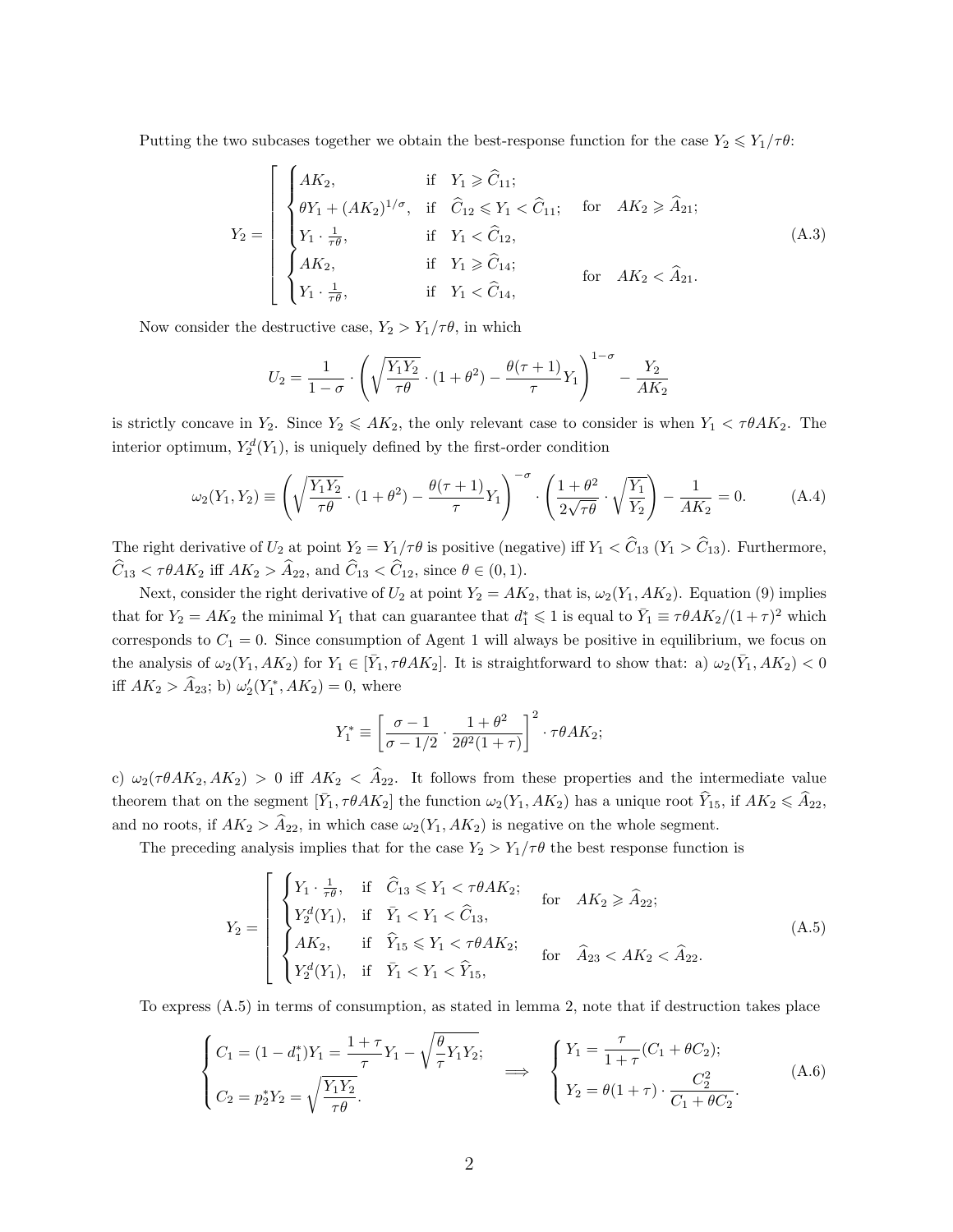Substitution into [\(A.4\)](#page-47-1) yields the expression for  $C_2^d(C_1)$ . Take the implicit derivative to get

<span id="page-48-1"></span>
$$
\frac{dC_2}{dC_1} = \frac{\theta + \frac{1}{\sigma} \cdot \frac{C_2 - \theta C_1}{C_1 + \theta C_2}}{1 + \frac{1}{\sigma} \cdot \frac{C_2 - \theta C_1}{C_1 + \theta C_2} \cdot \frac{C_1}{C_2}} > 0,
$$
\n(A.7)

since the optimal response requires  $C_2 > \theta C_1$ . The latter also implies that  $dC_2/dC_1 < C_2/C_1$ . Finally,

$$
\frac{d^2C_2}{dC_1^2} = \left(\sigma + \frac{C_2 - \theta C_1}{C_1 + \theta C_2} \cdot \frac{C_1}{C_2}\right)^{-1} \cdot \frac{C_2 - C_1 \cdot \frac{dC_2}{dC_1}}{C_2(C_1 + \theta C_2)} \cdot \left[\frac{(1 + \theta^2)\left(C_1 \frac{dC_2}{dC_1} - C_2\right)}{C_1 + \theta C_2} - \frac{\frac{dC_2}{dC_1}(C_2 - \theta C_1)}{C_2}\right] < 0,
$$

since  $C_2 > \theta C_1$  and  $0 < dC_2/dC_1 < C_2/C_1$ . Hence,  $C_2^d(C_1)$  is strictly increasing and concave. For the case when  $Y_2 = AK_2$  and  $AK_2 > Y_1/\tau\theta$  the second equation of the system [\(A.6\)](#page-47-2) immediately yields the implicit equation for  $\tilde{C}_2^d(C_1)$ . The value  $\hat{Y}_{15}$  translates into  $\hat{C}_{15}$ , such that  $C_2^d(\hat{C}_{15}) = \tilde{C}_2^d(\hat{C}_{15})$ .

Putting together the peaceful and destructive cases, [\(A.3\)](#page-47-3) and [\(A.5\)](#page-47-0), expressed in consumption terms, yields the detailed form of lemma [2](#page-14-0) in the Appendix. Note that Agent 2 is always able to guarantee positive relative consumption and thus, avoid negatively infinite utility. In particular, choosing the feasible  $Y_2 = AK_2$  in the peaceful case yields the relative consumption of at least  $AK_2 - \theta AK_1$ , which is positive, since  $K_2 > K_1$  and  $\theta < 1$ . In the destructive case, if  $Y_2 = AK_2$  and  $Y_1 = AK_1$ , relative consumption is positive iff  $k < \tau \theta (1 + 1/\theta^2)^2/(\tau + 1)^2$  which always holds, since the right-hand side of the latter inequality is always greater than one under the maintained assumption  $\tau\theta$  < 1.

**Proof of Lemma [3.](#page-16-0)** Agent 1 is solving [\(13\)](#page-16-3) subject to [\(9\)](#page-13-4). In the peaceful case,  $Y_1 \geq \tau \theta Y_2$ ,

$$
U_1 = \frac{(Y_1 - \theta Y_2)^{1-\sigma}}{1-\sigma} - \frac{Y_1}{AK_1}
$$

is strictly concave in  $Y_1$ . Since  $Y_1 \leq AK_1$ , the only relevant case to consider is when  $Y_2 < AK_1/\tau\theta$ . First, note that the right derivative of  $U_1$  at point  $Y_1 = \tau \theta Y_2$  is positive (negative) iff  $Y_2 < \widehat{C}_{21}$   $(Y_2 > \widehat{C}_{21})$ , while the left derivative of  $U_1$  at point  $Y_1 = AK_1$  is positive (negative) iff  $Y_2 < \widehat{C}_{23}$   $(Y_2 > \widehat{C}_{23})$ . Second, observe that

$$
\widehat{C}_{21} < \widehat{C}_{23} \iff \widehat{C}_{21} < AK_1/\tau\theta \iff \widehat{C}_{23} > AK_1/\tau\theta \iff AK_1 > \widehat{A}_{11}.
$$

Together these properties imply that for the case  $Y_1 \geq \tau \theta Y_2$  the best-response function is

<span id="page-48-0"></span>
$$
Y_{1} = \begin{cases} \begin{cases} \tau \theta Y_{2}, & \text{if } \hat{C}_{21} \leq Y_{2} < AK_{1}/\tau\theta; \\ \theta Y_{2} + (AK_{1})^{1/\sigma}, & \text{if } Y_{2} < \hat{C}_{21}, \\ AK_{1}, & \text{if } \hat{C}_{23} \leq Y_{2} < AK_{1}/\tau\theta; \\ \theta Y_{2} + (AK_{1})^{1/\sigma}, & \text{if } Y_{2} < \hat{C}_{23}, \\ AK_{1}, & \text{for } A_{12} \leq AK_{1} < \hat{A}_{11}; \\ AK_{1}, & \text{for } AK_{1} < \hat{A}_{12}. \end{cases} \end{cases} (A.8)
$$

Next, consider the destructive case  $Y_1 < \tau \theta Y_2$ , in which

$$
U_1 = \frac{1}{1 - \sigma} \cdot \left( \frac{1 + \tau}{\tau} Y_1 - 2 \sqrt{\frac{\theta}{\tau} Y_1 Y_2} \right)^{1 - \sigma} - \frac{Y_1}{A K_1}.
$$

Assumption  $\sigma > 1$  is sufficient for  $U_1$  to be strictly concave in  $Y_1$ . In particular, simple differentiation shows that the sign of  $d^2U_1/dY_1^2$  coincides with the sign of  $h(r) \equiv -(1+\sigma)r^2 + \xi(2\sigma+1/2)r - \sigma\xi^2$ , where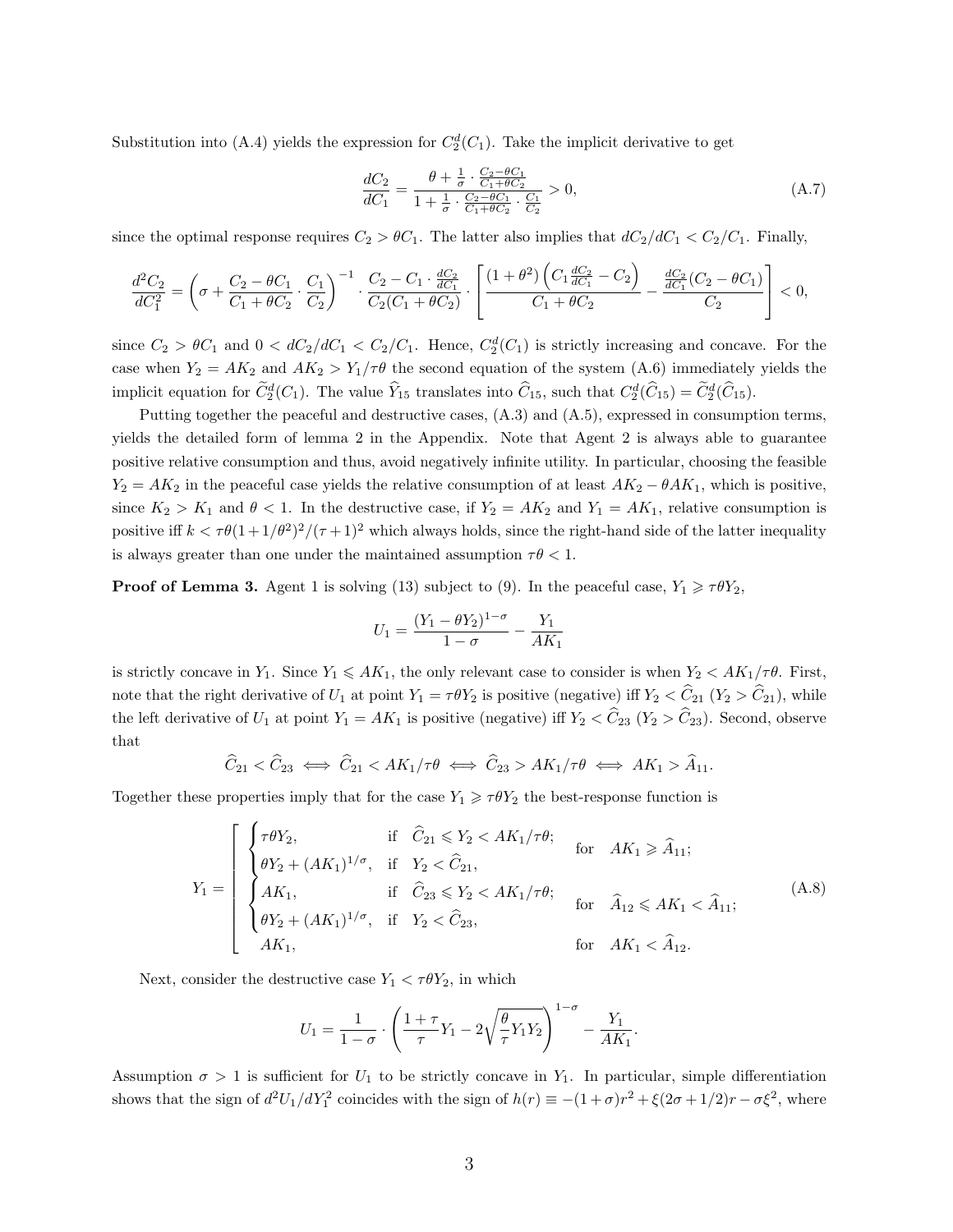$r \equiv \sqrt{\theta Y_2/\tau Y_1}$  and  $\xi \equiv (\tau + 1)/\tau$ . It is easy to show that the maximum value of h is proportional to  $1-8\sigma < 0$  and so,  $U_1$  is concave under  $\sigma > 1$ . The interior optimum,  $Y_1^d(Y_2)$ , is given by the first-order condition:

<span id="page-49-0"></span>
$$
\omega_1(Y_2, Y_1) \equiv \left(\frac{1+\tau}{\tau}Y_1 - 2\sqrt{\frac{\theta}{\tau}Y_1Y_2}\right)^{-\sigma} \cdot \left(\frac{1+\tau}{\tau} - \sqrt{\frac{\theta}{\tau} \cdot \frac{Y_2}{Y_1}}\right) - \frac{1}{AK_1} = 0. \tag{A.9}
$$

Since  $Y_1 \leqslant AK_1$  there are two subcases.

1) Consider the subcase  $Y_2 > AK_1/\tau\theta$ . Consider the left derivative of  $U_1$  at point  $Y_1 = AK_1$ , that is,  $\omega_1(Y_2, AK_1)$ . Under assumption [\(10\)](#page-13-0) the following properties hold: a)  $\omega_1(AK_1/\tau\theta, AK_1) > 0$  iff  $AK_1 <$  $\widehat{A}_{11}$ ; b)  $\omega_1'(Y_2, AK_1) > 0$  for  $Y_2 > AK_1/\tau\theta$ ; c)  $\lim_{Y_2 \to \widetilde{Y}_2} \omega_1(Y_2, AK_1) = +\infty$ , where  $\widetilde{Y}_2 \equiv (1+\tau)^2 AK_1/4\tau\theta$ . Hence, by the intermediate value theorem, for  $AK_1 \geq \hat{A}_{11}$  there exists a unique value  $\hat{Y}_{22}$  such that  $\omega_1(\hat{Y}_{22}, AK_1) = 0$ . Altogether for this subcase the best response of Agent 1 is  $Y_1 = AK_1$  for  $AK_1 < \hat{A}_{11}$ , while for  $AK_1 \ge \widehat{A}_{11}$  it is  $Y_1 = AK_1$ , if  $Y_2 \ge \widehat{Y}_{22}$ , and  $Y_1^d(Y_2)$ , otherwise.

2) Now consider the subcase  $Y_2 \leq AK_1/\tau\theta$ . Note that the right derivative of  $U_1$  at point  $Y_1 = \tau\theta Y_2$ is positive iff  $Y_2 < \widehat{C}_{21}$ . Hence, for  $AK_1 \geq \widehat{A}_{11}$  the best response is  $Y_1 = \tau \theta Y_2$ , if  $Y_2 < \widehat{C}_{21}$ , and  $Y_1^d(Y_2)$ , otherwise. For  $AK_1 < \hat{A}_{11}$  the best response is  $Y_1 = \tau \theta Y_2$  for any  $Y_2 \le AK_1/\tau \theta$ .

Putting the two subcases together we obtain the best-response function for the case  $Y_1 < \tau \theta Y_2$ :

<span id="page-49-1"></span>
$$
Y_1 = \begin{bmatrix} Ax_1, & \text{if} & Y_2 \ge \hat{Y}_{22}; \\ Y_1^d(Y_2), & \text{if} & \hat{C}_{21} \le Y_2 < \hat{Y}_{22}; \\ \tau \theta Y_2, & \text{if} & Y_2 < \hat{C}_{21}, \\ AX_1, & \text{if} & Y_2 \ge AK_1/\tau\theta; \\ \tau \theta Y_2, & \text{if} & Y_2 < AK_1/\tau\theta, \end{bmatrix} \quad \text{for} \quad AK_1 < \hat{A}_{11}. \tag{A.10}
$$

Substitute of [\(A.6\)](#page-47-2) into [\(A.9\)](#page-49-0) yields the expression for  $C_1^d(C_2)$ . Take the implicit derivative to get

<span id="page-49-2"></span>
$$
\frac{dC_1}{dC_2} = \frac{\theta - \frac{\theta}{\sigma} \cdot \frac{C_1 - \theta C_2}{C_1 + \theta C_2}}{1 - \frac{\theta}{\sigma} \cdot \frac{C_1 - \theta C_2}{C_1 + \theta C_2} \cdot \frac{C_2}{C_1}} > 0,
$$
\n(A.11)

since  $\sigma > 1$  and the optimal response requires  $C_1 > \theta C_2$ . The latter also implies that  $dC_1/dC_2 < C_1/C_2$ . Finally,

$$
\frac{d^2C_1}{dC_2^2} = \frac{\theta}{\sigma} \left( 1 - \frac{\theta}{\sigma} \cdot \frac{C_1 - \theta C_2}{C_1 + \theta C_2} \cdot \frac{C_2}{C_1} \right)^{-1} \left[ \frac{\theta \left( \frac{dC_1}{dC_2} \cdot \frac{C_2}{C_1} - 1 \right)^2}{C_1 + \theta C_2} + \frac{(C_1 - \theta C_2) \left( \frac{dC_1}{dC_2} + \theta \right) \left( 1 - \frac{dC_1}{dC_2} \cdot \frac{C_2}{C_1} \right)}{(C_1 + \theta C_2)^2} \right] > 0,
$$

since  $\sigma > 1$ ,  $C_1 > \theta C_2$ , and  $dC_1/dC_2 < C_1/C_2$ . Hence,  $C_1^d(C_2)$  is strictly increasing and convex. For the case when  $Y_1 = AK_1$  and  $AK_1 < \tau \theta Y_2$  the top equation in [\(A.6\)](#page-47-2) immediately yields the expression for  $\tilde{C}_1^d(C_2)$ . The value for  $\hat{Y}_{22}$  translates into  $\hat{C}_{22}$ , such that  $C_1^d(\hat{C}_{22}) = \tilde{C}_1^d(\hat{C}_{22})$ . Putting together the peaceful and destructive cases, [\(A.8\)](#page-48-0) and [\(A.10\)](#page-49-1), expressed in consumption terms, yields the detailed statement of lemma [3](#page-16-0) in the Appendix. Note that Agent 1 is always able to guarantee positive relative consumption and thus, avoid negatively infinite utility. In particular, choosing the feasible  $Y_1 = AK_1$  in the peaceful case yields the relative consumption of at least  $AK_1 - \theta AK_2$  which is positive, since the condition for the peaceful case  $K_1 > \tau \theta K_2$  and  $\tau > 1$  imply that  $K_1 > \theta K_2$ . In the destructive case, if  $Y_1 = AK_1$  and  $Y_2 = AK_2$ , relative consumption is positive iff  $k > 4\tau\theta/(1+\tau)^2$  which holds by assumption [\(10\)](#page-13-0).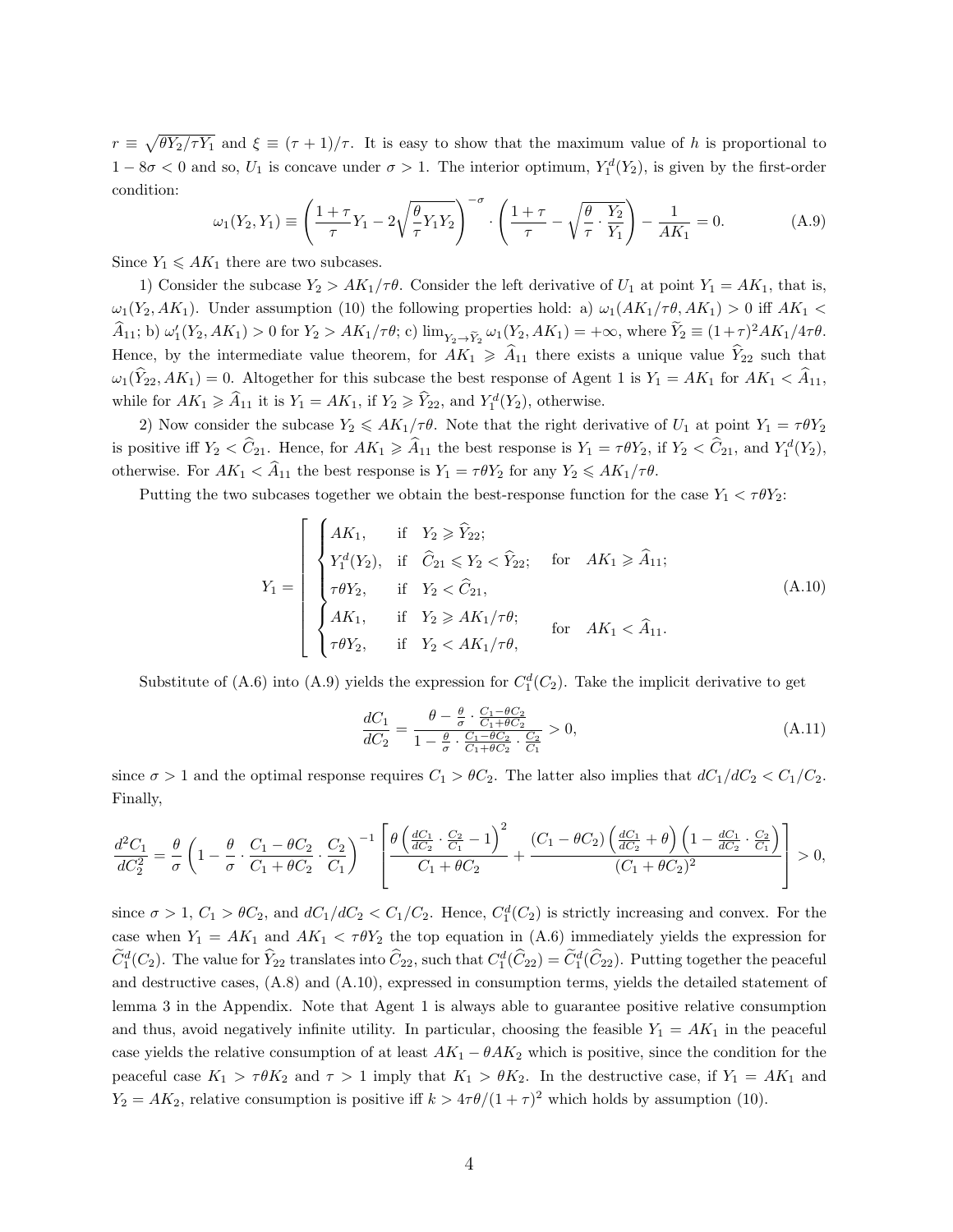**Proof of Proposition [1.](#page-18-0)** This proof derives the conditions for all feasible types of equilibria outlined in the detailed form of proposition [1](#page-18-0) in the Appendix. Derivations rely of the detailed forms of lemmas [2](#page-14-0) and [3](#page-16-0) stated in the Appendix. It is straightforward to show that no other equilibrium configurations are possible in all of the cases considered below, since the necessary restrictions that must hold are inconsistent with each other.

In case 1,  $AK_1 \geq \hat{A}_{11}$  and  $AK_2 \geq \hat{A}_{21}$ . Note that the latter condition holds automatically, since  $K_2 > K_1$  and  $\widehat{A}_{11} > \widehat{A}_{21}$ , given that  $\tau \theta < 1$ . From lemmas [2](#page-14-0) and [3:](#page-16-0)

- (a) A pair [\(16\)](#page-18-2) is an equilibrium if  $C_1^* \geq \widehat{C}_{12}$ ,  $C_1^* < \widehat{C}_{11}$ , and  $C_2^* < \widehat{C}_{21}$ . The first and the third conditions are equivalent to  $k \geq \tilde{k}$ , while the second inequality holds automatically since  $K_2 > K_1$ ,  $AK_1 > \tilde{A}_{11}$ , and  $\tau \theta < 1$ .
- (b) A pair [\(19\)](#page-18-5) is an equilibrium if  $C_1^* \geq \widehat{C}_{13}$ ,  $C_1^* < \widehat{C}_{12}$ , and  $C_2^* \leq \widehat{C}_{21}$ . The first two conditions yield  $k \leq k \leq k$ , while the third holds as equality.
- (c) The borderline fear equilibrium happens when  $\tau \theta \hat{C}_{21} = \hat{C}_{13}$ , that is, when  $k = \hat{k}$ . If  $\tau \theta \hat{C}_{21} < \hat{C}_{13}$ , that is,  $k < \hat{k}$ , the only possibility is the destructive equilibrium of part 1(c). To prove existence, note, first, that  $C_2^d(0) = \phi \cdot \theta^{1/\sigma}$  and  $\widetilde{C}_1^d(C_2) = 0$  iff  $C_2 = \overline{C}_2 \equiv (1+\tau)AK_1/\tau\theta$ . Next, assumption  $k > k$ implies that  $\bar{C}_2 > 4 \cdot AK_2/(1+\tau)$ . Hence, a sufficient condition for  $\bar{C}_2 > C_2^d(0)$  would be

$$
(AK_2)^{\frac{\sigma-1}{\sigma}} > (1+\tau)^{\frac{\sigma-1}{\sigma}} \cdot \frac{1}{4} \cdot \left(\frac{1+\theta^2}{2}\right)^{1/\sigma}
$$

.

It follows from the condition  $AK_2 \geq \widehat{A}_{21}$  and the assumption  $\widehat{A}_{22} > \widehat{A}_{23}$  that

$$
(AK_2)^{\frac{\sigma-1}{\sigma}} > (1+\tau)^{\frac{\sigma-1}{\sigma}} \cdot \left(\frac{1+\theta^2}{2}\right)^{1/\sigma} > (1+\tau)^{\frac{\sigma-1}{\sigma}} \cdot \frac{1}{4} \cdot \left(\frac{1+\theta^2}{2}\right)^{1/\sigma}
$$

implying that  $\bar{C}_2 > C_2^d(0)$ . This guarantees existence. Uniqueness follows from the properties of best responses. Specifically, as shown in lemmas [2](#page-14-0) and [3,](#page-16-0)  $C_2^d(C_1)$  is strictly increasing and concave while  $C_1^d(C_2)$  is strictly increasing and convex. Furthermore, direct comparison of  $(A.7)$  and  $(A.11)$  shows that the slope of the inverse of  $C_1^d$  is always steeper than that of  $C_2^d$ , which ensures single crossing.

Now consider case [2](#page-14-0), in which  $\widehat{A}_{12} \leqslant AK_1 < \widehat{A}_{11}$  and  $AK_2 \geqslant \widehat{A}_{21}$ . From lemmas 2 and [3:](#page-16-0)

- (a) A pair [\(18\)](#page-18-3) is an equilibrium if  $C_1^* = AK_1 \geq \widehat{C}_{11}$ ,  $C_2^* = AK_2 \geq \widehat{C}_{23}$ , and  $C_2^* < \widehat{C}_{24}$ . Since  $K_1 < K_2$ ,  $\hat{C}_{23} < \hat{C}_{11}$  and the first condition implies the second one. The third condition yields  $k > \tau \theta$  which is implied by  $AK_1 \geq \hat{C}_{11}$  taken together with  $AK_2 \geq \hat{A}_{21}$ . Hence,  $AK_1 \geq \hat{C}_{11}$  is the only relevant condition.
- (b) A pair [\(17\)](#page-18-4) is an equilibrium if  $\hat{C}_{12} \leq C_1^* < \hat{C}_{11}$  and  $\hat{C}_{23} \leq C_2^* \leq \hat{C}_{24}$  which yields the conditions stated in the detailed form of proposition [1,](#page-18-0) part 2(b). Note that conditions  $\hat{C}_{12} \leq C_1^*$  and  $C_2^* \leq \hat{C}_{24}$ are equivalent. Note also that in the relevant region  $(k < 1)$  the expression for  $m_1(AK_1)$  is always well-defined.
- (c) A pair [\(16\)](#page-18-2) is an equilibrium if  $C_1^* \geq \widehat{C}_{12}$ ,  $C_1^* < \widehat{C}_{11}$ , and  $C_2^* < \widehat{C}_{23}$ . The third condition implies the second since  $K_2 > K_1$ . Next, the first inequality is equivalent to  $k \geq \tilde{k}$  and is redundant since it is implied by the third inequality and the condition  $AK_1 \leq \hat{A}_{11}$  taken together.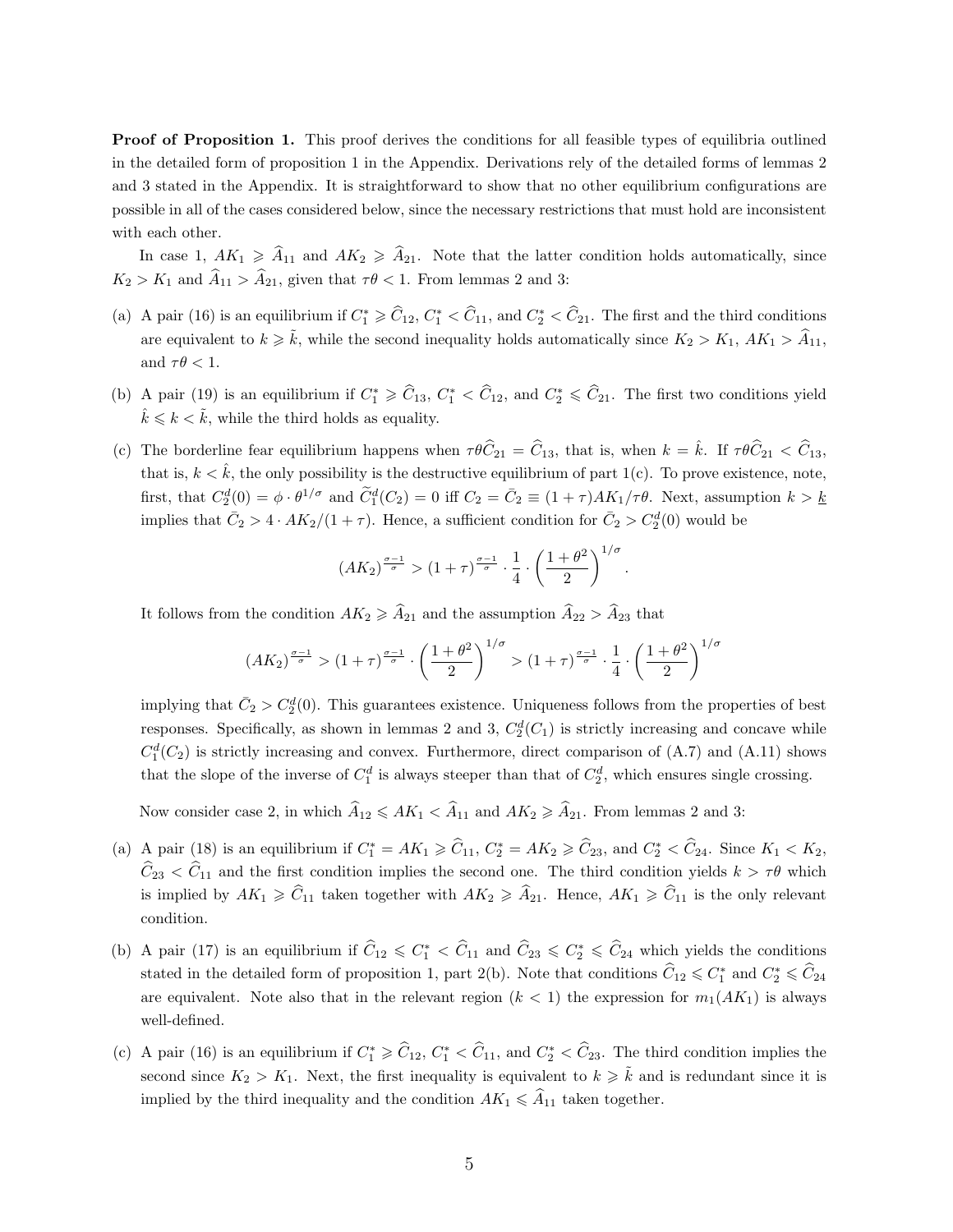- (d) A pair [\(20\)](#page-18-6) is an equilibrium if  $\hat{C}_{13} \leq C_1^* < \hat{C}_{12}$ ,  $C_2^* \leq \hat{C}_{24}$ , and  $C_2^* \geq \hat{C}_{23}$ . The first two inequalities yield the conditions stated in the detailed form of proposition [1,](#page-18-0) part 2(d). The third condition holds as equality, while the last one is equivalent to  $AK_1 \leq \hat{A}_{11}$  presumed to hold for this case.
- (e) The borderline fear equilibrium happens when  $AK_1 = \hat{C}_{13}$ . If  $AK_1 < \hat{C}_{13}$ , the only possibility is the destructive equilibrium from part  $2(e)$ . For the proof of existence see case  $1(c)$ ; uniqueness follows immediately from the properties of  $\tilde{C}_1^d(C_2)$  and  $C_2^d(C_1)$ .

Consider case 3, in which  $AK_1 < \hat{A}_{11}$  and  $\hat{A}_{22} \leqslant AK_2 < \hat{A}_{21}$ . Technically, this case covers two subcases depending on how  $AK_1$  compares to  $\widehat{A}_{12}$ . However, they yield the same results. Note also that the subregion in which  $AK_1 < \hat{A}_{12}$  exists iff  $\hat{A}_{12} > k \cdot \hat{A}_{22}$ . From lemmas [2](#page-14-0) and [3:](#page-16-0)

- (a) If  $AK_1 \ge \widehat{A}_{12}$ , a pair [\(18\)](#page-18-3) is an equilibrium if  $C_1^* \ge \widehat{C}_{14}$ ,  $C_2^* \ge \widehat{C}_{23}$ , and  $C_2^* \le \widehat{C}_{24}$ . The first and the third inequalities are equivalent to  $k \geq \tau \theta$ , while the second inequality is implied by  $K_2 > K_1$  together with the conditions  $AK_2 < \hat{A}_{21}$  and  $\tau\theta < 1$ . If  $AK_1 < \hat{A}_{12}$ , the only two conditions are  $C_1^* \geq \hat{C}_{14}$  and  $C_2^* < \widehat{C}_{24}$  yielding again  $k \geq \tau \theta$ .
- (b) If  $AK_1 \geq \widehat{A}_{12}$ , a pair [\(20\)](#page-18-6) is an equilibrium if  $\widehat{C}_{13} \leqslant C_1^* < \widehat{C}_{14}$ ,  $C_2^* \geqslant \widehat{C}_{23}$  and  $C_2^* \leqslant \widehat{C}_{24}$ . The last inequality holds as equality, while the third one is implied by  $AK_1 < \hat{A}_{11}$ . The first two conditions yield those stated in the detailed form of proposition [1,](#page-18-0) part 3(b). If  $AK_1 < \hat{A}_{12}$ , the relevant conditions are  $\hat{C}_{13} \leqslant C_1^* < \hat{C}_{14}$  and  $C_2^* \leqslant \hat{C}_{24}$  yielding the same set of restrictions as for  $AK_1 \geqslant \hat{A}_{12}$ .
- (c) See the proof for case 2(e) above.

Finally, consider case 4, in which  $AK_1 < \hat{A}_{11}$  and  $\hat{A}_{23} < AK_2 < \hat{A}_{22}$ . Technically, this case covers two subcases depending on how  $AK_1$  compares to  $\widehat{A}_{12}$ . However, they yield the same results. Note also that the subregion in which  $AK_1 < \hat{A}_{12}$  exists iff  $\hat{A}_{12} > \underline{k} \cdot \hat{A}_{23}$ , and the other subregion only exists iff  $\widehat{A}_{12} < \widehat{A}_{22}$ . From lemmas [2](#page-14-0) and [3:](#page-16-0)

- (a) See the proof for case 3(a) above.
- (b) The borderline case happens when  $k = \tau \theta$ . If  $k < \tau \theta$ , the only possibility is the destructive equilibrium from part  $4(b)$ . For the proof of existence see case  $1(c)$ ; uniqueness follows immediately from the properties of  $\tilde{C}_1^d(C_2)$ ,  $C_2^d(C_1)$ , and  $\tilde{C}_2^d(C_1)$ .

**Proof of Proposition [2.](#page-24-0)** The results for cases  $(16)$ ,  $(19)$ ,  $(18)$  and  $(20)$  follow immediately from the expressions for individual outputs. For case [\(17\)](#page-18-4) the effects of  $\theta$ ,  $\tau$ , and A are straightforward, while for  $\lambda$ we have  $\partial C_1/\partial \lambda = AK > 0$  and

$$
\frac{\partial C_2}{\partial \lambda} = \left(\theta - \frac{1}{\sigma} (AK_2)^{\frac{1-\sigma}{\sigma}}\right) AK
$$

which is positive iff  $AK_2 > (\sigma\theta)^{\frac{\sigma}{1-\sigma}}$ . It follows that  $\partial C/\partial \lambda > 0$  iff  $AK_2 > [\sigma(1+\theta)]^{\frac{\sigma}{1-\sigma}}$  which always holds since for this case  $AK_2 \ge \widehat{A}_{21} > 1$  and  $[\sigma(1+\theta)]^{\frac{\sigma}{1-\sigma}} < 1$ .

For the first case in [\(21\)](#page-18-7), consider the system defining the equilibrium:

$$
\begin{cases}\nf_1 \equiv C_1 - \theta C_2 - \psi [C_1/(C_1 + \theta C_2)]^{1/\sigma} = 0; \\
f_2 \equiv C_2 - \theta C_1 - \phi [(C_1 + \theta C_2)/C_2]^{1/\sigma} = 0.\n\end{cases}
$$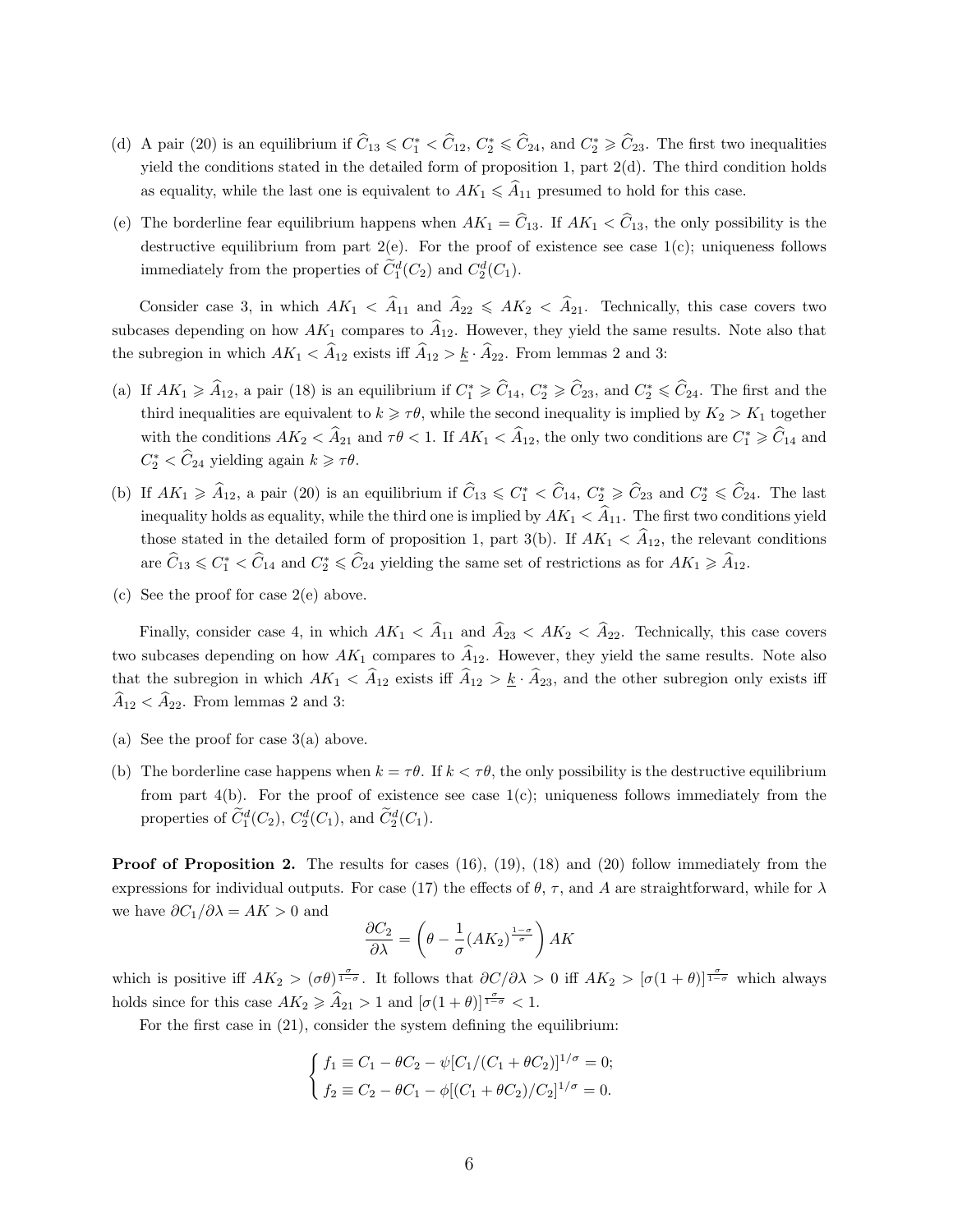Using the equilibrium conditions, it can be shown that

$$
[D_{\mathbf{C}}\mathbf{f}]^{-1} = \frac{1}{\Delta_1} \left[ \begin{array}{ccc} 1 + \frac{1}{\sigma} \cdot \frac{C_2 - \theta C_1}{C_1 + \theta C_2} \cdot \frac{C_1}{C_2} & \theta - \frac{\theta}{\sigma} \cdot \frac{C_1 - \theta C_2}{C_1 + \theta C_2} \\ \theta + \frac{1}{\sigma} \cdot \frac{C_2 - \theta C_1}{C_1 + \theta C_2} & 1 - \frac{\theta}{\sigma} \cdot \frac{C_1 - \theta C_2}{C_1 + \theta C_2} \cdot \frac{C_2}{C_1} \end{array} \right],
$$

where **C** is the vector of consumption levels, **f** is the vector of  $f_1$  and  $f_2$ , and

$$
\Delta_1 \equiv \det(D_{\mathbf{C}}\mathbf{f}) = 1 - \theta^2 + \frac{(C_1 - \theta C_2)^2 (C_2 - \theta C_1)}{\sigma (C_1 + \theta C_2) C_1 C_2} > 0.
$$

It follows from this expression that all elements of  $[D_{\text{C}}f]^{-1}$  are positive since  $\sigma > 1$  and  $\theta C_1 < C_2 < C_1/\theta$ in equilibrium.

For the effects of  $\lambda$ , note that, by the implicit function theorem,  $D_{\lambda} \mathbf{C} = -[D_{\mathbf{C}} \mathbf{f}]^{-1} \cdot D_{\lambda} \mathbf{f}$  and

$$
D_{\lambda} \mathbf{f} = -\begin{bmatrix} \frac{\psi_{\lambda}}{\psi} (C_1 - \theta C_2) \\ \frac{\phi_{\lambda}}{\phi} (C_2 - \theta C_1) \end{bmatrix} = \frac{1}{\sigma} \begin{bmatrix} -\frac{1}{\lambda} (C_1 - \theta C_2) \\ \frac{1}{1 - \lambda} (C_2 - \theta C_1) \end{bmatrix}
$$

.

It follows that the sign of  $\partial C_1/\partial \lambda$  coincides with the sign of

$$
\left[1+\frac{1}{\sigma}\cdot\frac{C_2-\theta C_1}{C_1+\theta C_2}\cdot\frac{C_1}{C_2}\right]\cdot\left(C_1-\theta C_2\right)-\frac{\theta\lambda}{1-\lambda}\cdot\left[1-\frac{1}{\sigma}\cdot\frac{C_1-\theta C_2}{C_1+\theta C_2}\right]\cdot\left(C_2-\theta C_1\right).
$$

Dividing [\(26\)](#page-37-0) by [\(27\)](#page-38-0) and denoting  $x \equiv C_1/C_2 \in (\theta, 1)$ , in equilibrium we have

$$
\frac{\lambda}{1-\lambda} = \left(\frac{x-\theta}{1-\theta x}\right)^{\sigma} \cdot \frac{\tau(1+\theta^2)}{2\theta(1+\tau)^2} \cdot \frac{(x+\theta)^2}{x}.
$$

Plugging this expression for  $\lambda/(1-\lambda)$  in the previous equation and making transformations, we get

$$
\frac{\sigma(\theta+x)+x(1-\theta x)}{\sigma(\theta+x)-(x-\theta)}-\frac{\tau(1+\theta^2)}{2(1+\tau)^2}\cdot\left(\frac{x-\theta}{1-\theta x}\right)^{\sigma-1}\cdot\frac{(x+\theta)^2}{x}.
$$

The first term is always greater than 1. The second term is increasing in x and at  $x = 1$  simplifies to  $[\tau(1+\theta^2)(1+\theta)^2]/[2(1+\tau)^2]$ . Since  $\tau > 1$ , the supremum of the latter expression is equal to  $[(1+\theta^2)(1+\tau)^2]$  $\theta$ <sup>2</sup>/4] ≤ 1 for all  $\theta \in (0, 1)$ . Hence, the second term is always less than 1 and  $\partial C_1/\partial \lambda > 0$ .

Although the sign of  $\partial C_2/\partial \lambda$  is ambiguous, the sign of  $\partial C/\partial \lambda$  is not, as it coincides with that of

$$
\frac{\sigma(1+\theta)(x+\theta)+(1-\theta x)(1+x)}{\sigma(1+\theta)(x+\theta)-\theta(x-\theta)(1+1/x)}-\frac{\tau(1+\theta^2)}{2(1+\tau)^2}\cdot\left(\frac{x-\theta}{1-\theta x}\right)^{\sigma-1}\cdot\frac{(x+\theta)^2}{x}.
$$

As above, the first term of this expression is always greater than 1, while the second is always less than 1. Hence,  $\partial C/\partial \lambda > 0$ .

For the effects of  $\theta$ , note that  $D_{\theta} \mathbf{C} = -[D_{\mathbf{C}} \mathbf{f}]^{-1} \cdot D_{\theta} \mathbf{f}$  and

$$
D_{\theta} \mathbf{f} = \begin{bmatrix} C_2 \cdot \left( \frac{1}{\sigma} \cdot \frac{C_1 - \theta C_2}{C_1 + \theta C_2} - 1 \right) \\ -C_1 + \frac{1}{\sigma} \cdot \frac{C_2 - \theta C_1}{C_1 + \theta C_2} \cdot \frac{(1 - \theta^2) C_1 - 2\theta^3 C_2}{\theta (1 + \theta^2)} \end{bmatrix}.
$$

It follows that the sign of  $\partial C_1/\partial \theta$  is determined by the sign of

$$
C_2 + \theta C_1 - \frac{1}{\sigma} \frac{C_2 - \theta C_1}{C_1 + \theta C_2} \cdot \left( \frac{(1 - \theta^2)C_1 - 2\theta^3 C_2}{1 + \theta^2} - C_1 \right).
$$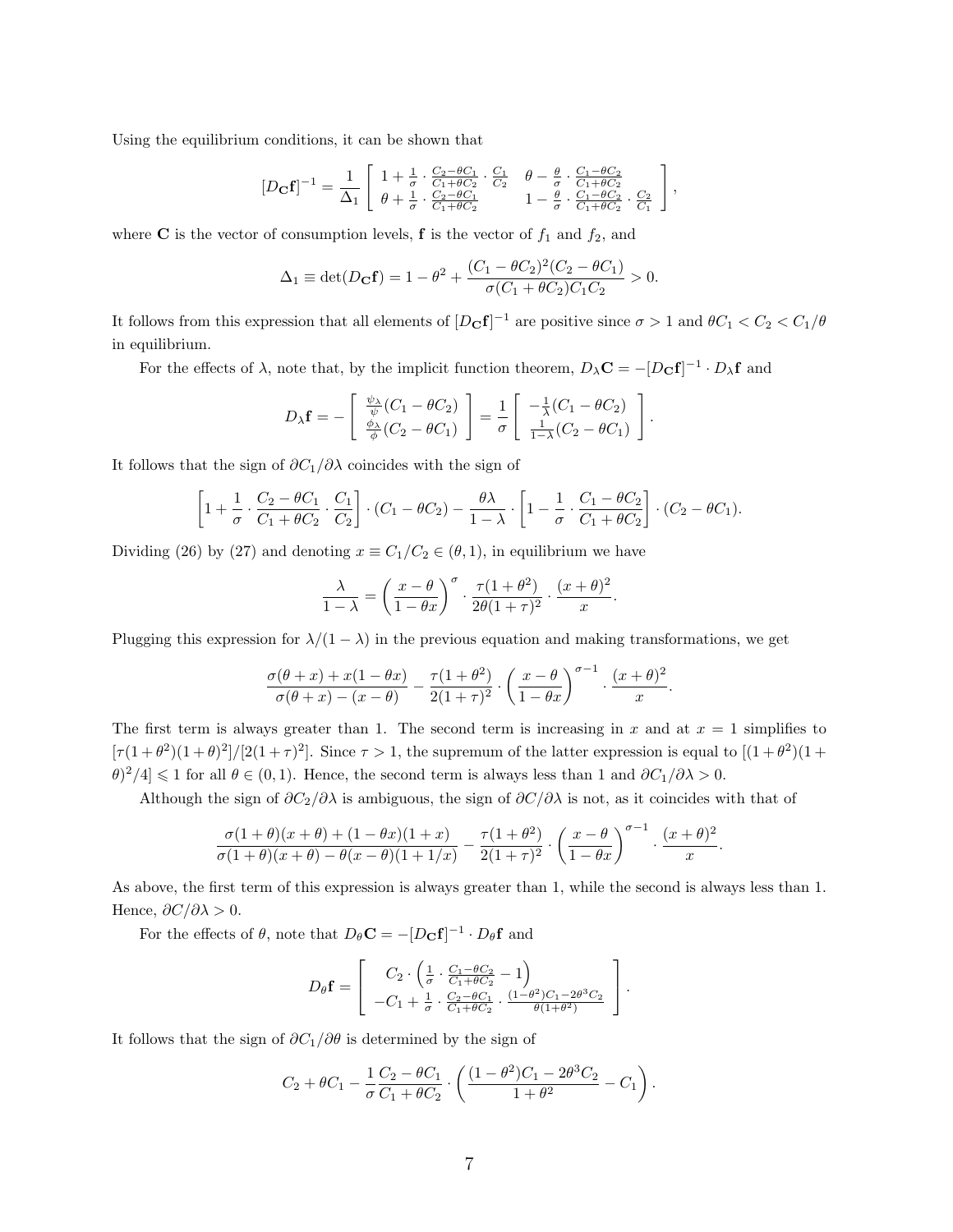Since  $(1 - \theta^2)C_1 - 2\theta^3C_2 - (1 + \theta^2)C_1 = -2\theta^2C_1 - 2\theta^3C_2 < 0$ , it is clear that  $\partial C_1/\partial \theta > 0$ . As discussed in the main text, the sign of  $\partial C_2/\partial \theta$  is generally ambiguous.

For the effects of  $\tau$  and A, note that  $D_{\tau} \mathbf{C} = -[D_{\mathbf{C}} \mathbf{f}]^{-1} \cdot D_{\tau} \mathbf{f}$ ,  $D_{A} \mathbf{C} = -[D_{A} \mathbf{f}]^{-1} \cdot D_{A} \mathbf{f}$ , where

$$
D_{\tau} \mathbf{f} = -\begin{bmatrix} \frac{\psi_{\tau}}{\psi} (C_1 - \theta C_2) \\ \frac{\phi_{\tau}}{\phi} (C_2 - \theta C_1) \end{bmatrix}, \qquad D_{A} \mathbf{f} = -\begin{bmatrix} \frac{\psi_{A}}{\psi} (C_1 - \theta C_2) \\ \frac{\phi_{A}}{\phi} (C_2 - \theta C_1) \end{bmatrix}.
$$

Both elements of  $D_{\tau}f$  are positive, since  $\psi_{\tau}<0$  and  $\phi_{\tau}<0$ . It follows that the elements of  $D_{\tau}C$  are negative, that is, both  $C_1$  and  $C_2$  are decreasing in  $\tau$ . Both elements of  $D_A f$  negative, since  $\psi_A > 0$  and  $\phi_A > 0$ . It follows that the elements of  $D_A C$  are positive, that is, both  $C_1$  and  $C_2$  are increasing in A.

For the second case of [\(21\)](#page-18-7), consider the system defining this destructive equilibrium:

$$
\begin{cases} \tilde{f}_1 \equiv C_1 + \theta C_2 - (1+\tau)AK_1/\tau = 0; \\ f_2 \equiv C_2 - \theta C_1 - \phi [(C_1 + \theta C_2)/C_2]^{1/\sigma} = 0. \end{cases}
$$

Using the equilibrium conditions, it can be shown that

$$
[D_{\mathbf{C}}\tilde{\mathbf{f}}]^{-1} = \frac{1}{\Delta_2} \left[ \begin{array}{cc} 1 + \frac{1}{\sigma} \cdot \frac{C_2 - \theta C_1}{C_1 + \theta C_2} \cdot \frac{C_1}{C_2} & -\theta \\ \theta + \frac{1}{\sigma} \cdot \frac{C_2 - \theta C_1}{C_1 + \theta C_2} & 1 \end{array} \right],
$$

where **C** is the vector of consumption levels,  $\tilde{\mathbf{f}}$  is the vector of  $\tilde{f}_1$  and  $f_2$ , and  $\Delta_2 \equiv \det(D_{\mathbf{C}}\tilde{\mathbf{f}}) = 1 + \theta^2 + \theta^2$  $(C_2 - \theta C_1)/(\sigma C_2) > 0.$ 

For the effects of  $\lambda$ , note that, by the implicit function theorem,  $D_{\lambda} \mathbf{C} = -[D_{\mathbf{C}} \tilde{\mathbf{f}}]^{-1} \cdot D_{\lambda} \tilde{\mathbf{f}}$  and

$$
D_{\lambda} \tilde{\mathbf{f}} = \begin{bmatrix} -\frac{1}{\lambda} (C_1 + \theta C_2) \\ \frac{1}{(1-\lambda)\sigma} (C_2 - \theta C_1) \end{bmatrix}.
$$

It follows immediately that  $\partial C_1/\partial \lambda > 0$ . Given that  $\lambda < 1/2$ , the sign of  $\partial C_2/\partial \lambda$  coincides with

$$
\frac{\theta}{\lambda} \cdot (C_1 + \theta C_2) + \frac{1}{\sigma} \cdot (C_2 - \theta C_1) \cdot \left(\frac{1}{\lambda} - \frac{1}{1-\lambda}\right) > 0.
$$

For the effects of  $\theta$ , note that  $D_{\theta} \mathbf{C} = -[D_{\mathbf{C}} \tilde{\mathbf{f}}]^{-1} \cdot D_{\theta} \tilde{\mathbf{f}}$  and

$$
D_{\theta}\tilde{\mathbf{f}} = \begin{bmatrix} C_2 \\ -C_1 + \frac{1}{\sigma} \cdot \frac{C_2 - \theta C_1}{C_1 + \theta C_2} \cdot \frac{(1-\theta^2)C_1 - 2\theta^3 C_2}{\theta(1+\theta^2)} \end{bmatrix}.
$$

It follows that the sign of  $\partial C_1/\partial \theta$  coincides with that of

$$
-\theta C_1 - C_2 - \frac{1}{\sigma} \cdot \frac{C_2 - \theta C_1}{C_1 + \theta C_2} \cdot \frac{2\theta^2 (1 + \theta C_2)}{1 + \theta^2} < 0.
$$

Next, although the sign of  $\partial C_2/\partial \theta$  is ambiguous,  $\partial C/\partial \theta < 0$ , since

$$
C_1 - C_2 - \theta(C_1 + C_2) - \frac{1}{\sigma} \cdot \frac{C_2 - \theta C_1}{C_1 + \theta C_2} \cdot \left(1 + \frac{2\theta^3 + 2\theta^4 C_2 + (1 - \theta^2)C_1 - 2\theta^3 C_2}{\theta(1 + \theta^2)}\right) < 0,
$$

where  $C_1 < C_2$  in equilibrium and  $2\theta^4 C_2 + (1 - \theta^2)C_1 - 2\theta^3 C_2 > \theta C_2 (1 - 3\theta^2 + 2\theta^3) > 0$ , as  $C_1 > \theta C_2$ and  $\theta \in (0,1)$ .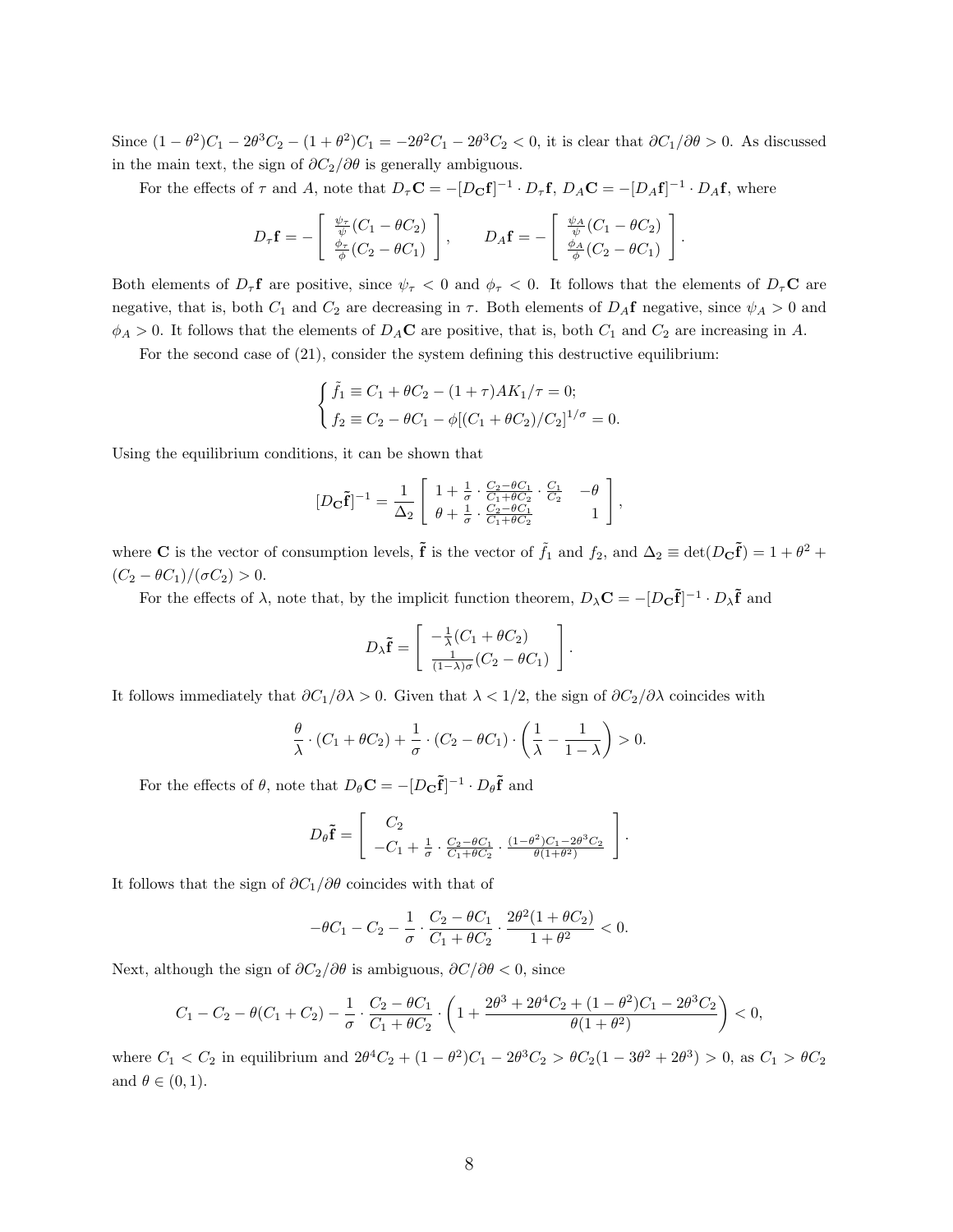For the effects of  $\tau$ , note that  $D_{\tau} \mathbf{C} = -[D_{\mathbf{C}} \tilde{\mathbf{f}}]^{-1} \cdot D_{\tau} \tilde{\mathbf{f}}$  and

$$
D_{\tau}\tilde{\mathbf{f}} = \frac{1}{1+\tau} \cdot \left[ \begin{array}{c} \frac{1}{\tau}(C_1 + \theta C_2) \\ \frac{1}{\sigma}(C_2 - \theta C_1) \end{array} \right].
$$

This immediately implies that  $\partial C_2/\partial \tau < 0$ . Although the sign of  $\partial C_1/\partial \tau$  is ambiguous, the sign of  $\partial C/\partial \tau$ coincides with that of

$$
-\frac{C_1+\theta C_2}{\tau(1+\tau)}\cdot\left[1+\theta+\frac{1}{\sigma}\cdot\frac{C_2-\theta C_1}{C_1+\theta C_2}\cdot\left(\frac{C_1}{C_2}+1\right)\right]-\frac{1-\theta}{\sigma}\cdot\frac{C_2-\theta C_1}{1+\tau}<0.
$$

Finally, for the effects of A, note that  $D_A \mathbf{C} = -[D_{\mathbf{C}} \tilde{\mathbf{f}}]^{-1} \cdot D_A \tilde{\mathbf{f}}$  and

$$
D_A \tilde{\mathbf{f}} = -\frac{1}{A} \cdot \left[ \begin{array}{c} C_1 + \theta C_2 \\ \frac{1}{\sigma} (C_2 - \theta C_1) \end{array} \right].
$$

It follows immediately that  $\partial C_2/\partial A > 0$ . The sign of  $\partial C_1/\partial A$  coincides with that of

$$
\frac{1}{A} \cdot \left[ C_1 + \theta C_2 + \frac{C_2 - \theta C_1}{\sigma} \cdot \left( \frac{C_1}{C_2} - \theta \right) \right] > 0.
$$

For the thirds case of [\(21\)](#page-18-7), the equilibrium individual and total consumption levels are given by

$$
C_1 = A \cdot \left(\frac{1+\tau}{\tau} \cdot K_1 - \sqrt{\frac{\theta}{\tau} \cdot K_1 K_2}\right), \quad C_2 = A \cdot \sqrt{\frac{K_1 K_2}{\tau \theta}}, \quad C = A \cdot \left(\frac{1+\tau}{\tau} \cdot K_1 + (1-\theta) \cdot \sqrt{\frac{K_1 K_2}{\tau \theta}}\right).
$$

The positive effect of A and the negative effect of  $\theta$  on both  $C_1$  and  $C_2$  are obvious. While  $\tau$  negatively affects both  $C_2$  and C, its effect on  $C_1$  is ambiguous. Specifically,  $\partial C_1/\partial \tau < 0$  iff  $k > \tau \theta/4$ . Similarly, higher  $\lambda$  positively affects both  $C_2$  and  $C$ , but its effect on  $C_1$  is ambiguous.

**Proof of Proposition [3.](#page-26-1)** The steady-state levels of A follow immediately from [\(22\)](#page-25-2). The economy gets stuck in the fear region iff  $A_1^* < \hat{A}$  which yields

$$
\frac{\alpha}{1-\alpha} < \frac{\sigma}{\sigma-1} \cdot \ln\left(\frac{\tau\theta}{1-\tau\theta^2} \cdot \frac{K_2^{1/\sigma}}{K_1}\right) \cdot \frac{1}{\ln((1+1/\tau\theta)K_1)}
$$

defining the  $\hat{\alpha}$  threshold. It is straightforward to show that the right-hand side of this inequality is increasing in  $\tau$  and  $\theta$  and decreasing in  $\lambda$ , that is,  $\hat{\alpha}_{\theta} > 0$ ,  $\hat{\alpha}_{\lambda} < 0$ ,  $\hat{\alpha}_{\tau} > 0$ .

If  $A_1^* > \hat{A}$ , then the economy is stuck in the KUJ-type region iff  $A_2^* < \tilde{A}$  which yields

$$
\frac{\alpha}{1-\alpha}<\frac{\sigma}{\sigma-1}\cdot\ln\left(\frac{K_1^{1/\sigma}+\theta K_2^{1/\sigma}}{(1-\theta^2)K_1}\right)\cdot\left(\ln\left(\frac{(1+\theta)K_1(K_1^{1/\sigma}+K_2^{1/\sigma})}{K_1^{1/\sigma}+\theta K_2^{1/\sigma}}\right)\right)^{-1}
$$

defining the  $\tilde{\alpha}$  threshold. First, note that the right-hand side of the above inequality is independent of  $\tau$ , that is,  $\tilde{\alpha}_{\tau} = 0$ . Next, for the effect of  $\theta$ , note that the numerator of the right-hand side is increasing in  $\theta$  while the denominator is decreasing in  $\theta$ , since the sign of the respective derivative coincides with that of  $K_1^{1/\sigma} - K_2^{1/\sigma} < 0$ . Hence,  $\tilde{\alpha}_{\theta} > 0$ . For the effect of  $\lambda$ , note that the numerator of the right-hand side is decreasing in  $\lambda$ , while the denominator is increasing in  $\lambda$  since the sign of the respective derivative coincides with that of

$$
\left(\frac{\lambda}{1-\lambda}\right)^{\frac{1}{\sigma}} - \frac{1-\sigma\theta}{\sigma} \cdot \frac{\lambda}{1-\lambda} + \frac{\sigma-1}{\sigma} \cdot \left(1 + \frac{\theta}{\lambda}\left(\frac{1-\lambda}{\lambda}\right)^{\frac{1-\sigma}{\sigma}}\right) + \theta \cdot \left(\frac{\sigma+1}{\sigma} + \left(\frac{1-\lambda}{\lambda}\right)^{\frac{1}{\sigma}}\right) > 0.
$$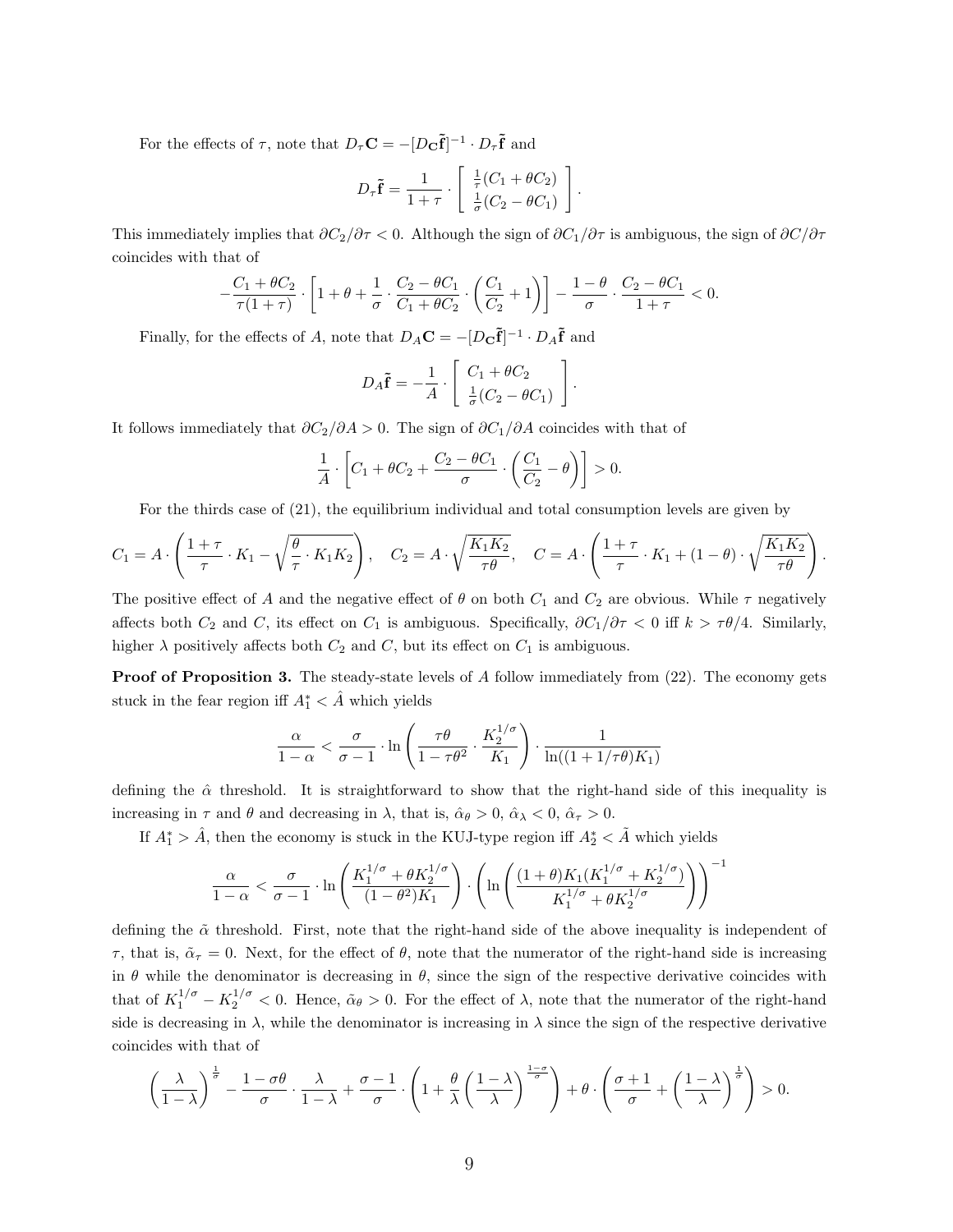The latter holds because the sum of the first two terms is always positive, as  $\lambda < 1/2$  and  $\sigma > 1$ . Hence,  $\tilde{\alpha}_{\lambda} < 0.$ 

**Proof of Proposition [4.](#page-30-3)** As follows from  $(2)$ ,  $(5)$ , and  $(19)$ , utilities in the long-run FE are given by

$$
U_1^{\text{F}} = \left(\frac{1}{1-\sigma} - \frac{\tau}{\tau - 1}\right) \cdot \left(A^{\text{F}} K_1\right)^{\frac{1-\sigma}{\sigma}},
$$
  
\n
$$
U_2^{\text{F}} = \left(\frac{1}{1-\sigma} \cdot \left[\frac{1-\tau \theta^2}{\theta(\tau - 1)}\right]^{1-\sigma} - \frac{1}{\theta(\tau - 1)} \cdot \frac{K_1}{K_2}\right) \cdot \left(A^{\text{F}} K_1\right)^{\frac{1-\sigma}{\sigma}},
$$

where  $A^F$  is defined by [\(24\)](#page-29-2). In the KUJE, as follows from [\(16\)](#page-18-2), utilities are given by

$$
U_i^{\text{KUJ}} = \left( K_i^{\frac{1-\sigma}{\sigma}} \cdot \left[ \frac{1}{1-\sigma} - \frac{1}{1-\theta^2} \right] - \frac{\theta}{1-\theta^2} \cdot \frac{K_j^{\frac{1}{\sigma}}}{K_i} \right) \cdot \left( A^{\text{KUJ}} \right)^{\frac{1-\sigma}{\sigma}}, \quad i, j = 1, 2, \ i \neq j,
$$

where  $A^{KUI}$  is defined by [\(25\)](#page-29-3). For Agent 1,  $U_1^{KUI} > U_1^F$  iff

$$
\left(\frac{1}{\sigma-1} + \frac{1}{1-\theta^2} + \frac{\theta}{1-\theta^2} \cdot k^{-\frac{1}{\sigma}}\right) \cdot \left(\frac{A^F}{A^{KUJ}}\right)^{\frac{\sigma-1}{\sigma}} < \frac{1}{\sigma-1} + \frac{\tau}{\tau-1}.
$$

Using [\(24\)](#page-29-2), [\(25\)](#page-29-3), and the substitution of variable  $\mathcal{K} \equiv 1 + k^{-\frac{1}{\sigma}} \in [\widetilde{\mathcal{K}}, \widehat{\mathcal{K}}]$ , where  $\widetilde{\mathcal{K}} \equiv 1 + \widetilde{k}^{-\frac{1}{\sigma}}$  and  $\hat{\mathcal{K}} \equiv 1 + \hat{k}^{-\frac{1}{\sigma}},$  the above inequality can be transformed into

$$
g_1(\mathcal{K}) \equiv \left(\frac{1}{\sigma-1} + \frac{1}{1+\theta} + \frac{\theta}{1-\theta^2} \cdot \mathcal{K}\right) - \left(\frac{1}{\sigma-1} + \frac{\tau}{\tau-1}\right) \cdot \left[\frac{\theta(\tau-1)}{(1+\tau\theta)(1-\theta)} \cdot \mathcal{K}\right]^{\frac{\alpha(\sigma-1)}{\sigma-\alpha}} < 0,
$$

where  $g_1(\tilde{\mathcal{K}}) = 0$  and  $g_1(\mathcal{K})$  is strictly convex. Furthermore, direct computation shows that  $g'_1(\tilde{\mathcal{K}}) > 0$  iff

$$
\alpha < \alpha_1 \equiv \frac{\sigma(1 + \tau \theta)}{\sigma \tau (1 + \theta) + \theta (\tau - 1)}.
$$

Hence, for all  $\alpha \leq \alpha_1$ ,  $g_1(\mathcal{K}) > 0$  on the segment  $(\widetilde{\mathcal{K}}, \widehat{\mathcal{K}})$ , that is,  $U_1^{\text{KUJ}} < U_1^{\text{F}}$ , while for  $\alpha > \alpha_1$ ,  $g_1(\mathcal{K})$  has at most one root on that segment, that is,  $\exists! \bar{k}_2 \in [\hat{k}, \tilde{k})$  such that  $U_1^{\text{KUJ}} > U_1^{\text{F}}$  for all  $k \in (\bar{k}_2, \tilde{k}]$ . Note also that in the short-run (for the current generation) the comparison between utilities is equivalent to setting  $\alpha = 0$  in the above calculation, since productivity changes with a lag and only affects future generations. Hence, in the short run  $g_1(\mathcal{K})$  is always positive on  $(\widetilde{\mathcal{K}}, \widehat{\mathcal{K}})$  and Agent 1 is always better off staying in the long-run fear equilibrium.

For Agent 2,  $U_2^{\text{KUJ}} > U_2^{\text{F}}$  iff

$$
\left(k^{-\frac{1}{\sigma}}\cdot \left[\frac{1}{\sigma-1}+\frac{1}{1-\theta^2}\right]+\frac{\theta}{1-\theta^2}\right)\cdot \left(\frac{A^{\mathrm{F}}}{A^{\mathrm{KUJ}}}\right)^{\frac{\sigma-1}{\sigma}} < \frac{1}{\sigma-1}\cdot \tilde{k}^{\frac{\sigma-1}{\sigma}}\cdot k^{-\frac{1}{\sigma}}+\frac{1}{\theta(\tau-1)}.
$$

Using the same substitution as before, this inequality can be rewritten as

$$
g_2(\mathcal{K}) \equiv \frac{\tilde{k}^{\frac{\sigma-1}{\sigma}} \cdot (\mathcal{K}-1)^{\sigma}}{\sigma-1} - \left[ \frac{\theta(\tau-1) \cdot \mathcal{K}}{(1+\tau\theta)(1-\theta)} \right]^{\frac{\alpha(1-\sigma)}{\sigma-\alpha}} \cdot \left[ \frac{\mathcal{K}}{\sigma-1} + \frac{\mathcal{K}}{1-\theta^2} - \frac{\sigma+\theta}{(1+\theta)(\sigma-1)} \right] + \frac{1}{\theta(\tau-1)} > 0,
$$

where  $g_2(\tilde{\mathcal{K}}) = 0$  and  $g_2(\mathcal{K})$  is strictly convex. Furthermore, direct computation shows that  $g'_2(\tilde{\mathcal{K}}) > 0$  iff

$$
\alpha > \alpha_2 \equiv \frac{\sigma \theta^2 (1 + \tau \theta)}{\sigma (1 + \theta) - \theta^2 (\tau - 1)}.
$$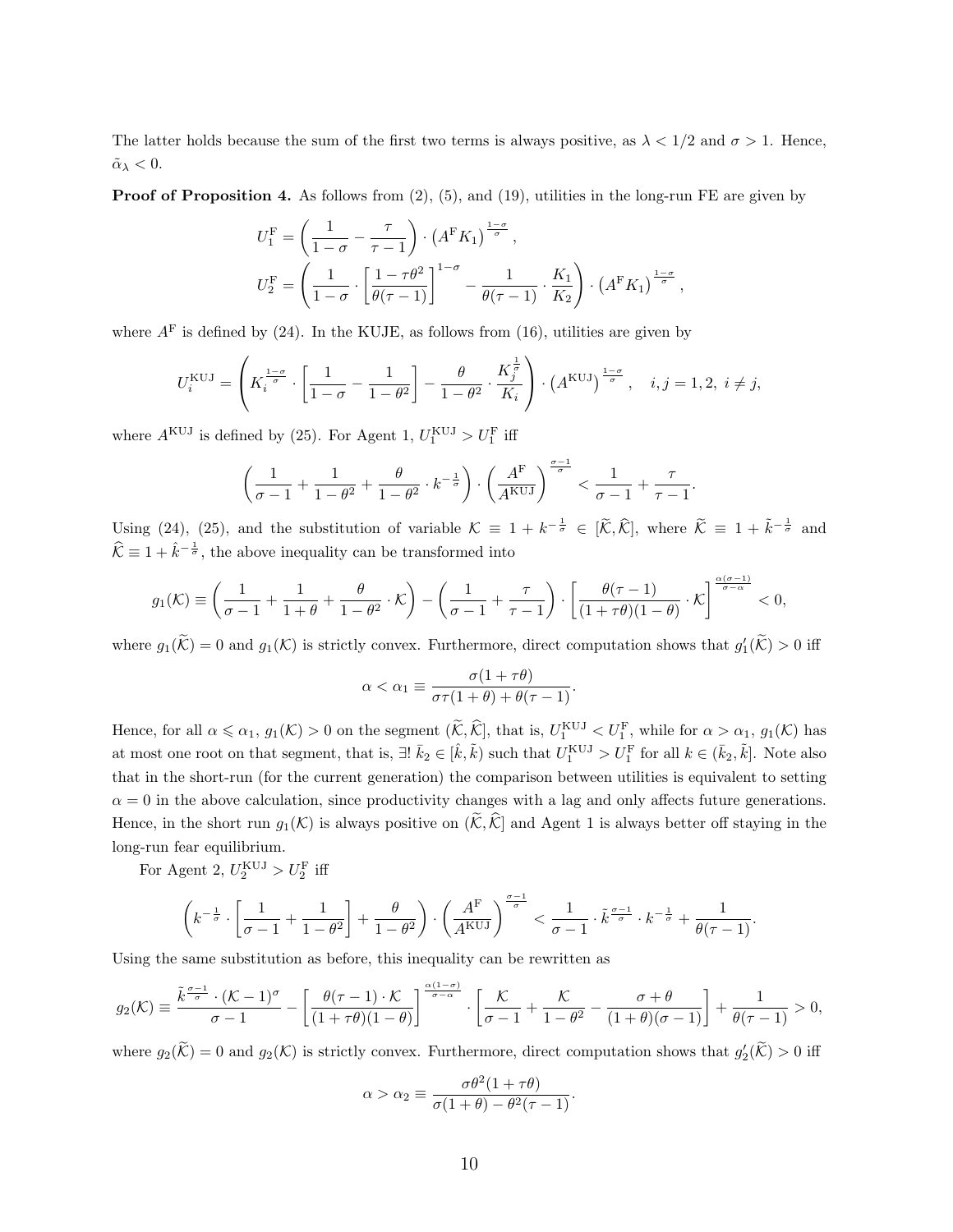Hence, for all  $\alpha > \alpha_2$ ,  $g_2(\mathcal{K}) > 0$  on the segment  $(\tilde{\mathcal{K}}, \hat{\mathcal{K}}]$ , that is,  $U_2^{\text{KUJ}} > U_2^{\text{F}}$ , while for  $\alpha < \alpha_2$ ,  $g_2(\mathcal{K})$ has at most one root on that segment. Since  $\theta \in (0,1)$  and  $\tau\theta < 1$ , we also know that  $\alpha_1 > \alpha_2$  which leads to the final statement of the long-run part of the proposition, where  $\bar{\alpha} \equiv \alpha_1$ . To complete the statement of the short-run part of the proposition, note that, for  $\alpha = 0$ ,  $g'_2(\tilde{\mathcal{K}}) < 0$  and  $g_2(\hat{\mathcal{K}}) < 0$  iff

$$
\left(\frac{1}{1-\theta^2} + \frac{1}{\sigma - 1}\right) \cdot \left(\frac{1+\theta^2}{2}\right)^{\frac{\sigma - 1}{\sigma}} - \frac{1}{\sigma - 1} - \frac{1+\theta^2}{2(1-\theta^2)} > 0.
$$

Let  $q \equiv (1 + \theta^2)/2 \in (1/2, 1)$  and  $s \equiv (\sigma - 1)/\sigma \in (0, 1)$ . After re-arranging, the above inequality becomes

$$
\vartheta(q) \equiv [s + 2(1 - s)(1 - q)]q^{s} + (2 - 3s)q - 2(1 - s) > 0.
$$

Note that: 1)  $\vartheta(1/2) = (1/2)^s + s/2 - 1 < 0$  since it is strictly convex in s on the  $(0, 1)$  interval and is equal to zero at its endpoints, 2)  $\vartheta(1) = 0, 3$   $\vartheta'(1) = s(s-1) < 0$ , and 4)  $\vartheta''(q) < 0$ . Hence  $\exists ! \bar{q} \in (1/2, 1)$ , such that  $\vartheta(q) > 0$  iff  $q > \bar{q}$ . This implies that  $\exists! \ \bar{\theta} \in (0,1)$ , such that  $g_2(\hat{\mathcal{K}}) < 0$  (and thus,  $U_2^{\text{KUJ}} < U_2^{\text{F}}$ in the short run)  $\forall k \in (\hat{k}, \tilde{k})$  iff  $\theta > \bar{\theta}$ . If  $\theta < \bar{\theta}$ ,  $\exists ! \bar{k}_1 \in (\hat{k}, \tilde{k})$ , such that  $U_2^{\text{KUJ}} < U_2^{\text{F}}$  in the short run iff  $k > \bar{k}_1$ . This, along with the fact that Agent 1 is always better off in the FE under  $\alpha = 0$ , completes the proof of the short-run part of the proposition.

**Proof of Proposition [5.](#page-33-1)** First, note that both  $U_1^{\text{F}}$  and  $U_1^{\text{KUJ}}$  are strictly increasing in k for Agent 1, that is, he is always supportive of redistribution. The critical role is thus played by Agent 2. To examine  $U_2^{\text{F}}$  and  $U_2^{\text{KUJ}}$  as functions of k rewrite the equilibrium utilities as

$$
U_2^{\text{F}}(k) = \left(\frac{1}{1-\sigma} \cdot \tilde{k}^{\frac{\sigma-1}{\sigma}} - \frac{1}{\theta(\tau-1)} \cdot k\right) \cdot \left(\frac{k}{1+k} \cdot K\right)^{\frac{1-\sigma}{\sigma-\alpha}} \cdot \left[\frac{1+\tau\theta}{\theta(\tau-1)}\right]^{\frac{\alpha(1-\sigma)}{\sigma(\sigma-\alpha)}},
$$
  

$$
U_2^{\text{KUJ}}(k) = \left(\frac{1}{1-\sigma} - \frac{1}{1-\theta^2} - \frac{\theta}{1-\theta^2} \cdot k^{\frac{1}{\sigma}}\right) \cdot \left(\frac{1}{1+k} \cdot K\right)^{\frac{1-\sigma}{\sigma-\alpha}} \cdot \left(\frac{k^{\frac{1}{\sigma}}}{1-\theta}\right)^{\frac{\alpha(1-\sigma)}{\sigma-\alpha}}
$$

Consider first the behavior of  $U_2^{\text{F}}(k)$ . Direct calculations show that  $dU_2^{\text{F}}(k)/dk < 0$  iff

$$
h_1(k) \equiv -(\sigma - \alpha)k^2 - (1 - \alpha)k + \delta < 0, \quad \delta \equiv \theta(\tau - 1)\tilde{k}^{\frac{\sigma - 1}{\sigma}}.
$$

The short-run part of the proposition corresponds to the case  $\alpha = 0$ . In this case, in particular, it is straightforward to show that  $h_1(\tilde{k}) < 0$ , that is, the maximum value of  $h_1(k)$  on  $[\hat{k}, \tilde{k}]$  is strictly less that  $\tilde{k}$ . Furthermore, if  $h_1(\hat{k}) > 0$ ,  $h_1(k) < 0$  (hence,  $dU_2^{\text{F}}(k)/dk < 0$ )  $\forall k \in [\hat{k}, \tilde{k}]$ , in which case redistribution to Agent 1 is never optimal in the fear equilibrium from the viewpoint of Agent 2 (that is, Pareto improving redistribution towards KUJE is not feasible). If  $h_1(\hat{k}) > 0$ ,  $h_1(k)$  has one positive root  $k^* = \sqrt{ }$  $1+4\sigma\delta/(2\sigma)$ falling in the interval  $[\hat{k}, \tilde{k}]$  which is the global maximum of  $U_2^{\text{F}}(k)$  on that interval. Note that in this latter case redistribution to KUJE might be Pareto improving for some range of initial k (incidentally,  $U_2^{\text{KUJ}}(k)$ is strictly decreasing in k in the short-run case  $\alpha = 0$ ). Specifically, such range will be non-empty iff  $U_2^{\text{F}}(\hat{k}) < U_2^{\text{F}}(\tilde{k})$ . This inequality is equivalent to

<span id="page-56-0"></span>
$$
\left(\frac{1+\theta^2}{2}\cdot\frac{1+\tilde{k}}{1+\tilde{k}}\right)^{\frac{\sigma-1}{\sigma}} < \frac{\sigma+1+\theta^2(\sigma-1-2\tau)}{2(\sigma-\tau\theta^2)}.\tag{A.12}
$$

.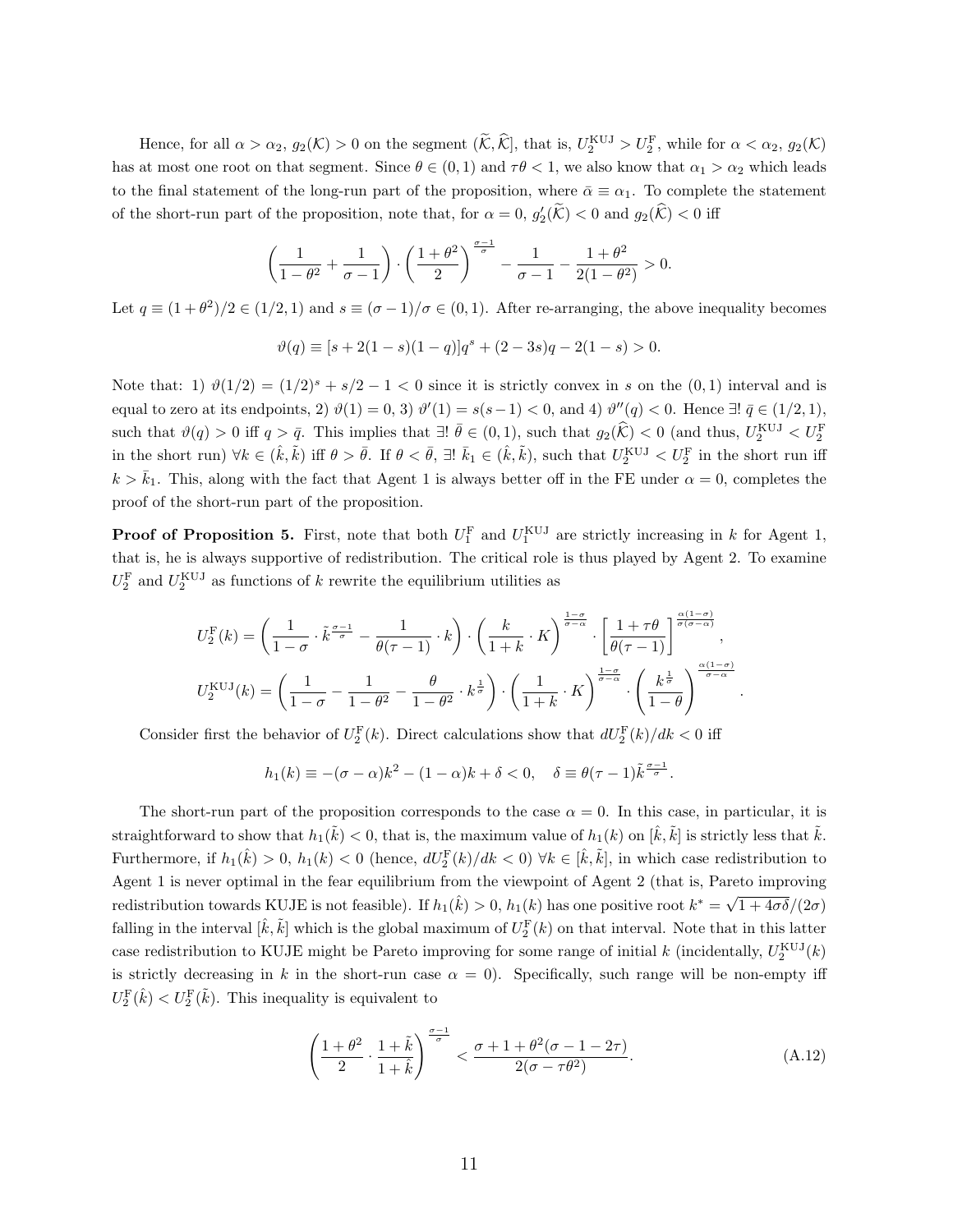Denote the left-hand side of this expression as  $\mathcal{L}_1(\theta)$  and the right-hand side of it as  $\mathcal{R}_1(\theta)$ . First note that  $\mathcal{L}(0) - \mathcal{R}_1(0) = (1/2)^{(\sigma-1)/\sigma} - 1/(2\sigma) - 1/2 < 0$  since  $\sigma > 1$ . In addition,

$$
\mathcal{L}_1(1/\tau) - \mathcal{R}_1(1/\tau) = \left[ \frac{2(1+\tau^2)}{1+3\tau^2} \right]^{\frac{\sigma-1}{\sigma}} - \frac{2\tau(\tau-1) + (\sigma-1)(1+\tau^2)}{2\tau(\sigma\tau-1)},
$$

which is a strictly increasing function of  $\sigma$  with inf $\{\mathcal{L}_1(1/\tau) - \mathcal{R}_1(1/\tau)\} = 0$ . Furthermore, simple differentiation shows that  $\mathcal{R}_1(\theta)$  is strictly increasing and convex if and only if  $\sigma > \tau$ , and it is strictly decreasing and concave if and only if  $\sigma < \tau$ . The left-hand side  $\mathcal{L}_1(\theta)$  is strictly increasing. Hence, in the case when  $\sigma < \tau$  there is a unique  $\bar{\bar{\theta}}$  such that  $\mathcal{L}_1(\bar{\bar{\theta}}) = \mathcal{R}_1(\bar{\bar{\theta}})$ . For the case  $\sigma > \tau$ , rewrite [\(A.12\)](#page-56-0) as

$$
\frac{1+\theta^2}{2}\cdot(1+\tilde{k}) < \mathcal{R}_1(\theta)^{\frac{\sigma}{\sigma-1}}\cdot(1+\hat{k}).
$$

Both sides of this inequality are strictly increasing and convex in  $\theta$  as products of strictly increasing positive convex functions. Given that  $\mathcal{L}_1(0) < \mathcal{R}_1(0)$  and  $\mathcal{L}_1(1/\tau) > \mathcal{R}_1(1/\tau)$ , this implies a single intersection, as in the case with  $\sigma < \tau$ . Putting together the two cases yields the short-run part of the proposition.

Now examine the long-run equilibrium value of  $U_2^{KUI}(k)$ . Direct calculations show that the sign of  $dU_2^{\text{KUJ}}(k)/dk$  coincides with that of  $h_2(k) \equiv \mathcal{L}_2(k) - \mathcal{R}_2(k)$ , where

$$
\mathcal{L}_2(k) \equiv \rho_2 \cdot \frac{\rho_3 - \rho_4 k^{\frac{1}{\sigma}}}{1 + k^{\frac{1}{\sigma}}}, \quad \mathcal{R}_2(k) \equiv \sigma \rho_1 \cdot \frac{\rho_3 k^{\frac{\sigma - 1}{\sigma}} - \rho_4 k}{1 + k} + \rho_4,
$$

and

$$
\rho_1 \equiv \frac{1-\sigma}{\sigma-\alpha} < 0, \quad \rho_2 \equiv \frac{\alpha(1-\sigma)}{\sigma-\alpha} < 0, \quad \rho_3 \equiv \frac{1}{1-\sigma} - \frac{1}{1-\theta^2} < 0, \quad \rho_4 \equiv \frac{\theta}{1-\theta^2} > 0.
$$

Direct calculation also shows that  $h_2(1) = -(\sigma - \theta)/[2(1 - \theta)] - \theta/(1 - \theta^2) < 0$ , that is, redistribution up to perfect equality  $(k = 1)$  is never optimal for Agent 2. Next,

$$
\frac{d\mathcal{L}_2(k)}{dk} = -\frac{\rho_2(\rho_3 + \rho_4)}{\sigma} \cdot \frac{k^{\frac{1-\sigma}{\sigma}}}{(1 + k^{\frac{1}{\sigma}})^2} < 0,
$$

since  $\rho_2 < 0$  and  $\rho_3 + \rho_4 < 0$ . Furthermore,  $d^2 \mathcal{L}_2(k)/dk^2 > 0$ , that is,  $\mathcal{L}_2(k)$  is a strictly decreasing convex function of  $k$ . On the other hand,

$$
\frac{d\mathcal{R}_2(k)}{dk} = \rho_1 \cdot \frac{\rho_3(\sigma - 1)k^{-\frac{1}{\sigma}} - \rho_3 k^{\frac{\sigma - 1}{\sigma}} - \sigma \rho_4}{(1 + k)^2} = 0 \quad \Longleftrightarrow \quad k^{\frac{1}{\sigma}} = \frac{\rho_3}{\sigma \rho_4} \cdot (\sigma - 1 - k).
$$

The latter equation can have at most one root on the interval  $[k, 1]$ . Hence,  $\mathcal{R}_2(k)$  is either strictly increasing or has a unique interior global maximum on  $[\dot{k}, 1)$ . It follows that  $\mathcal{L}_2(k)$  and  $\mathcal{R}_2(k)$  have a unique intersection on  $[\tilde{k}, 1]$  iff  $\mathcal{L}_2(\tilde{k}) > \mathcal{R}_2(\tilde{k})$ . The latter holds iff

$$
\alpha > \bar{\bar{\alpha}} \equiv \sigma \cdot \frac{\theta(1 + \sigma \tilde{k}) + (\sigma - \theta^2)\tilde{k}^{\frac{\sigma - 1}{\sigma}}}{\theta(1 + \sigma \tilde{k}^{\frac{1}{\sigma}}) + \sigma - \theta^2} \cdot \frac{1 + \tilde{k}^{\frac{1}{\sigma}}}{1 + \tilde{k}}.
$$

Note that  $\bar{\bar{\alpha}} = 0$  for  $\theta = 0$  and  $\bar{\bar{\alpha}} = \sigma > 1$  for  $\theta = 1/\tau$ . Hence, by continuity, there is a region of small enough values of  $\theta$  such that  $\bar{\bar{\alpha}} < 1$ . Similarly,  $\bar{\bar{\alpha}} = \sigma \theta/(\sigma + \theta - \theta^2) < 1$  for  $\tau = 1$  and  $\bar{\bar{\alpha}} = \sigma > 1$  for  $\tau = 1/\theta$ . Hence, by continuity, there is a region of small enough values of  $\tau$  such that  $\bar{\alpha} < 1$ . This concludes the proof of the long-run part of proposition [5.](#page-33-1)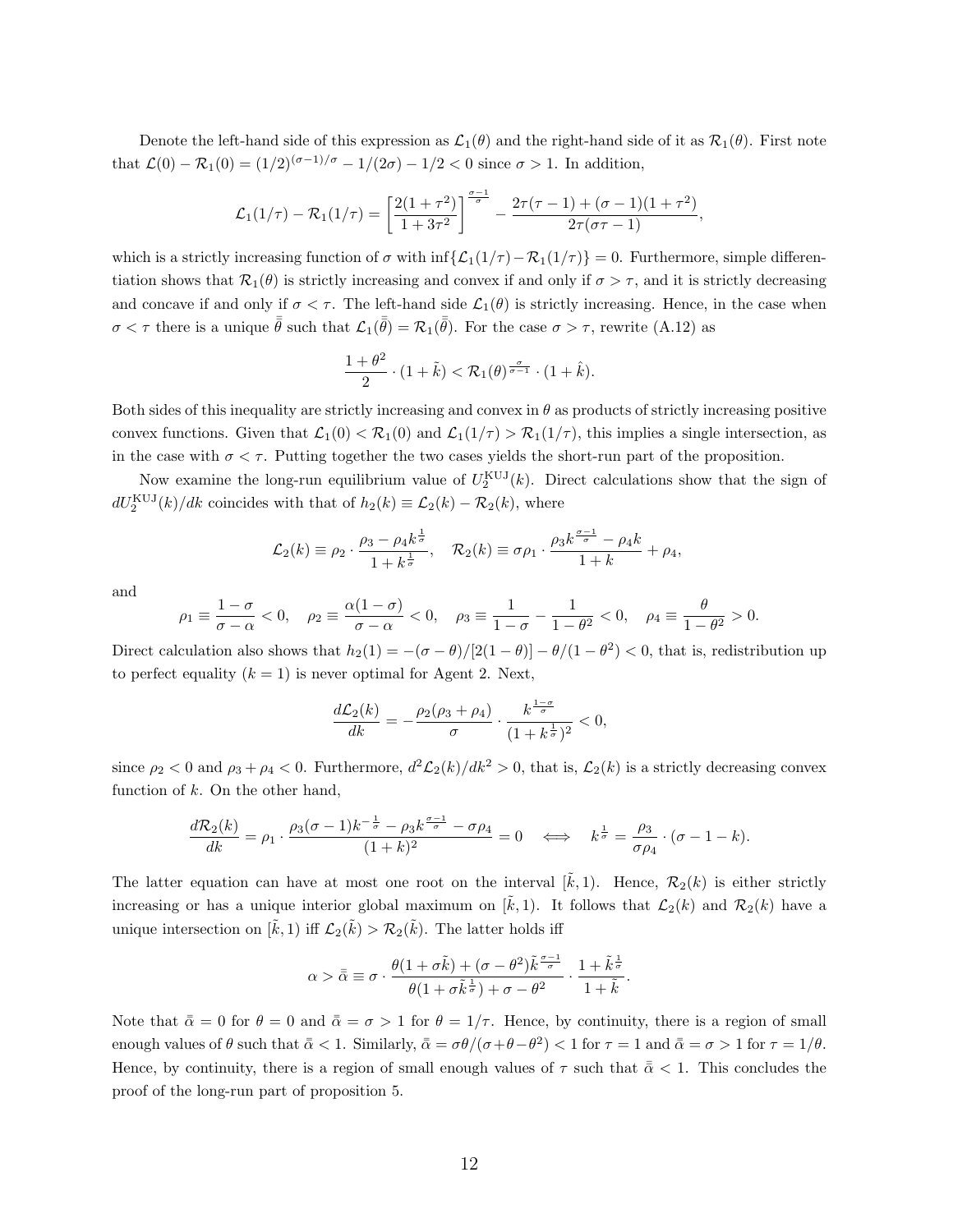# Supplementary Appendix B

"The Two Sides of Envy" Journal of Economic Growth

Boris Gershman<sup>∗</sup>

This appendix adds bequest dynamics to the basic model from "The Two Sides of Envy."

## B Envy, inequality, and bequest dynamics

We introduce bequests in the basic model of section [3](#page-8-0) in order to explore the role of inequality dynamics in driving the endogenous evolution of the economy through alternative envy regimes. We make two simplifying assumptions to focus on bequest dynamics and reduce the complexity associated with a wide range of qualitatively similar equilibria. First, assume that the productivity parameter is constant and equal to 1. Second, assume that in the investment stage of the game the amount of exerted effort  $L_i$ ,  $i = 1, 2$ , is not bounded from above. The latter assumption effectively makes part 1 of proposition [1](#page-18-0) the only relevant case.

As before, initial population consists of 2 homogeneous groups (or their representative agents), the poor and the rich, with initial endowments  $K_{10}$  and  $K_{20} > K_{10}$ . Each person has 1 child, so that population is constant and represents the descendants of the two original groups. Parents care about their children and leave bequests,  $b_{it}$ ,  $i = 1, 2$ , at the end of each period  $t$ <sup>[1](#page-58-0)</sup>. In particular, they derive utility not just from relative consumption but the relative Cobb-Douglas aggregator of consumption,  $c_{it}$ , and bequest,  $b_{it}$ :

<span id="page-58-1"></span>
$$
U_{it} = \frac{\pi (c_{it}^{1-\eta} b_{it}^{\eta} - \theta c_{jt}^{1-\eta} b_{jt}^{\eta})^{1-\sigma}}{1-\sigma} - L_{it},
$$
\n(B.1)

where  $i, j = 1, 2, i \neq j, 0 < \eta < 1$  parameterizes the fraction of final output allocated to bequest, and  $\pi \equiv [(1 - \eta)^{1 - \eta} \eta^{\eta}]^{\sigma - 1}$  is a normalization constant. Final output,  $C_{it}$ , is

<sup>∗</sup>Department of Economics, American University, 4400 Massachusetts Avenue NW, Washington, DC 20016-8029 (e-mail: boris.gershman@american.edu).

<span id="page-58-0"></span><sup>1</sup>These bequests may represent any kind of investment in children that increases the productivity of their effort, for example, expenditure on human capital. Matt (2003) provides anecdotal evidence on how spending on children is itself an object of rivalry between parents, supporting the type of preferences put forward in equation [\(B.1\)](#page-58-1).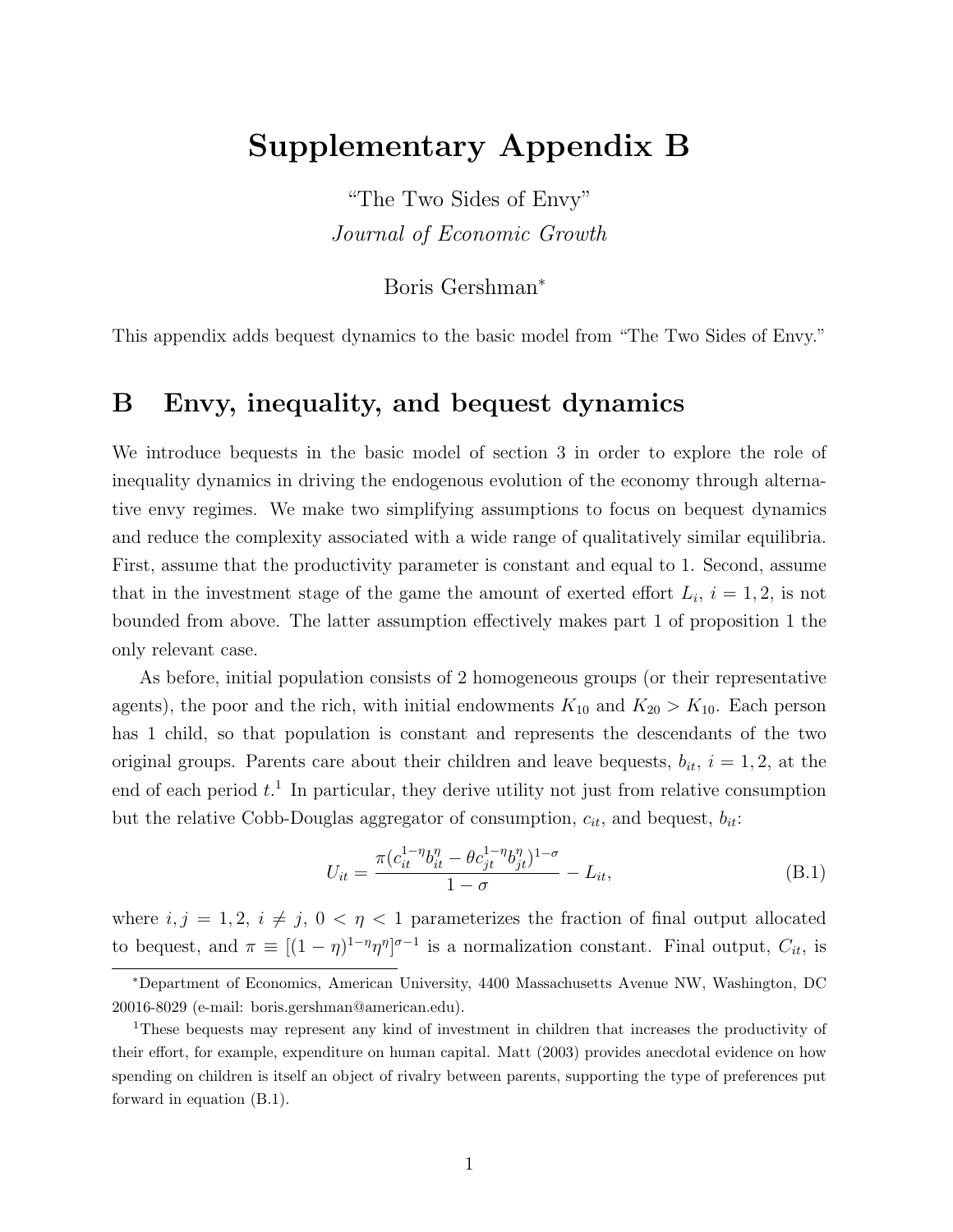split between consumption and bequest, that is,  $b_{it} + c_{it} = C_{it}$ . This formulation leaves the workings of the basic model from section [3](#page-8-0) intact while introducing dynamic linkages.

The initial endowment of generation  $t + 1$ ,  $K_{it+1}$ , is assumed to depend on the parents' endowment and their investment in children:

<span id="page-59-2"></span>
$$
K_{it+1} = K_{it}^{\beta} b_{it} = K_{it}^{\beta} \eta C_{it},\tag{B.2}
$$

where  $i = 1, 2$ , and  $0 < 1 - \beta < 1$  is the rate of geometric depreciation of parental endowment.[2](#page-59-0) Note that part 1 of proposition [1](#page-18-0) holds in each period, and the level of initial inequality in period  $t + 1$  is determined endogenously by the difference equation

<span id="page-59-4"></span>
$$
k_{t+1} \equiv \frac{K_{1t+1}}{K_{2t+1}} = k_t^{\beta} \cdot \frac{C_{1t}}{C_{2t}},
$$
\n(B.3)

given the initial condition  $k_0 \in (0,1)$ . The joint dynamics of  $K_{1t}$  and  $K_{2t}$  depends on the type of equilibrium, in which the economy resides, and the equilibrium next period is, in turn, determined by the economic outcomes of the current period. Lemma [B.1](#page-59-1) characterizes this dynamical system and follows directly from proposition [1](#page-18-0) and the law of motion [\(B.2\)](#page-59-2).

<span id="page-59-1"></span>**Lemma B.1.** (Dynamics of endowments). The two-dimensional dynamical system for  $K_{1t}$ and  $K_{2t}$  is given by

<span id="page-59-3"></span>
$$
\begin{bmatrix}\nK_{1t+1} \\
K_{2t+1}\n\end{bmatrix} = \begin{cases}\n\frac{\eta}{1-\theta^2} [K_{1t}^{\beta} (K_{1t}^{1/\sigma} + \theta K_{2t}^{1/\sigma}), K_{2t}^{\beta} (K_{2t}^{1/\sigma} + \theta K_{1t}^{1/\sigma})], & \text{if } k_t \geq \tilde{k}; \\
\frac{\eta}{\theta(\tau-1)} [\tau \theta K_{1t}^{1/\sigma+\beta}, K_{2t}^{\beta} K_{1t}^{1/\sigma}], & \text{if } k \leq k_t < \tilde{k}; \\
\eta [K_{1t}^{\beta} \cdot C_1^*(K_{1t}, K_{2t}), K_{2t}^{\beta} \cdot C_2^*(K_{1t}, K_{2t})], & \text{if } k_t < \hat{k},\n\end{cases}
$$
\n(B.4)

where  $C_1^*(K_{1t}, K_{2t})$  and  $C_2^*(K_{1t}, K_{2t})$  are the final outputs in the DE corresponding to the first case of [\(21\)](#page-18-7) and the thresholds  $\tilde{k}$  and  $\hat{k}$  are defined in [\(28\)](#page-39-0).

The thresholds  $\tilde{k}$  and  $\hat{k}$  divide the  $(K_{1t}, K_{2t})$  phase plane into three regions according to the types of equilibria (see figures [B1](#page-61-0) and [B2\)](#page-62-0): KUJE, FE, and DE. In each of these regions the motion is governed by the corresponding part of the dynamical system [\(B.4\)](#page-59-3). To rule out explosive dynamics it is assumed throughout this section that  $\sigma(1-\beta) > 1$ which also implies that the results of all previous sections hold, since  $\sigma > 1$ .

It is useful to examine the companion one-dimensional difference equation [\(B.3\)](#page-59-4) driving the dynamics of inequality. Its properties are established in the following lemma.

<span id="page-59-0"></span><sup>&</sup>lt;sup>2</sup>Persistence of endowments is introduced to make the dynamics more realistic. If  $\beta = 0$ , the qualitative results remain unchanged, but the economy will not stay in the fear equilibrium for more than one period.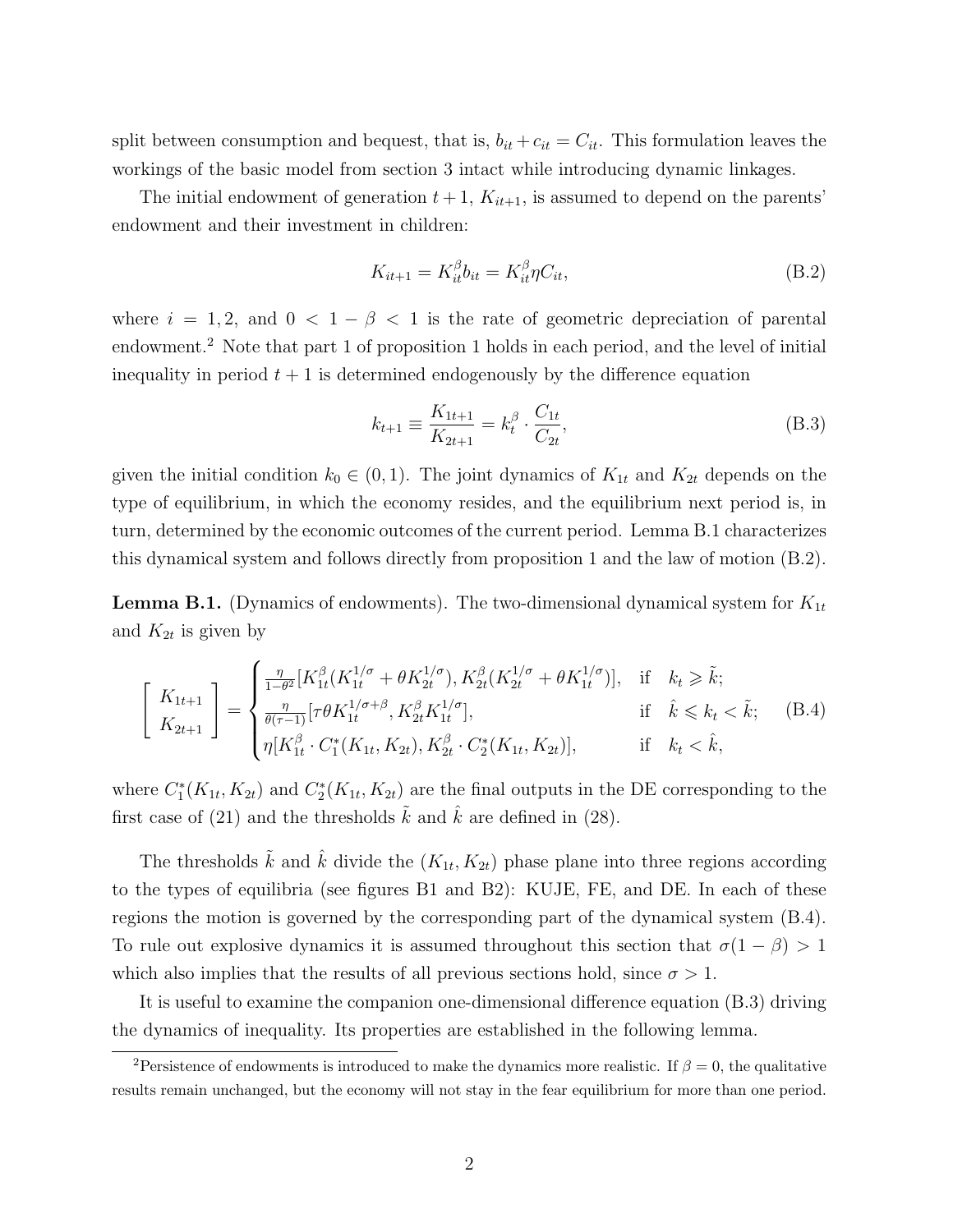<span id="page-60-0"></span>**Lemma B.2.** (Dynamics of inequality). The dynamics of  $k_t$  is given by

$$
k_{t+1} = \begin{cases} g_1(k_t) \equiv [k_t^{1/\sigma + \beta} + \theta k_t^{\beta}]/[1 + \theta k_t^{1/\sigma}], & \text{if } k_t \geq \tilde{k}; \\ g_2(k_t) \equiv \tau \theta k_t^{\beta}, & \text{if } \hat{k} \leq k_t < \tilde{k}; \\ g_3(k_t), & \text{if } k_t < \hat{k}, \end{cases}
$$
(B.5)

where  $q_3(k_t)$  is implicitly given by

$$
k_t = \frac{\tau (1 + \theta^2)}{2\theta (1 + \tau)^2} \cdot \frac{(z_{t+1} + \theta)^2}{z_{t+1}} \cdot \left(\frac{z_{t+1} - \theta}{1 - \theta z_{t+1}}\right)^{\sigma}, \quad z_{t+1} \equiv k_{t+1}/k_t^{\beta}.
$$
 (B.6)

Moreover,  $k_{t+1} > k_t$  for all  $k_t \in (0, 1)$ .

Further analysis focuses on the dynamics of the system in the fear region and the KUJ region. The two lemmas below provide its characterization.

<span id="page-60-2"></span>Lemma B.3. (KUJ region dynamics). The system converges to a unique stable "equal" long-run steady state  $\bar{K}_1^{\text{KUJ}} = \bar{K}_2^{\text{KUJ}} = \bar{K} = [\eta/(1-\theta)]^{\frac{\sigma}{\sigma(1-\beta)-1}}$ . The steady-state levels of output are equal to  $\bar{Y}_1^{\text{KUJ}} = \bar{Y}_2^{\text{KUJ}} = \bar{Y} = \bar{K}^{1/\sigma}/(1-\theta)$ . The evolution of endowments is determined by the loci

$$
\Delta K_i \equiv K_{it+1} - K_{it} = 0: \quad K_{it}^{1/\sigma} + \theta K_{jt}^{1/\sigma} = K_{it}^{1-\beta} \cdot (1 - \theta^2) / \eta, \quad i, j = 1, 2, \quad i \neq j,
$$

where  $dK_{it}/dK_{jt} > 0$  and  $d^2K_{it}/dK_{jt}^2 < 0$ .

Figure [B1\(](#page-61-0)a) shows the dynamics in the KUJ region. The descendants of the initially poor eventually catch up with the rich dynasty, and in the steady state both have the same endowments and consumption levels.

<span id="page-60-1"></span>Lemma B.4. (Fear region dynamics). In the fear region the system moves towards the unique stable "unequal" long-run steady state  $\bar{K}_1 = [\eta \tau/(\tau-1)]^{\frac{\sigma}{\sigma(1-\beta)-1}}$ ,  $\bar{K}_2 = \bar{K}_1 \cdot (\tau \theta)^{\frac{1}{\beta-1}}$ . The corresponding levels of output are  $\bar{Y}_1 = [\tau/(\tau-1)] \bar{K}_1^{1/\sigma}$  $I_1^{1/\sigma}$  and  $\bar{Y}_2 = \bar{K}_1^{1/\sigma}$  $\int_{1}^{1/\sigma}/[\theta(\tau-1)].$ This steady state is, however, unattainable, since it is located in the KUJ region, that is, the system enters the KUJ region before reaching the fear steady state. The evolution of endowments is determined by the loci

$$
\Delta K_1 = 0: \quad K_{1t} = \bar{K}_1 = [\eta \tau/(\tau - 1)]^{\frac{\sigma}{\sigma(1 - \beta) - 1}};
$$
  

$$
\Delta K_2 = 0: \quad K_{1t} = K_{2t}^{\sigma(1 - \beta)} \cdot [\theta(\tau - 1)/\eta]^{\sigma}.
$$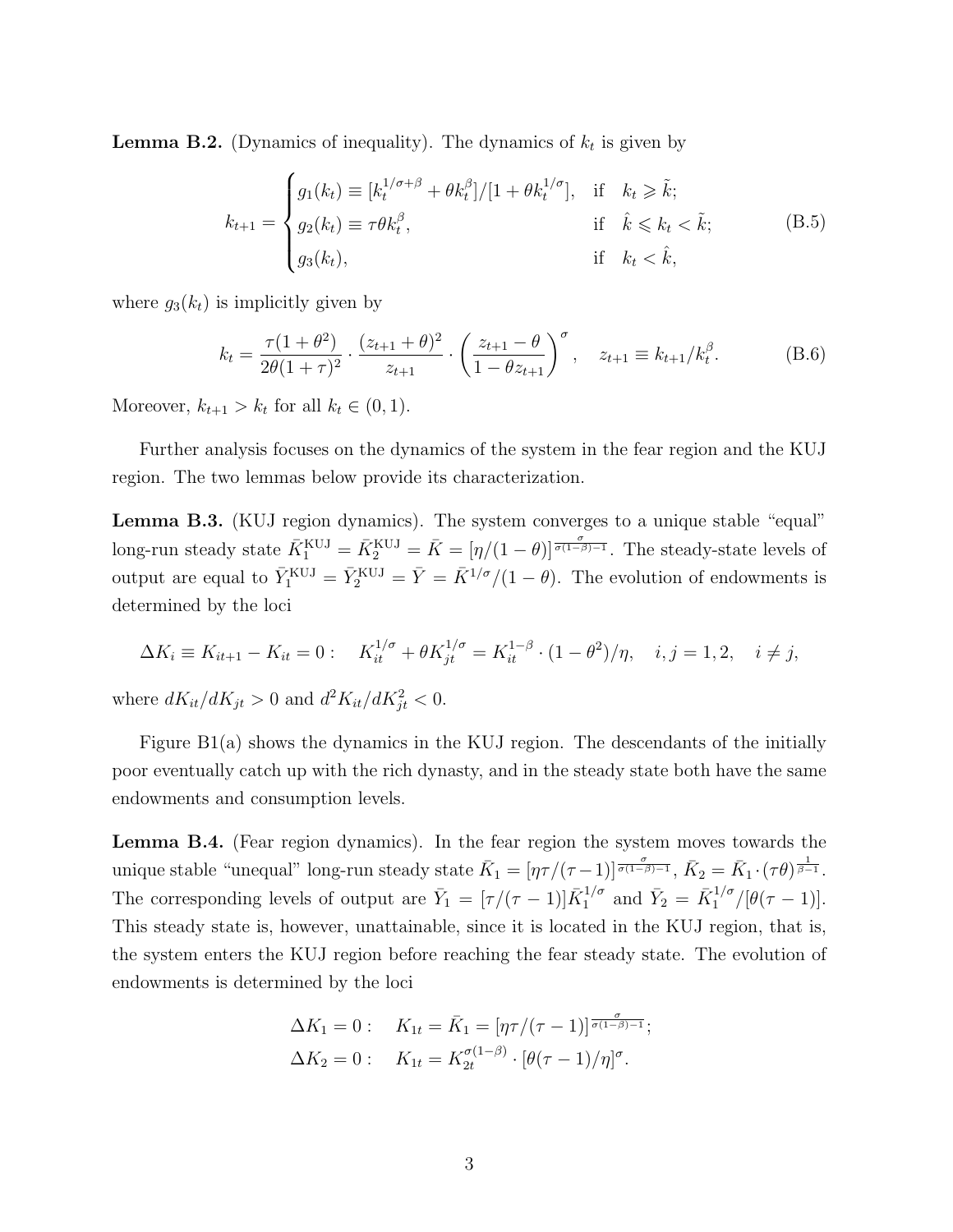<span id="page-61-0"></span>

Figure B1: Dynamics of bequests and the steady states.

Figure [B1\(](#page-61-0)b) shows the dynamics in the fear region. It is instructive to look at the comparative statics of the long-run levels of output with respect to  $\tau$  and  $\theta$ . They resemble the results of the static model: in the KUJ steady state, outputs are increasing in  $\theta$ and independent of  $\tau$ ; in the (unattainable) fear steady state, the output of group 1 is independent of  $\theta$  and decreasing in  $\tau$ , while the output of group 2 is decreasing in  $\theta$  and τ . Note also that, despite their qualitatively different nature, as τθ → 1, the two long-run equilibria get closer and coincide in the limit.

Given lemmas [B.2–](#page-60-0)[B.4,](#page-60-1) it is easy to establish how the possible trajectories look. The long-run convergence result is stated in proposition [B.1](#page-61-1) and illustrated in figure [B2.](#page-62-0)

<span id="page-61-1"></span>**Proposition B.1.** (Long-run convergence). Given the initial conditions  ${K_{10}, K_{20}}$ , such that  $k_0 \in (0, 1)$ , the endowments converge to a unique stable long-run "equal" steady state of the KUJ region,  $K$ . Inequality decreases monotonically along the transition path.

Thus, if the economy starts off, say, in the destructive region, it experiences a transition to the KUJ steady state, possibly passing through the fear region and staying there for a while. Initially, destructive envy and the fear of it reduce original inequality of endowments by discouraging productive effort of the rich or destroying part of their output. This leads to more equal investment opportunities for future generations who eventually find it optimal to compete productively.

The changes in tolerance parameters  $\tau$  and  $\theta$  can delay or accelerate the transition between alternative envy regimes. For instance, a decrease in  $\theta$  due to the diffusion of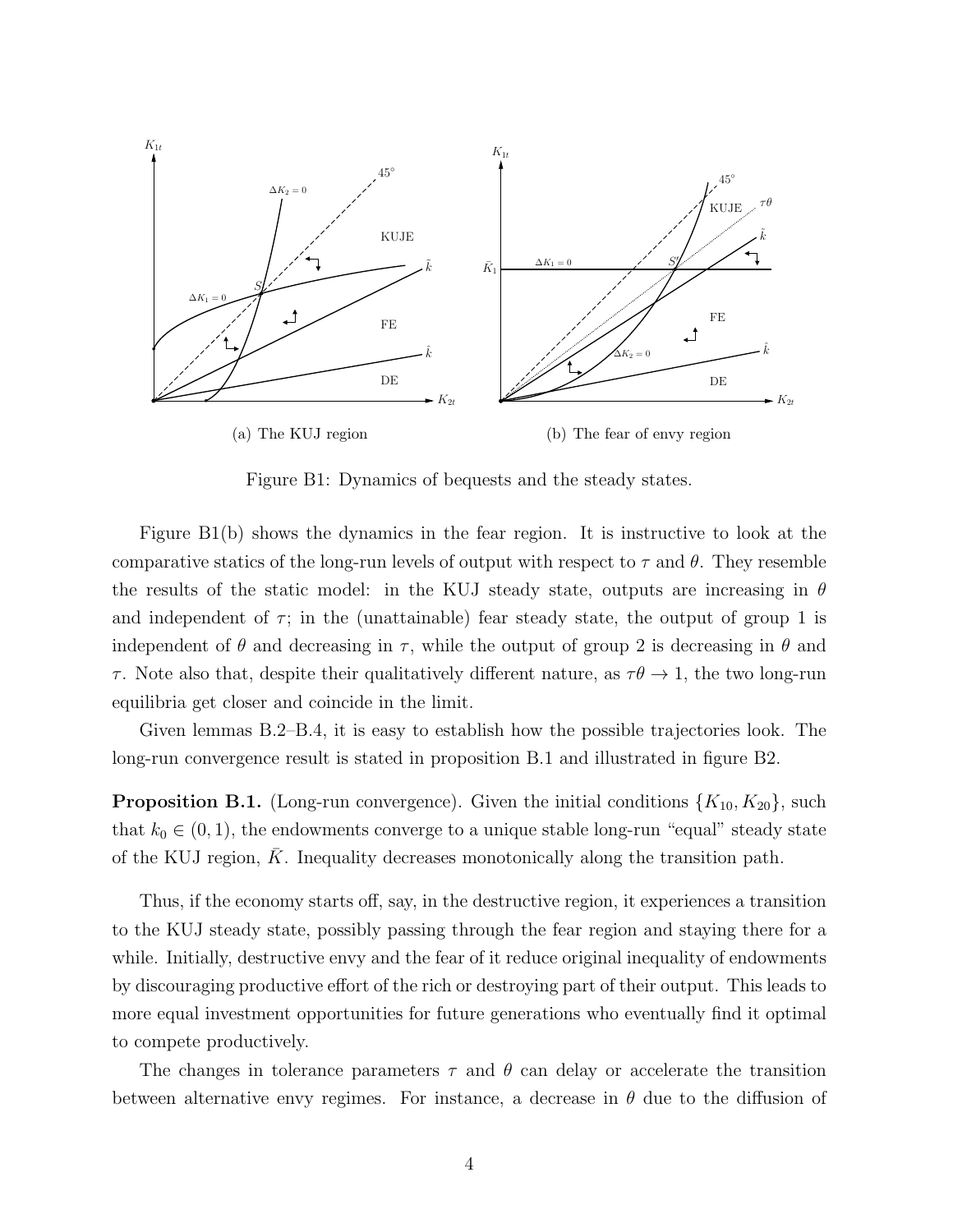<span id="page-62-0"></span>

Figure B2: Evolution through envy regimes.

religious teachings condemning envy would lower the threshold  $\tilde{k}$  contributing to a faster transition to the KUJ region. Similar to the discussion in section [4,](#page-25-0) once the society switches to a different equilibrium type, the effect of  $\theta$  on economic performance changes its sign. With regard to  $\tau$ , it is easy to show that deterioration of institutions (higher  $\tau$ ) has the following consequences: 1) the threshold  $\tilde{k}$  increases; 2) the scope of the fear region  $(\tilde{k} - \hat{k})$  extends; 3) the long-run fear steady state moves closer to the long-run KUJ steady state (see figure [B3\)](#page-62-1).

<span id="page-62-1"></span>

Figure B3: Dynamics of inequality and property rights.